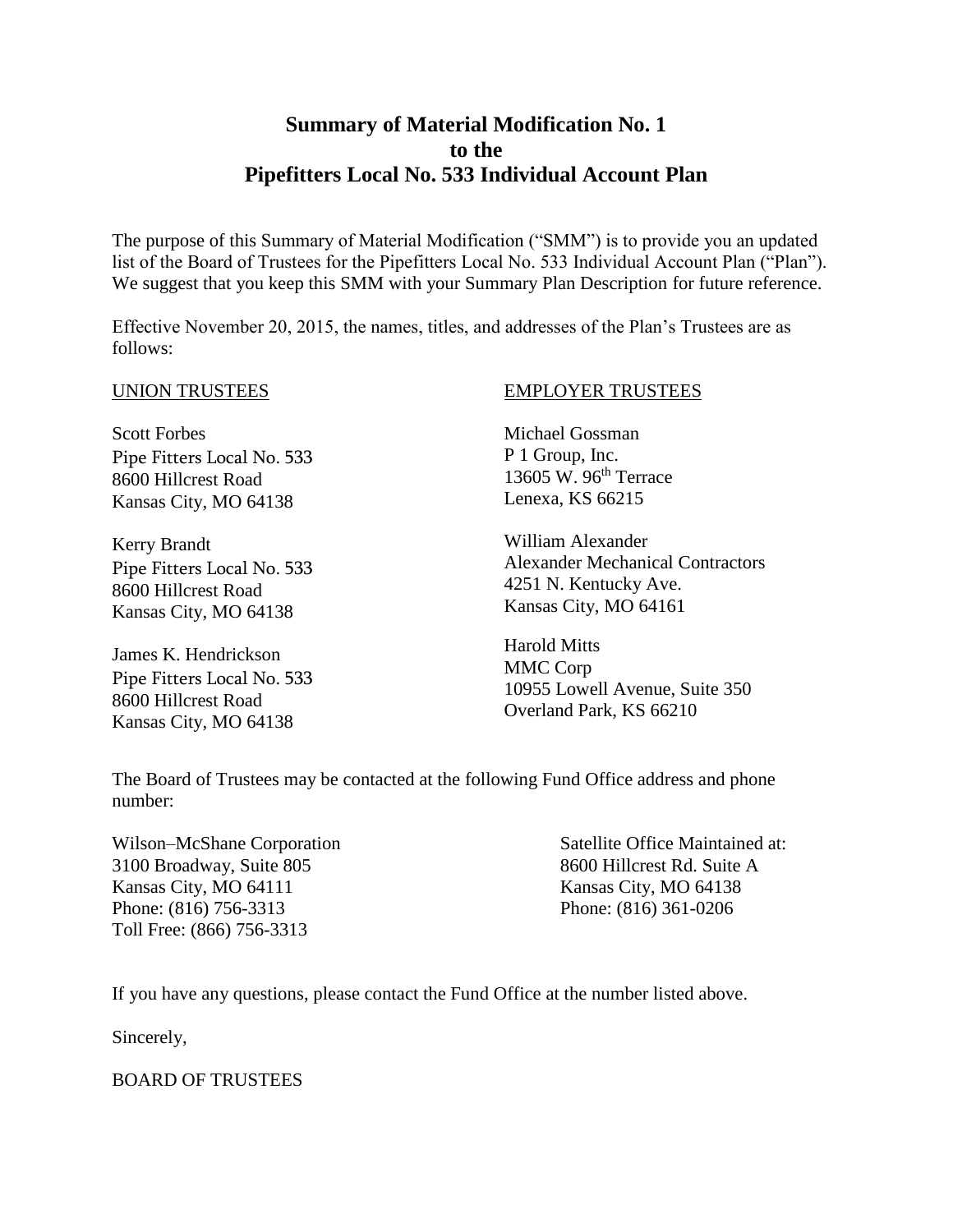# **PIPE FITTERS LOCAL NO. 533 INDIVIDUAL ACCOUNT PLAN SUMMARY PLAN DESCRIPTION**

**Effective January 1, 2014**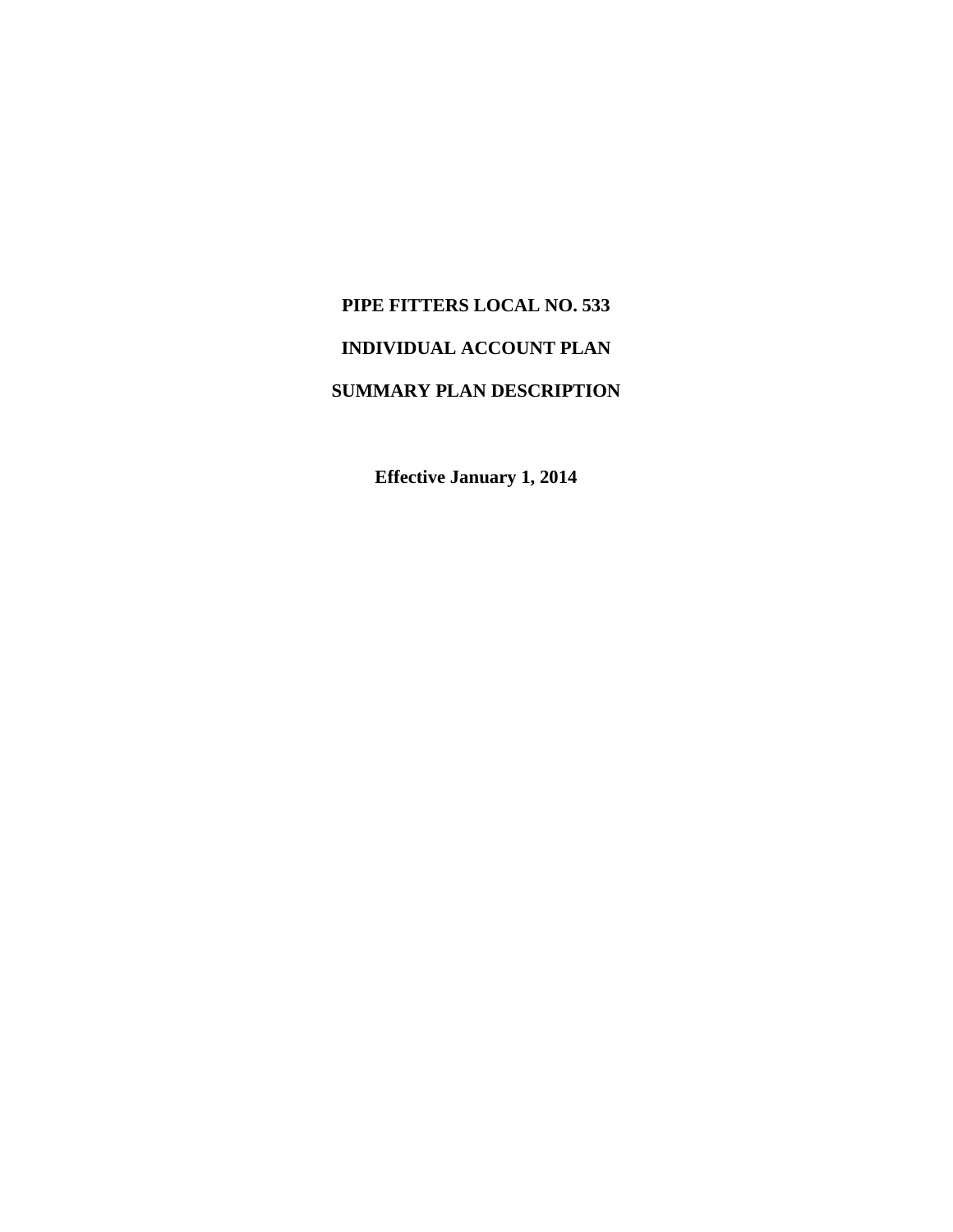# **IMPORTANT PLAN CONTACTS**

**FUND OFFICE:** Wilson-McShane Corporation 3100 Broadway, Suite 805 Kansas City, MO 64111 Telephone: (816) 756-3313 Toll-Free: (866) 756-3313

> Satellite Office Maintained at: 8600 Hillcrest Rd., Suite A Kansas City, MO 64138 Telephone: (816) 361-0206

**RECORDKEEPER:** Transamerica Retirement Solutions 440 Mamaroneck Avenue Harrison, NY 10528 Telephone: (800) 755-5801 My.trsretire.com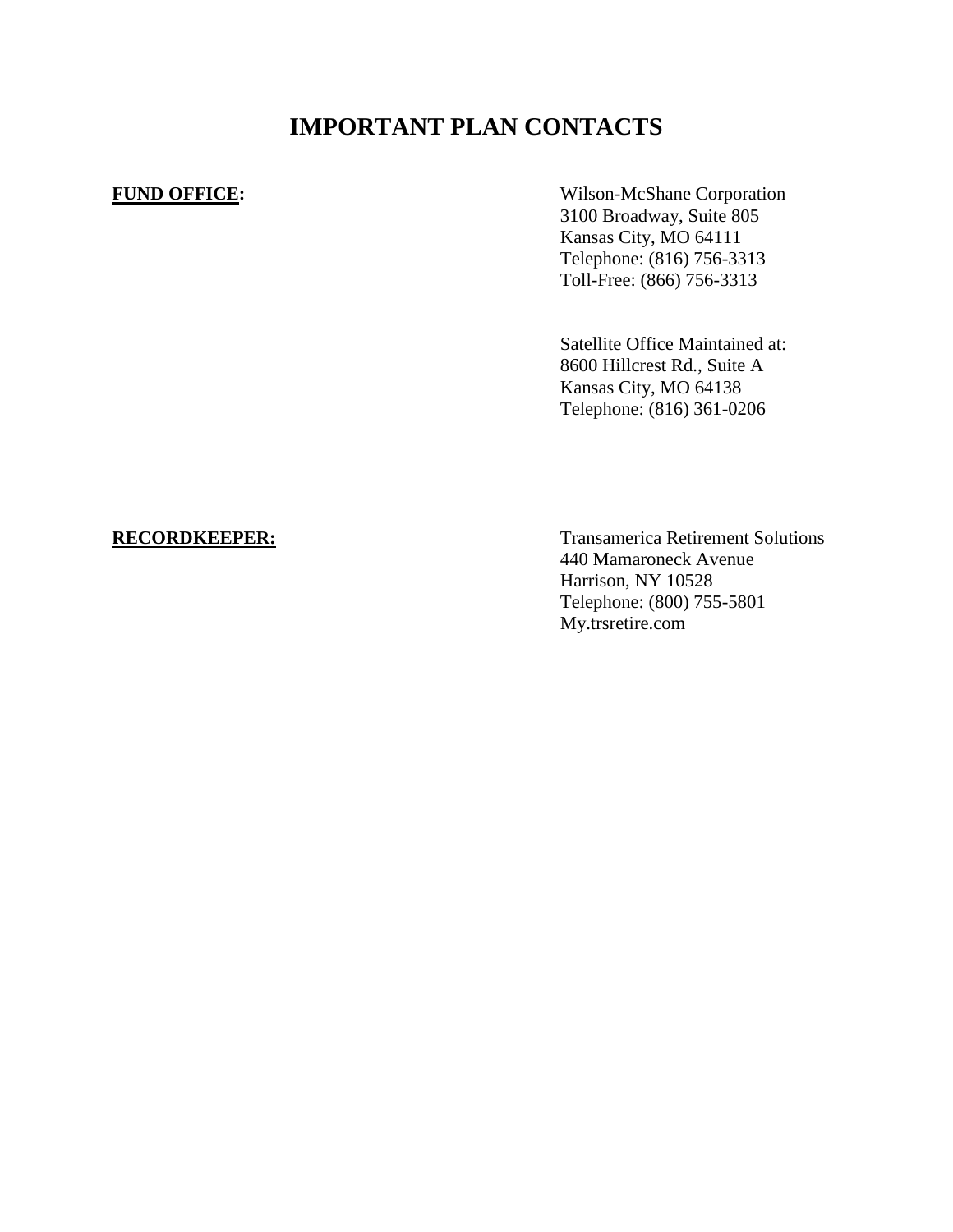#### **A MESSAGE TO ALL PARTICIPANTS FROM THE BOARD OF TRUSTEES**

We are pleased to provide you this updated Pipe Fitters Local No. 533 Individual Account Plan Summary Plan Description ("Booklet"). This Booklet summarizes the key provisions of the Pipe Fitters Local No. 533 Individual Account Plan ("Plan") in effect as of January 1, 2014. This Booklet replaces all other Booklets, but it does not replace or supersede the Plan document. In the event of any ambiguity or conflict between this Booklet and the Plan document, the Plan document will govern. If you would like a copy of the Plan document, please contact the Fund Office.

This Booklet includes important information about the Plan benefits available to you and/or your Beneficiary. It is important for you to read this Booklet carefully so that you understand your rights to these benefits. It is also important for you to share this Booklet with your family, and make sure they know where it is located. We recommend that you keep this Booklet with your important papers so that you can refer to it when needed.

In order to protect your family's rights, it is important for you to keep the Fund Office aware of any changes in the addresses of you and your family members. You should also keep a copy of any notices that you send to the Fund Office.

Throughout this Booklet, certain terms have a specific meaning and are capitalized when they are used. These terms are defined in the Section, "DEFINITIONS OF COMMON TERMS USED IN THIS BOOKLET" that begins on page 2 of this Booklet. It is important for you to understand the meanings of these defined terms when using this Booklet.

We hope that you will find this Booklet helpful and that you and your family will enjoy the benefits of the Plan for many years to come. If you have any questions about the Plan or need any additional information, please contact the Fund Office.

Sincerely yours,

BOARD OF TRUSTEES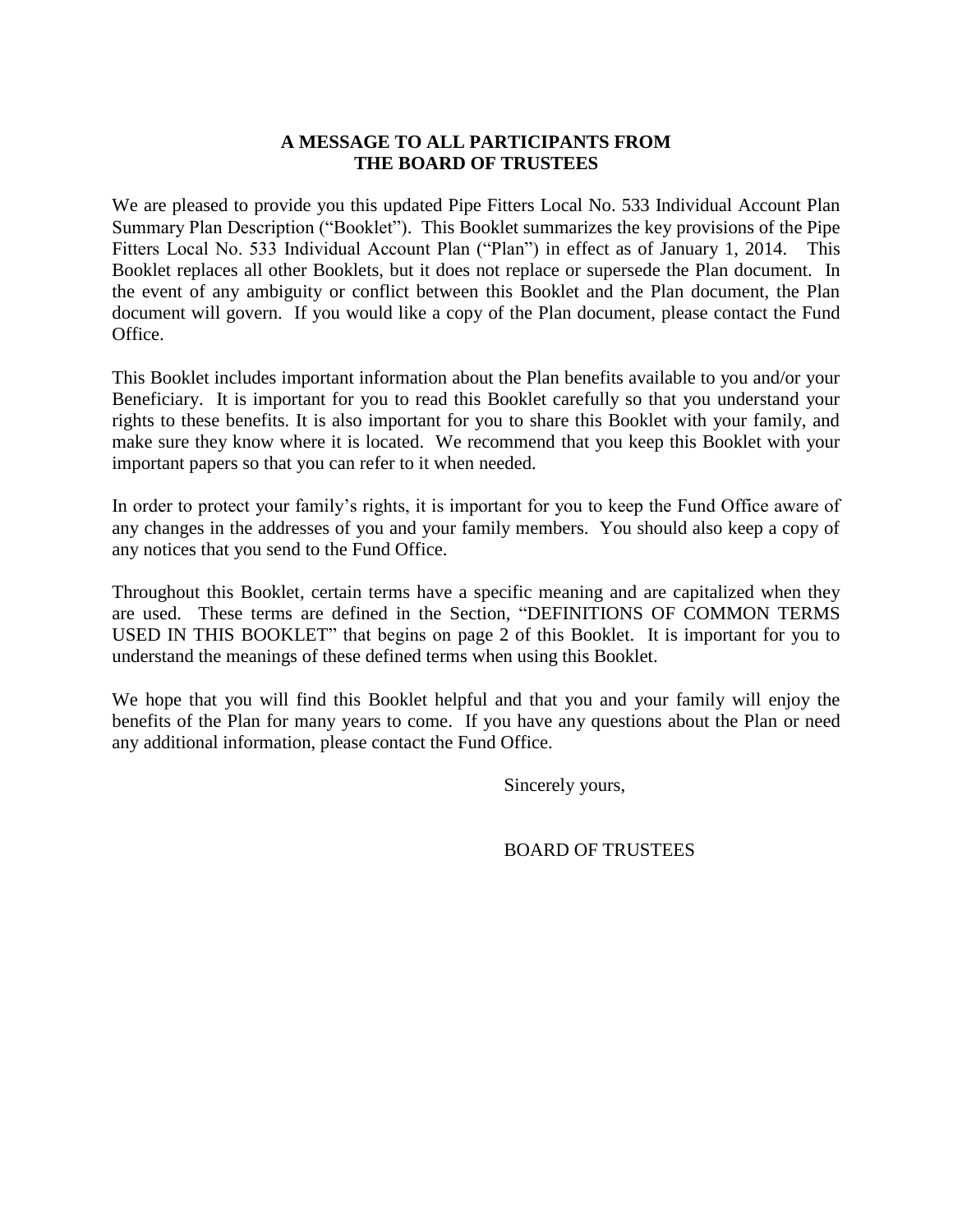### **TABLE OF CONTENTS**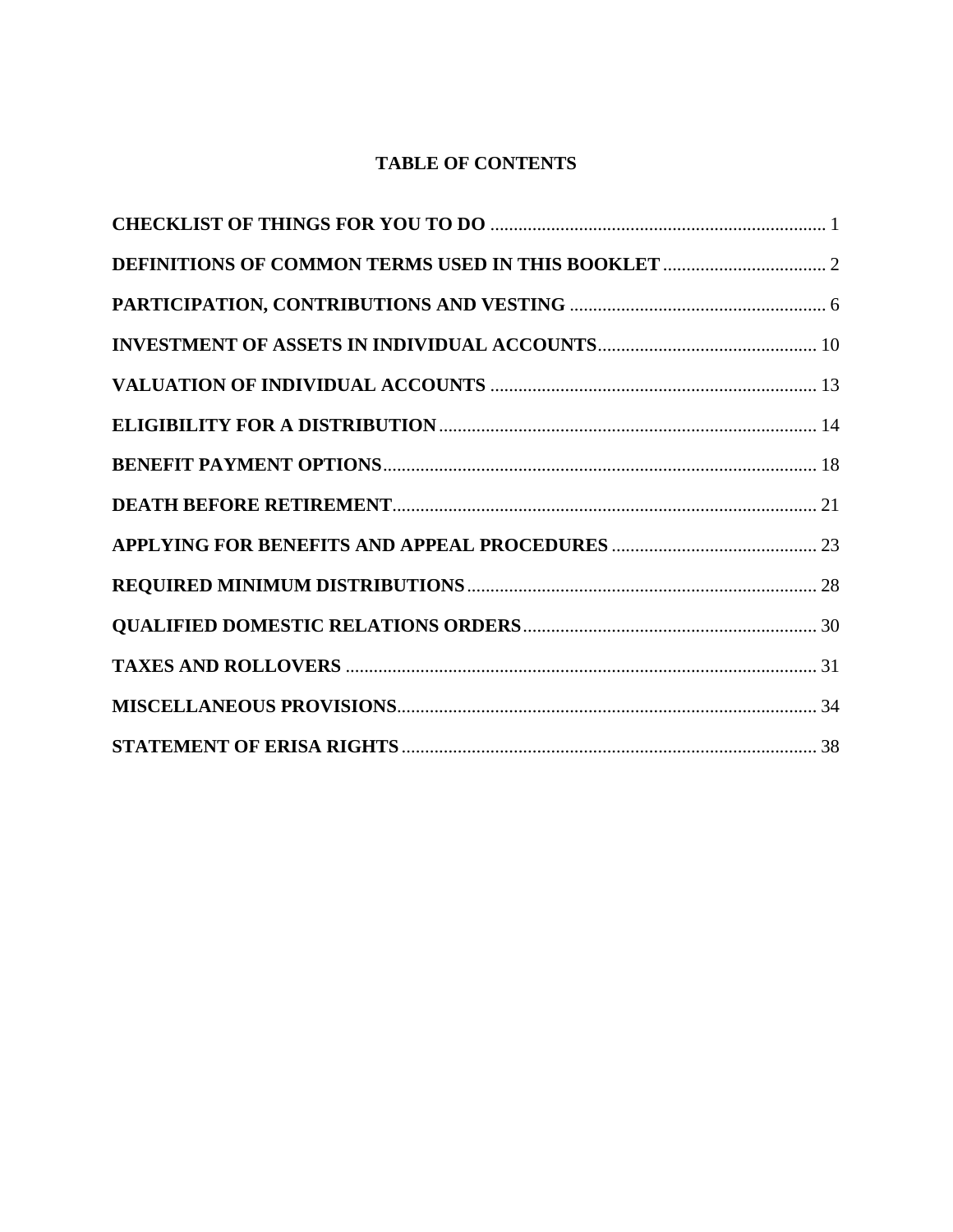### **CHECKLIST OF THINGS FOR YOU TO DO**

• **Save this Booklet.** This Booklet includes important information about the Plan benefits available to you and/or your Beneficiary. It is important for you to read this Booklet carefully so that you understand your rights to these benefits. It is also important for you to share this Booklet with your family, and make sure they know where it is located. If you lose this Booklet, you should request another copy from the Fund Office.

#### **Contact the Fund Office immediately if any of the following occurs:**

- o Your address or phone number changes;
- o You get married or divorced (you should also submit the appropriate legal documents, such as a marriage certificate or divorce decree);
- o You want to change your designated Beneficiary;
- o You become a parent (you should also submit the appropriate documents, such as a birth certificate or decree of adoption); or
- o You go into or return from military service.
- **Check your benefit statements**. You will receive a statement each calendar quarter that shows the balance in your Individual Account. It is important for you to review each statement for errors or omissions. If you notice an error in your hours or Contributions, or if you have questions regarding your statement, you should contact the Fund Office immediately.
- **Read all Plan announcement letters and keep them with this Booklet.** From time to time, the Board of Trustees may make changes to the Plan.If this occurs, a notice of the change(s) will be sent to your last known address. It is important for you to read all Plan announcement letters about benefit changes and keep them with this Booklet.
- **Contact the Fund Office if you have any questions about the Plan or need any additional information.** The Board of Trustees has authorized the Fund Office to respond in writing to your written questions. If you have a question about the Plan, you should write to the Fund Office for a definitive answer. As a courtesy to you, the Fund Office may also respond informally to oral questions. However, oral information and answers are not binding upon the Board of Trustees and cannot be relied on in any dispute concerning your benefits.
- **Remember that only the full Board of Trustees has the authority to interpret the Plan described in this Booklet.** The Trustees' interpretation will be final and binding on all persons dealing with the Plan or claiming a benefit from the Plan. The Plan contains appeal procedures that may be used if you feel that your application for benefits was wrongfully denied. The Trustees' decision can be challenged in court only after those procedures are exhausted. No Employer, or Union nor any representative of any Employer, or Union, in such capacity, is authorized to interpret the Plan, nor can any such person act as an agent of the Trustees.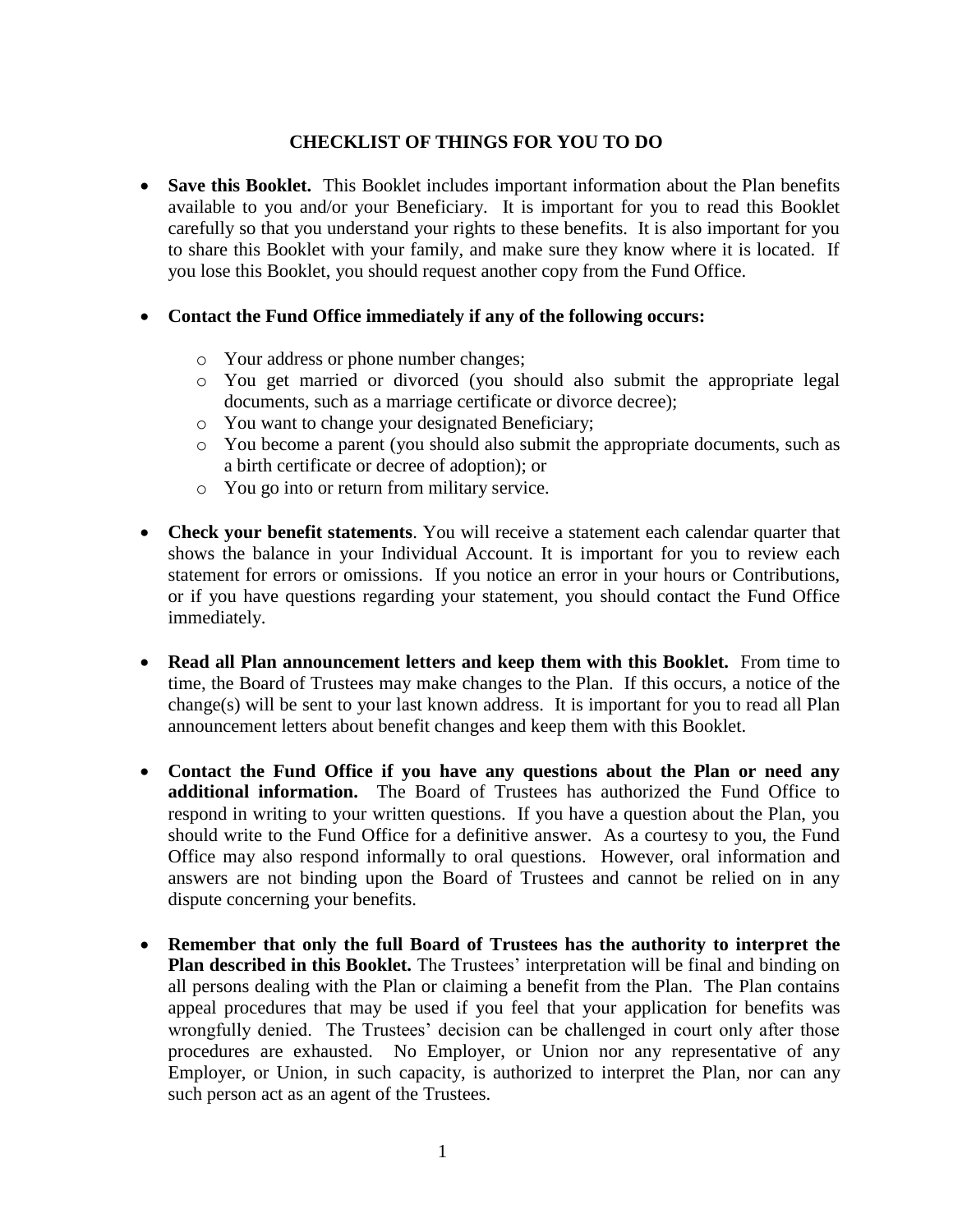#### **DEFINITIONS OF COMMON TERMS USED IN THIS BOOKLET**

The following terms have specific meanings when used in this Booklet. It is important to understand the meanings of these defined terms while using this Booklet.

**Alternate Payee -** means a Spouse, former Spouse, child or other dependent of a Participant who has a right to receive all or a portion of the money in a Participant's Individual Account pursuant to a Qualified Domestic Relations Order ("QDRO").

**Association -** means the Mechanical Contractors Association of Greater Kansas City.

**Beneficiary -** means a person or entity that is, or may become entitled to receive, benefits from the Plan upon a Participant's death pursuant to the terms of the Plan.

**Board of Trustees or Trustees –** means the persons designated as members of the Board of Trustees of the Pipe Fitters Local No. 533 Individual Account Plan, in accordance with the Trust Agreement.

**Collective Bargaining Agreement -** means any written agreement requiring an Employer to submit Contributions to the Fund in a manner and amount acceptable to the Trustees for work performed by one or more Employees, and such written agreement is in force and effect between either:

- The Union and the Association:
- The Union and one or more Employers doing the type of work performed by members of the Association;
- The United Association and one or more Employers doing the type of work performed by members of the Association; or
- The United Association and an Employer's association.

**Contributions -** means the money an Employer is obligated to pay to the Fund pursuant to the terms of a Collective Bargaining Agreement, a Participation Agreement, or the United Association Pension Fund Reciprocal Agreement. Contributions also means the money an Employer is obligated to pay to the Fund pursuant to the Uniformed Services Employment and Reemployment Rights Act of 1994 ("USERRA").

**Covered Employment** - means employment of an Employee by an Employer which requires the Employer to submit Contributions to the Fund on behalf of the Employee in accordance with the terms of a Collective Bargaining Agreement, a Participation Agreement, or the United Association Pension Fund Reciprocal Agreement.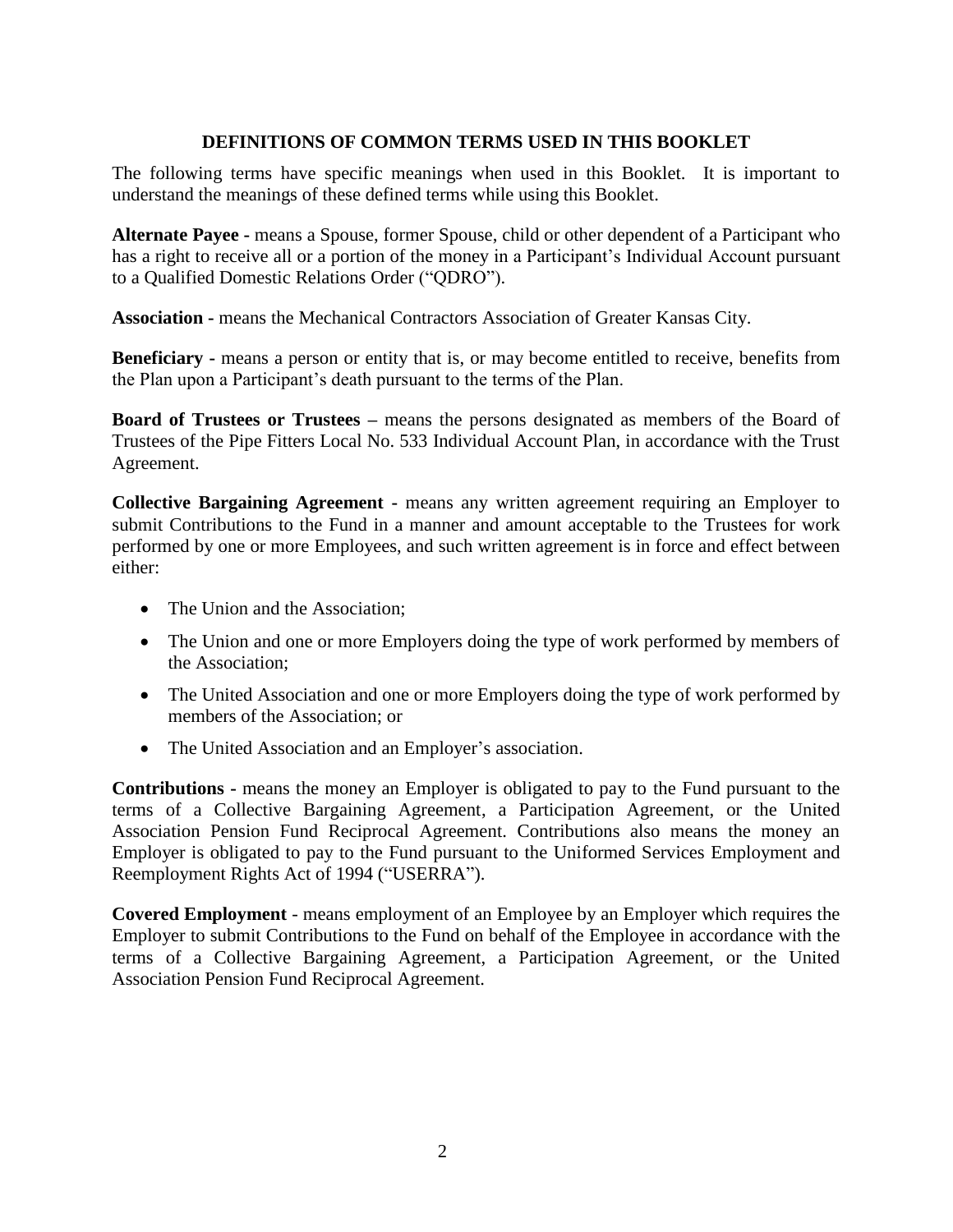**Disqualifying Disability Employment –** means employment for 40 or more hours a month in any of the following types of work:

- Work in the plumbing and pipe fitting industry either within the Plan's Geographic Jurisdiction or for which the Plan receives Contributions;
- Work for an Employer; or
- Work (including self-employment) in the plumbing and pipe fitting industry in the Plan's Geographic Jurisdiction for an employer who does not have an obligation to contribute to the Plan.

**Early Retirement Age –** means age 55 through age 61. A Participant has reached Early Retirement Age on the date (s)he turns 55 years old.

**Employee -** means a person who is employed by an Employer to perform work for which the Employer is obligated to submit Contributions to the Fund pursuant to the terms of a Collective Bargaining Agreement, a Participation Agreement, or the United Association Pension Fund Reciprocal Agreement.

**Employer -** means any of the following:

- An entity that is signatory to a Collective Bargaining Agreement, and who is obligated to make Contributions to the Fund pursuant to a Collective Bargaining Agreement or a Participation Agreement;
- An entity that is obligated to make Contributions to the Fund pursuant to the United Association Pension Fund Reciprocal Agreement;
- The Union:
- The Association: or
- The Pipe Fitters Local No. 533 Training Center.

**ERISA -** means the Employee Retirement Income Security Act of 1974, any amendments thereto, and any regulations promulgated pursuant to its authority.

**Fund -** means the assets of the Pipe Fitters Local No. 533 Individual Account Plan that are held in a trust fund that was established by the Trust Agreement.

**Geographic Jurisdiction –** means any state in which Contributions were made, or were required to be made, by or on behalf of an Employer pursuant to a Collective Bargaining Agreement or a Participation Agreement.

**Individual Account** – means the account that is established for an Employee and credited with Contributions earned by an Employee when (s)he works for an Employer. An Individual Account consists of the Contributions made to the Fund on behalf of an Employee, plus or minus the investment earnings or losses on those Contributions, minus fees or expenses charged to the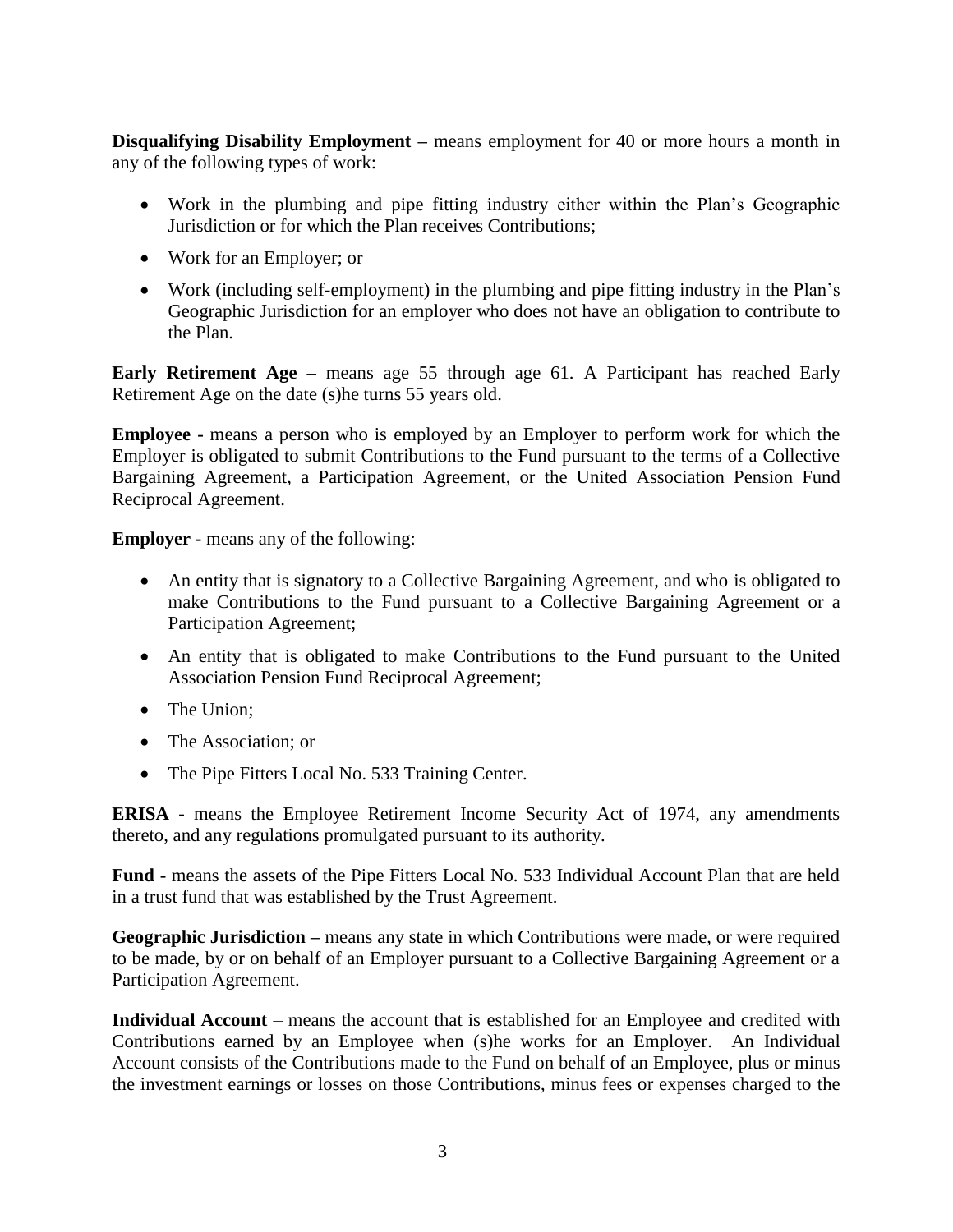Individual Account. An Individual Account may become payable to a Participant, Alternate Payee or Beneficiary.

**Normal Retirement Age –** means at least 61 years of age. A Participant has reached Normal Retirement Age on the date that (s)he turns 61 years old.

**Participant** – means an Employee or former Employee on whose behalf the Plan has created an Individual Account and who has a balance in his or her Individual Account.

**Participation Agreement** – means a written agreement between the Plan and any Employer which requires the Employer to submit Contributions to the Fund in an amount and manner acceptable to the Trustees.

**Plan** – means the Pipe Fitters Local No. 533 Individual Account Plan, which is a money purchase pension plan established by the Trustees pursuant to the Trust Agreement.

**Plan Administrator** – means the Board of Trustees of the Pipe Fitters Local No. 533 Individual Account Plan. The Board of Trustees retains ultimate authority as the Plan Administrator for the Plan, but it has delegated responsibility for performing regular Plan administrative functions and activities, along with the authority to carry out such functions and activities, to other entities. When used in this Booklet, the term Plan Administrator refers to any person or entity responsible for carrying out the regular administrative functions and activities on behalf of the Plan.

**Plan Year** – means the 12-month period that begins on June 1 and ends on May 31.

**Qualified Domestic Relations Order ("QDRO")** – means a judgment, decree, or order made pursuant to a state's domestic relations law (including a community property law) that relates to the provision of child support, alimony, or marital property rights to a Participant's spouse, former spouse, child or other dependent and assigns an Alternate Payee the right to receive all or a portion of the money in a Participant's Individual Account. A QDRO must meet the requirements of Section 414(p) of the Internal Revenue Code and Section 206(d)(3) of ERISA. The determination of whether a domestic relations order is a QDRO is made by the Plan in accordance with its QDRO Procedures.

**Required Beginning Date** – means April 1 of the calendar year following the calendar year that a Participant attains age 70 ½.

**Retire or Retired** – means the complete withdrawal from employment or self-employment in the plumbing and pipe fitting industry with an intent to permanently cease employment or selfemployment in the plumbing and pipe fitting industry.

**Spouse** – means a person to whom a Participant is legally married and, to the extent required by a Qualified Domestic Relations Order, a Participant's former Spouse.

**Trust Agreement –** means the Restated Agreement and Declaration of Trust of the Pipe Fitters Local No. 533 Pension Fund.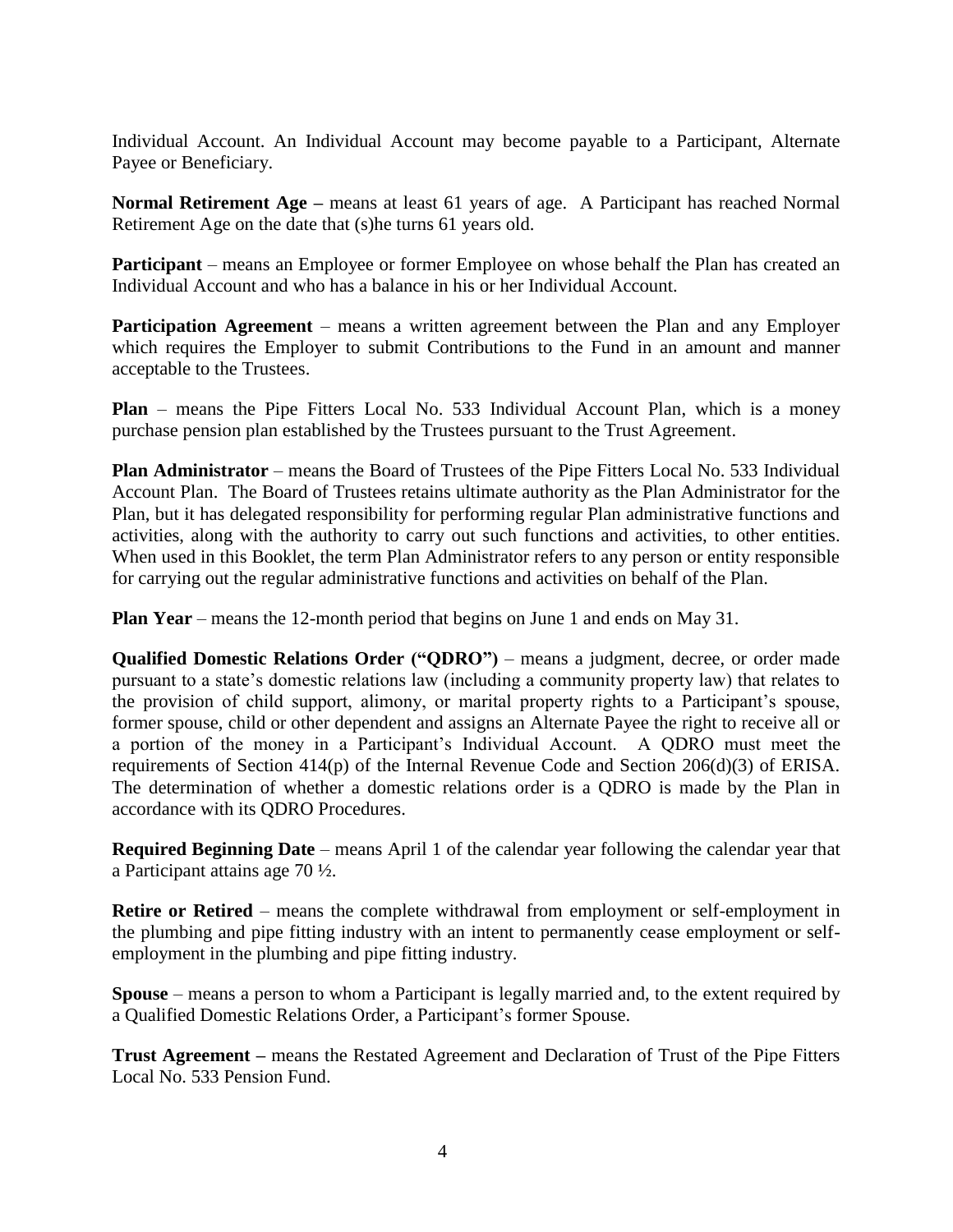**Union –** means the Pipe Fitters Local No. 533 of the United Association of Journeymen and Apprentices of the Plumbing and Pipe Fitting Industry of the United States, Canada and Australia.

**United Association** – means the United Association of Journeymen and Apprentices of the Plumbing and Pipe Fitting Industry of the United States, Canada, and Australia.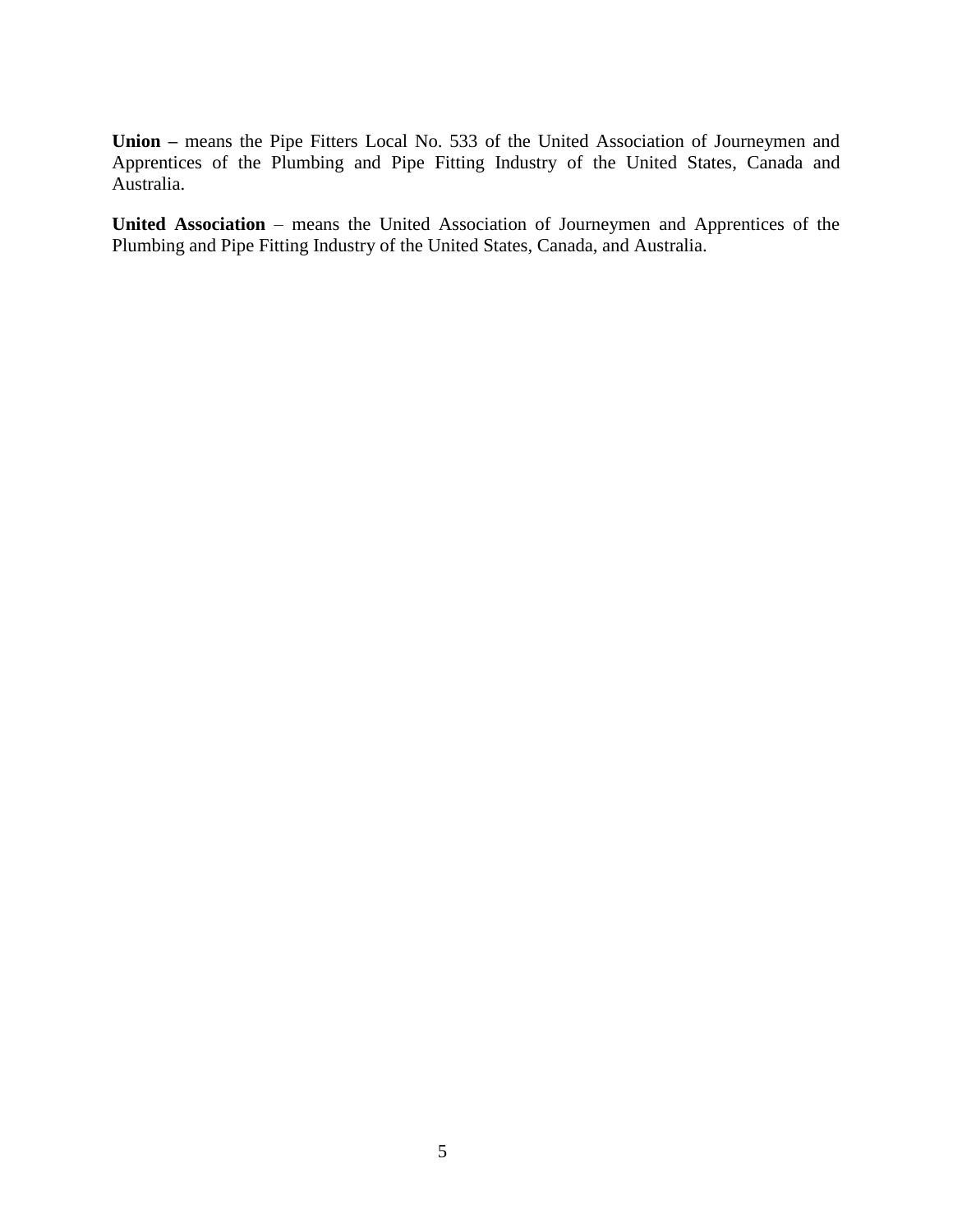### **PARTICIPATION, CONTRIBUTIONS AND VESTING**

#### **When will I become a Participant in the Plan?**

You will become a Participant in the Plan on the date that your Individual Account is created.

#### **When is my Individual Account created?**

Your Individual Account is created on the date that the Fund receives the first Contribution from an Employer on your behalf.

#### **How are Contributions made to my Individual Account?**

If you are an Employee and you work for an Employer in the Union's jurisdiction, your Employer will make Contributions to the Fund on your behalf at the hourly rate specified in the Collective Bargaining Agreement or Participation Agreement (as applicable). If you are an Employee and you work for an Employer outside of the Union's jurisdiction, your Employer may make Contributions to the Fund on your behalf in accordance with the United Association Pension Fund Reciprocal Agreement.

The Contributions made to the Fund on your behalf, minus fees for the Plan's administrative expenses, are deposited in your Individual Account. For more information about the Plan's administrative expenses, see the question, "What fees are charged to my Individual Account?" on page 13.

This Plan only accepts Contributions from Employers. This means that Employees are not allowed to make Contributions to the Fund under any circumstances.

#### **How do I become vested?**

You are always 100% vested in the amount in your Individual Account (i.e. your Individual Account is always non-forfeitable). This means a break in service or a termination of Covered Employment will not cause you to lose the money in your Individual Account.

Although you are always 100% vested, investment losses and Plan expenses may reduce the balance of your Individual Account. For more information on how the balance of you Individual Account may be reduced, see the question, "Can the money in my Individual Account be taken away from me?" on page 9.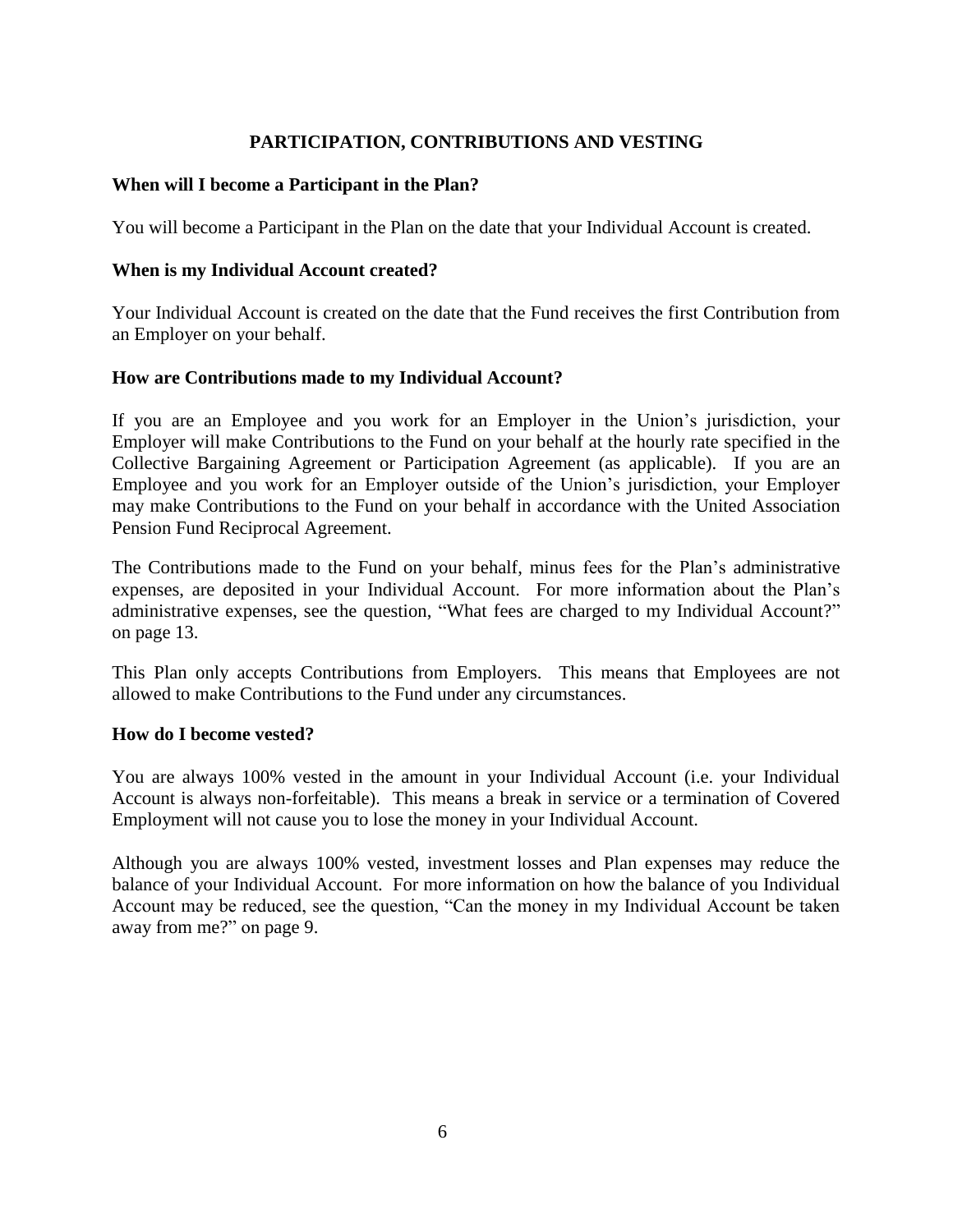#### **If I have an individual account with another plan, can I roll it over into this Plan?**

Yes, but only if the Board of Trustees approves of the rollover and all of the following requirements are met:

- The other plan must be qualified under Section  $401(a)$  of the Internal Revenue Code;
- The rollover must be an "eligible rollover distribution" as that term is defined by Section 402(c) of the Internal Revenue Code; and
- The rollover must be a direct transfer from a qualified plan into your Individual Account.

If the Board of Trustees approves of the rollover and all of the requirements above are met, the money you rolled over will be deposited into your Individual Account. Once the money is in your Individual Account, it will be treated the same as all of the other Contributions in your Individual Account and will be subject to the terms of the Plan.

#### **Is there a limit on the amount of money that an Employer can contribute to my Individual Account?**

Yes, the Internal Revenue Code requires the Plan to limit the amount of Contributions that can be deposited in your Individual Account in any Plan Year to the lesser of 100% of your compensation or the annual IRS-established dollar limit, which is \$52,000 for 2014. This limit may be adjusted periodically to account for increases in the cost of living and does not apply to any money that you rolled over from another plan.

Although it is anticipated that these limits will not impact your benefits, they are included in the Plan because of the Internal Revenue Service requirements.

#### **What happens if I am on leave for military service?**

If you serve in "qualified military service" and subsequently return to Covered Employment, your former Employer may be required to make Contributions to the Plan on your behalf for the period of time that you served in "qualified military service". These Contributions are intended to credit you for the number of hours you would have worked for an Employer if you had not served in "qualified military service", and will be made in accordance with the Uniformed Services Employment and Reemployment Rights Act of 1994 ("USERRA").

The Board of Trustees has established a written USERRA Policy that describes the Plan's procedures with respect to an Employee's service in "qualified military service". You may obtain a copy of this USERRA Policy free of charge by contacting the Fund Office. The information below summarizes the Plan's USERRA Policy.

In general, "qualified military service" means service in the Armed Forces, the Army National Guard, and the Air National Guard when engaged in active duty for training, inactive duty training, or full-time National Guard duty, the commissioned corps of the Public Health Service and any other category of persons designated by the President in time of war or national emergency.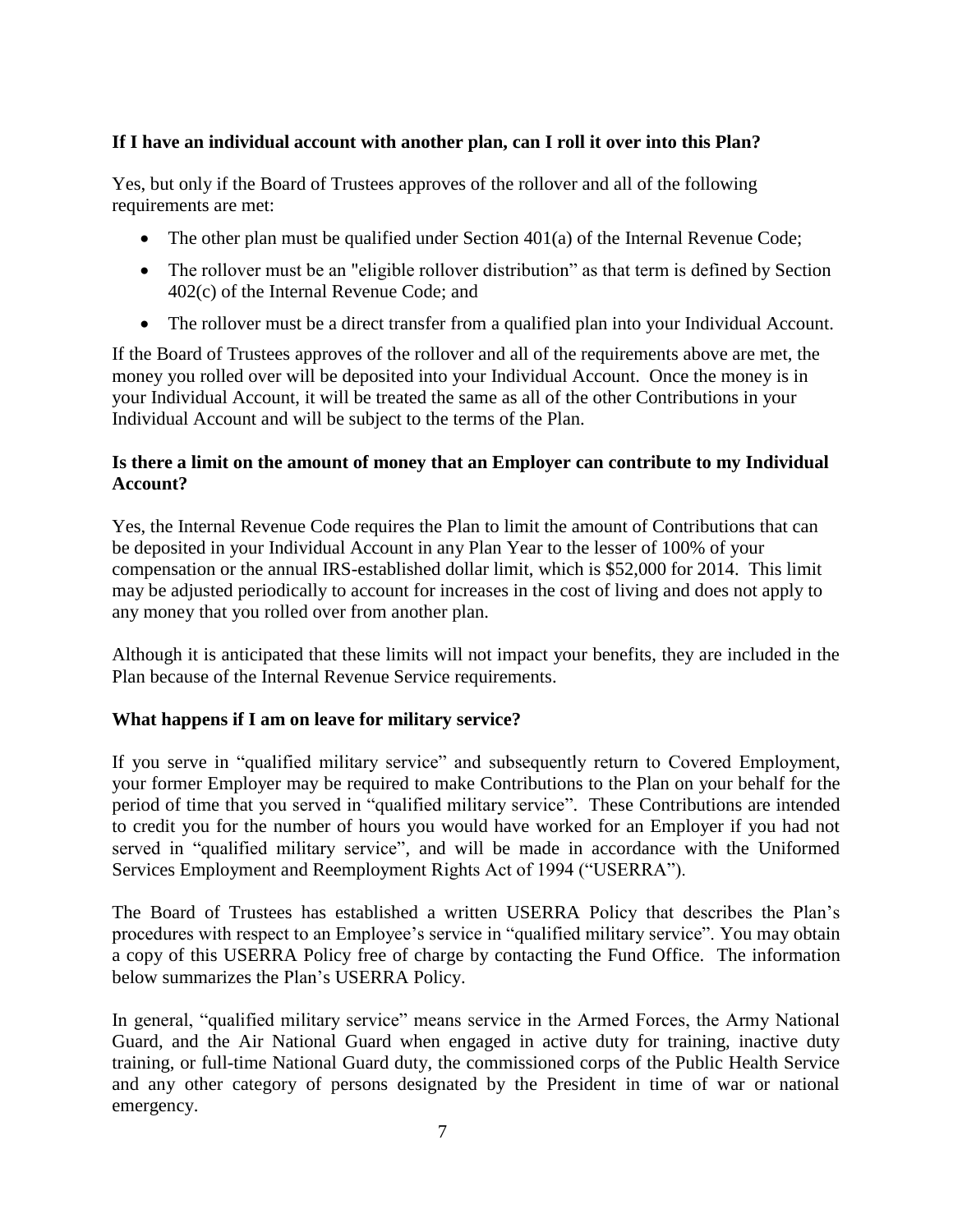To qualify for Contributions to be made to your Individual Account for the period of time you serve in "qualified military service", you must satisfy all of the following requirements:

- You must have worked at least one hour in Covered Employment before your service in "qualified military service";
- You must have been absent from Covered Employment as a result of "service in the uniformed services" as that term is defined by USERRA;
- You must notify your Employer and the Union Hall before you leave Covered Employment to serve in "qualified military service";
- Your "qualified military service" must not have been terminated for dishonorable or other undesirable conduct;
- Your cumulative absence from Covered Employment as a result of "service in the uniformed services" must not have already exceeded five years, subject to certain exceptions specified by USERRA and/or the Plan's USERRA Policy (in other words, your former Employer will generally only make Contributions to the Plan on your behalf for the first five years of your "qualified military service"); and
- You must either return to work for an Employer or sign the out-of-work list with the Union and provide your last Employer and the Union Hall a copy of your Form DD-214 within the following timeframes:

| <b>Length of Qualified Military Service</b>                                                                                                      | <b>Re-employment Deadline</b>                                                                                                                                                                                                                                                                                                                                                                             |
|--------------------------------------------------------------------------------------------------------------------------------------------------|-----------------------------------------------------------------------------------------------------------------------------------------------------------------------------------------------------------------------------------------------------------------------------------------------------------------------------------------------------------------------------------------------------------|
| Less than 31 days                                                                                                                                | Return by the first business day following<br>completion of your "qualified military<br>service", plus reasonable time for safe<br>transportation and an eight-hour rest<br>period.                                                                                                                                                                                                                       |
| 31 through 180 days                                                                                                                              | Return within 14 days after discharge                                                                                                                                                                                                                                                                                                                                                                     |
| 181 days or more                                                                                                                                 | Return within 90 days after discharge                                                                                                                                                                                                                                                                                                                                                                     |
| Any period if you are hospitalized for or<br>convalescing from a disability incurred or<br>aggravated during the "qualified military<br>service" | Return at the end of the period necessary<br>for recovery. The recovery period may<br>not exceed two years after completion of<br>your "qualified military service" unless<br>the Trustees decide to extend the two<br>years by the minimum time required to<br>accommodate a circumstance beyond your<br>control which would make reporting<br>within the two-year period impossible or<br>unreasonable. |

If you qualify for Contributions to be made to your Individual Account for the period of your "qualified military service", the amount of Contributions credited to your Individual Account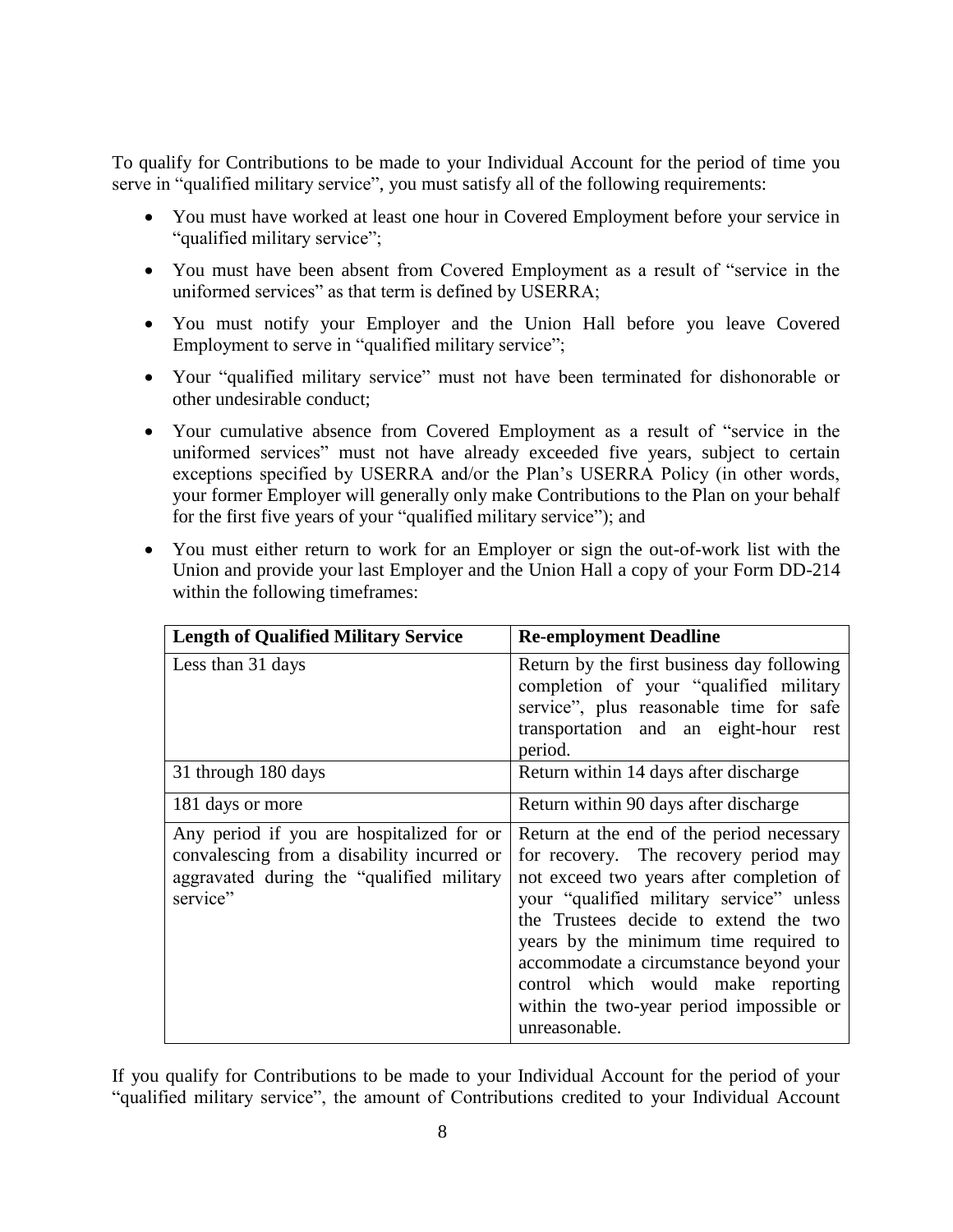will be based on your average hours of work in Covered Employment during the 12-consecutive month period immediately preceding your "qualified military service". If you did not work in Covered Employment for a full 12-months immediately preceding your "qualified military service", the amount of Contributions credited to your Individual Account will be based on your average hours of work in Covered Employment during the period immediately preceding your "qualified military service". Your Individual Account will not be credited with interest or earnings on those Contributions.

#### **Can the money in my Individual Account be taken away from me?**

Yes, even though you are always 100% vested in the amount in your Individual Account, the balance in your Individual Account can be taken away or reduced for the following reasons:

- **Investment losses and Plan expenses**: The value of your Individual Account depends on the performance of your investments under the Plan. Your Individual Account balance is subject to both gain and loss due to investment results. If you receive a distribution at a time when the value of your investments has declined, you may not receive a distribution that is as large as you had hoped. There are also certain Plan expenses that may reduce the balance of your Individual Account. For more information on the value of your Individual Account, see the Section, "VALUATION OF INDIVIDUAL ACCOUNTS" that begins on page 13.
- **Qualified Domestic Relations Orders ("QDRO"):** The Plan is required to recognize an assignment of your Individual Account to an Alternate Payee pursuant to a QDRO. For more information on QDRO's, see the Section, "QUALIFIED DOMESTIC RELATIONS ORDERS" on page 30.
- **Required Beginning Date Forfeiture:** If you still have money in your Individual Account when you turn age 70 ½, the Fund Office will notify you that you are required to receive a distribution by April 1 of the following calendar year. If the Fund Office is unable to locate you, it will conduct a diligent search to try and find you. The fees for trying to locate you will be charged to your Individual Account. If the Fund Office cannot locate you by your Required Beginning Date, your Individual Account will be forfeited and distributed into the Plan's crediting account. If you later contact the Fund Office and make a claim for your benefits, the Plan will restore your Individual Account. The amount that will be restored is the value of your Individual Account on the date it was forfeited by the Plan (i.e. the value of your Individual Account on your Required Beginning Date). No interest, earnings, or losses will be attributable to your Individual Account after the date it was forfeited. For more information on your Required Beginning Date, see the Section, "REQUIRED MINIMUM DISTRIBUTIONS" that begins on page 28.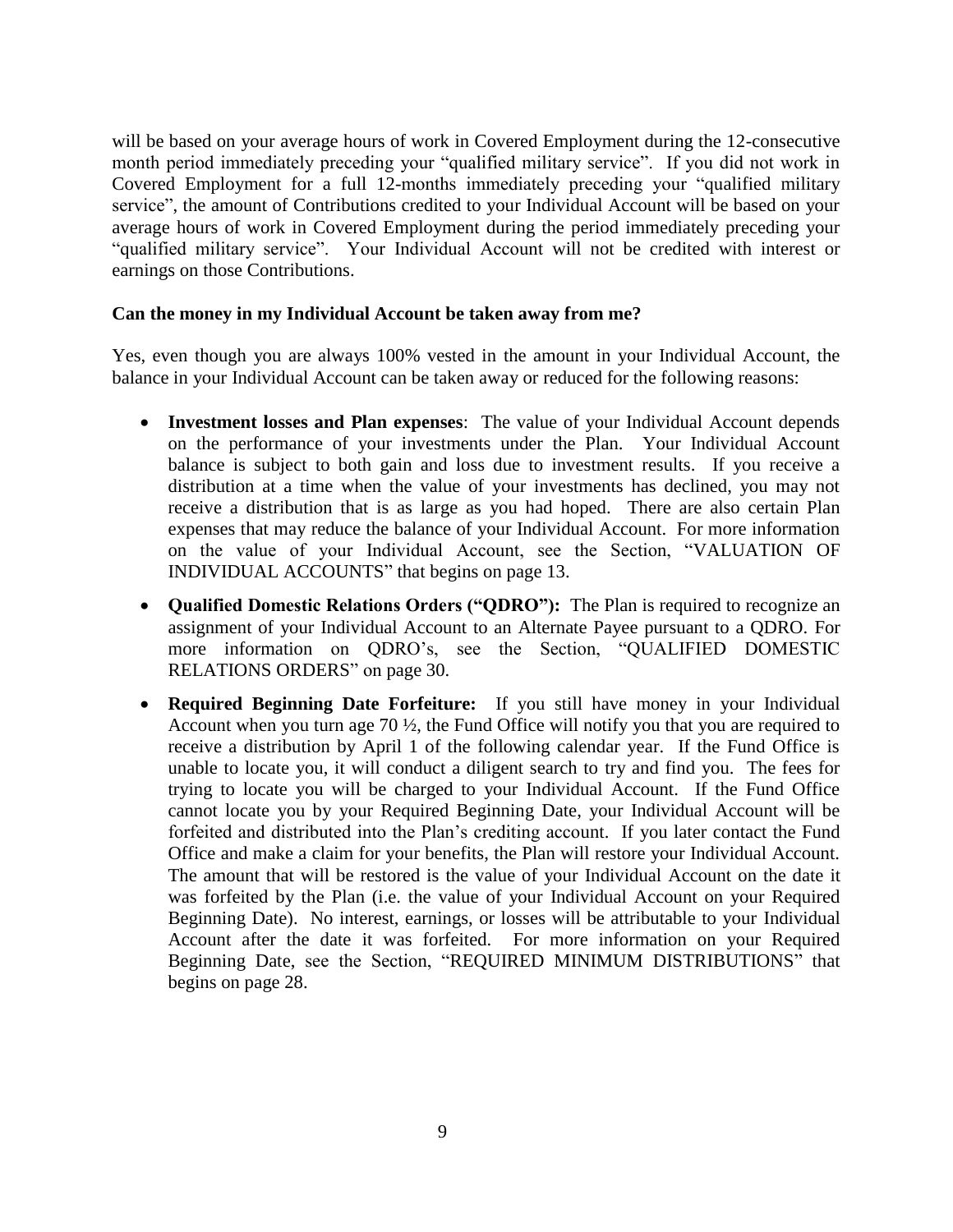### **INVESTMENT OF ASSETS IN INDIVIDUAL ACCOUNTS**

#### **How are the assets in my Individual Account invested?**

The Plan offers a wide range of investment options. You are allowed to direct how the money in your Individual Account is invested among those investment options by calling 800-755-5801 or visiting the website: my.trsretire.com.

A complete description of each of the Plan's investment options is provided separately and is also available at my.trsretire.com. It is important for you to review each investment option's objectives, risk and return characteristics, trading restrictions, and fees and expenses. If you have questions about any of the investment options, you should contact the Plan's Recordkeeper, Transamerica Retirement Solutions, at 800-755-5801.

In structuring the Plan to allow you to direct your investments, the Board of Trustees intends for this Plan to qualify as a plan described in Section 404(c) of ERISA and 29 CFR 2550.404c-1, and the Plan's fiduciaries may be relieved of liability for any losses which are the direct and necessary result of your investment instructions. In other words, because you control the investment of your Individual Account, you are responsible for the investment results, including both earnings and losses attributable to your investment decisions.

#### **Can I change how the assets in my Individual Account are invested?**

Yes, you can redirect how your future Contributions are invested and change the way the money in your Individual Account is invested at any time (subject to trading restrictions which may apply to certain investment options).

To make changes to your investment options, you can either call 800-755-5801 or visit the website: my.trsretire.com.

Changes made to the investments in your Individual Account will generally take effect at the close of business on the day your request was made, provided that the request was completed by 3:00 p.m. Central Time (which is the close of the New York Stock Exchange). If your request is completed after 3:00 p.m. Central Time or on a non-business day, your change will generally take effect on the next business day that the New York Stock Exchange is open. An earlier cutoff time could apply in unusual circumstances or if the New York Stock Exchange closes early.

#### **How can I learn more about the Plan's investment options?**

The Plan provides multiple resources to help you learn about the Plan's investment options and decide which investment option (or options) best suits your goals. Here are some of the ways you can use those resources to learn more about the Plan's investment options:

 **Visit the Transamerica Retirement Solutions Website:** You can access information about the Plan's investment options 24 hours a day, seven days a week by visiting the website: [my.trsretire.com](http://www.my.trsretire.com/). Once you sign in to your account, you can view a complete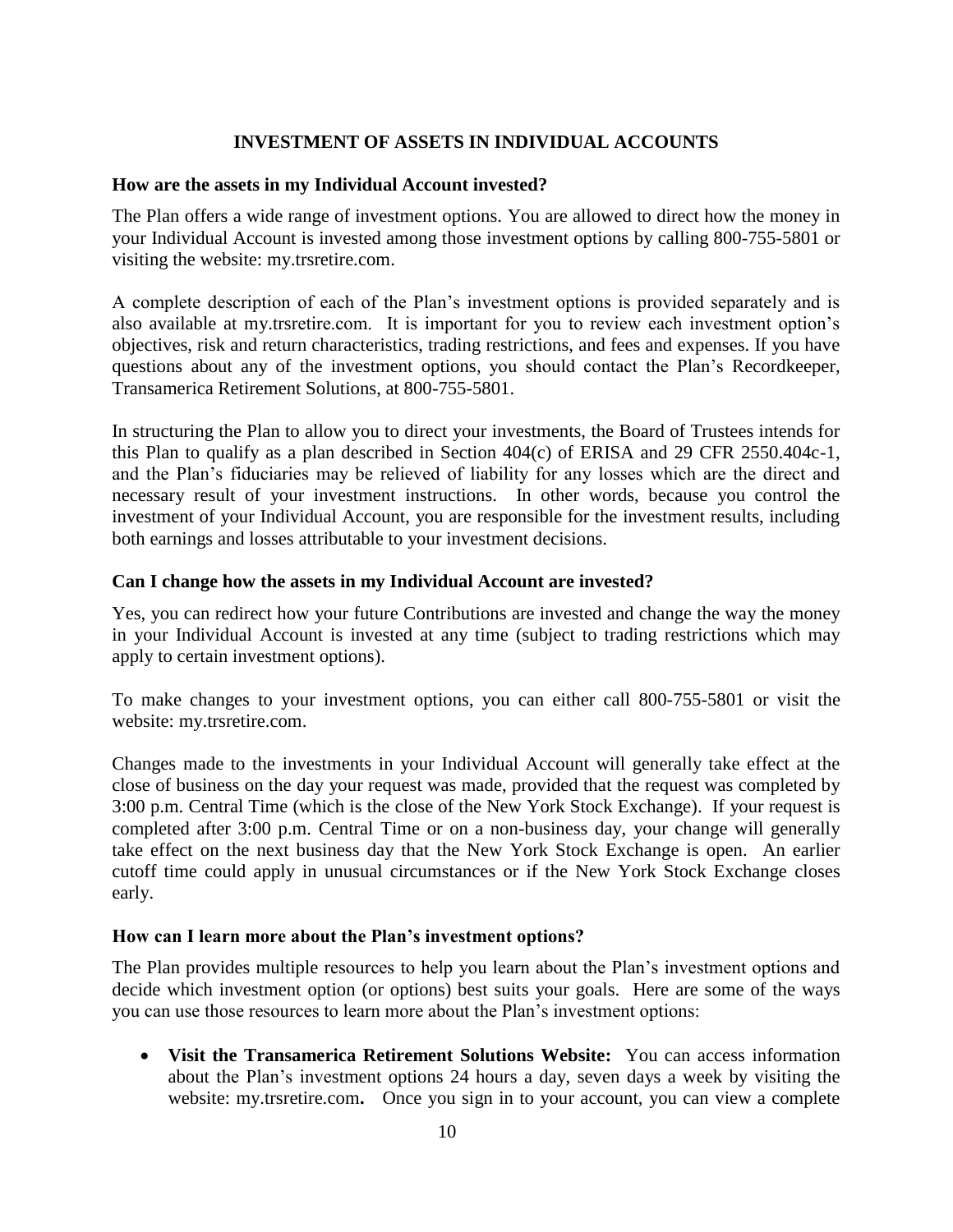description of each of the Plan's investment options. You can also view a summary of your Individual Account and use the online modeling tool to help you analyze your investment allocation and alternative investment strategies.

- **Call Transamerica Retirement Solutions**: You can access information about your Individual Account 24 hours a day, seven days a week by calling the toll-free automated phone system at 800-755-5801. The automated phone system allows you to talk to a customer service representative if you call Monday through Friday between the hours of 7:00 a.m. and 8:00 p.m. Central Time. A customer service representative can answer your questions about the Plan's investment options.
- **Attend an educational seminar**: You can learn about the Plan's investment options by attending an educational seminar. The educational seminars are typically held at the Union Hall on a quarterly basis. These seminars provide education on topics such as how to diversify your investments and how to preserve the assets in your Individual Account when you are getting close to retirement. If you have questions about the date and time of the next educational seminar, you should contact the Fund Office.
- **Schedule a one-on-one meeting:** You can learn about the investments in your Individual Account by meeting one-on-one with a representative from RBC Wealth Management. The one-on-one meetings are typically held on Tuesdays at the Union Hall. These one-on-one meetings provide customized education based on factors such as your age, marital status, and expected retirement date. If you have questions about how to schedule a one-on-one meeting, you should contact the Fund Office.
- **Request additional information**: You can obtain a paper copy of the following information by submitting a request for such information to the Fund Office:
	- o Prospectuses, summary prospectus, or similar documents relating to the Plan's investment options;
	- o Financial statements or reports relating to the Plan's investment options;
	- o Information concerning the value of shares or units in each investment option, as well as the date of the valuation; and
	- o A list of the assets comprising the portfolio of each investment option which constitute Plan assets within the meaning of 29 CFR 2510.3-101 and the value of each such asset.

#### **What if I do not make an investment election?**

The Trustees encourage you to take an active role in deciding how to invest the money in your Individual Account and to choose an investment option (or options) that best suits your goals.

If you do not select specific investment options, the money in your Individual Account will be invested in the Transamerica Institutional Asset Allocation – Intermediate Horizon fund. This fund is known as the Plan's Qualified Default Investment Alternative ("QDIA"). For additional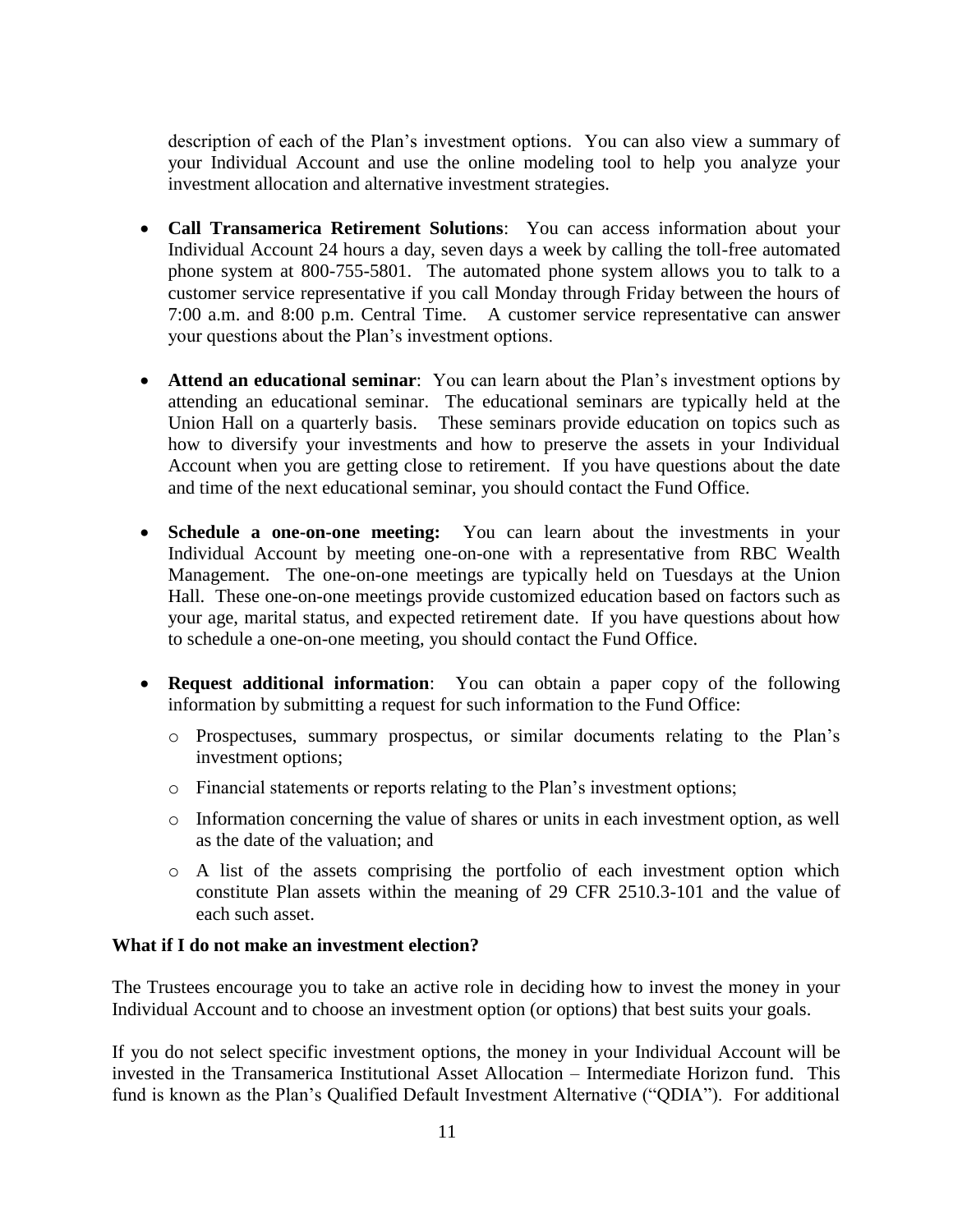information about the Transamerica Institutional Asset Allocation – Intermediate Horizon fund, you can either call 800-755-5801 or visit the website: my.trsretire.com.

The Plan's QDIA satisfies the requirements of Section  $404(c)(5)$  of ERISA and the regulations thereunder, and the Plan's fiduciaries may be relieved of liability for any losses which result from your investment in the Plan's QDIA. In other words, even if you do not affirmatively elect to invest in the QDIA, you are responsible for the investment results, including both earnings and losses attributable to your investment in the QDIA.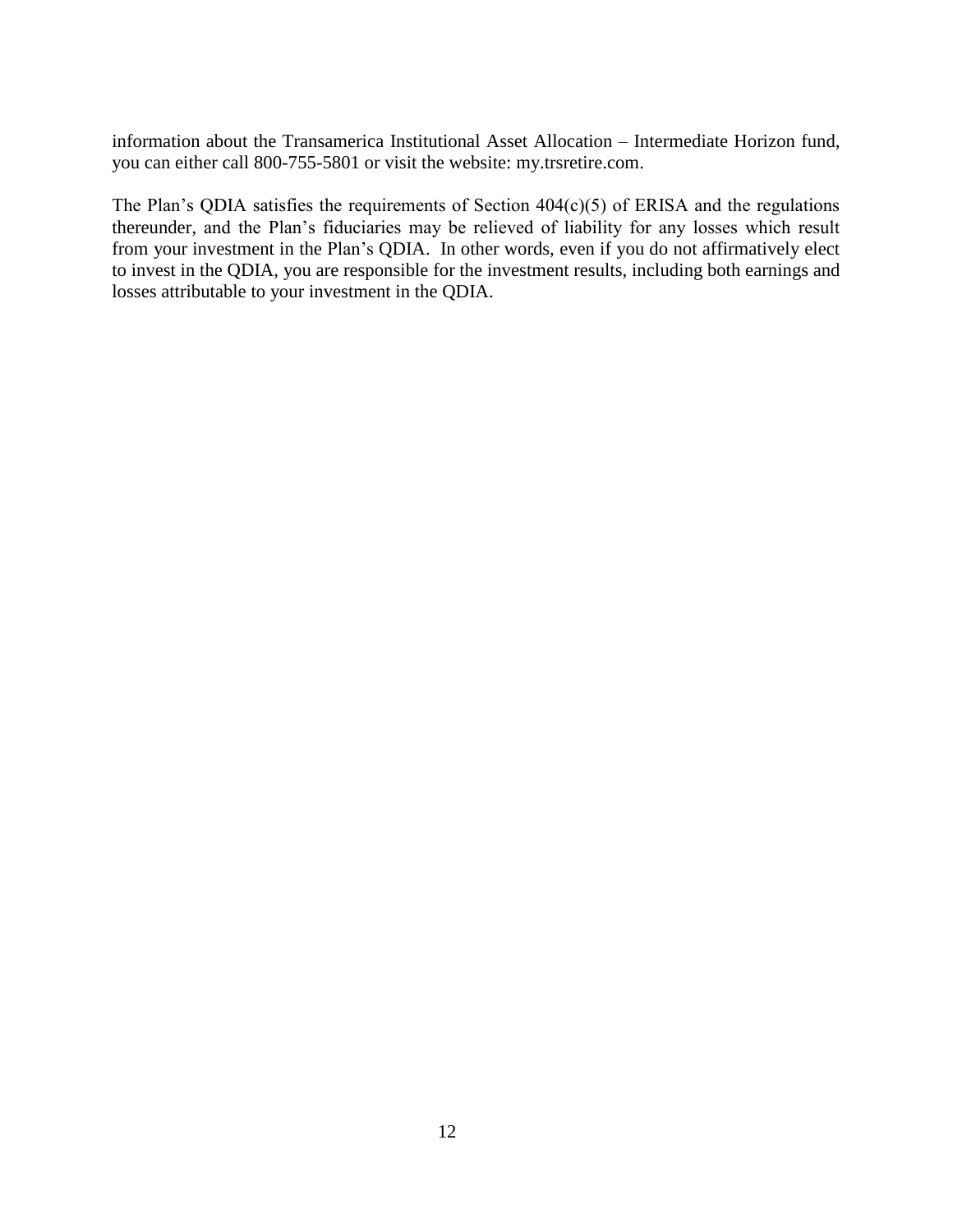### **VALUATION OF INDIVIDUAL ACCOUNTS**

#### **How is the value of my Individual Account determined?**

The value of your Individual Account is determined at the close of the New York Stock Exchange each business day; and is equal to the amount of Contributions made to the Plan on your behalf, plus or minus the investment earnings or losses on those Contributions, minus fees or expenses charged to your Individual Account. Because the amount in your Individual Account depends on unforeseeable future earnings and expenses, the Plan cannot guarantee the amount that you will receive once you become eligible for a distribution.

To find out your Individual Account balance on any given date, you can call Transamerica Retirement Solutions at 800-755-5801 or visit the website: my.trsretire.com. You will also receive a statement each calendar quarter that shows the balance in your Individual Account. It is important for you to review each statement for errors or omissions. If you notice an error in your hours or Contributions, or if you have questions regarding your statement, you should contact the Fund Office.

#### **What fees are charged to my Individual Account?**

The Plan incurs expenses for administration (e.g. recordkeeping fees, legal fees, auditing fees, postage). In certain circumstances, the Plan pays for these fees by charging them to your Individual Account. Each year, you will receive a fee disclosure that provides detailed information regarding the Plan's expenses and the fees that could get charged to your Individual Account. The following is a general explanation of how the Plan pays its expenses and the fees that could get charged to your Individual Account:

- **Recordkeeping fees:** The Plan's recordkeeping fees may be paid, in whole or in part, from revenue that Transamerica Retirement Solutions or its affiliates receive from the Plan's investment options. If this revenue is not adequate to cover the recordkeeping fees, the shortfall will be deducted on a pro rata basis from the Plan's investment options held in Participants' Individual Accounts. If recordkeeping fees are charged to your Individual Account, the amount deducted from your Individual Account will get reported on your quarterly benefit statement.
- **Expenses for general Plan administrative services:** The Plan's expenses for general Plan administrative services (e.g. administration fees, legal fees, auditing fees) are paid by deducting a specified amount per hour from the total Contribution amount that is allocated to the Plan in the Collective Bargaining Agreement. The Board of Trustees has the authority to establish and change this amount as it may deem appropriate in its sole and exclusive discretion.
- **Individual expenses:** The Plan imposes certain charges on an individual Participant rather than on a Plan-wide basis. These charges may arise based on services provided to an individual Participant (e.g. processing a QDRO, locating a missing Participant, providing services requested by a particular Participant such as charges for overnight delivery of a benefits check or application materials).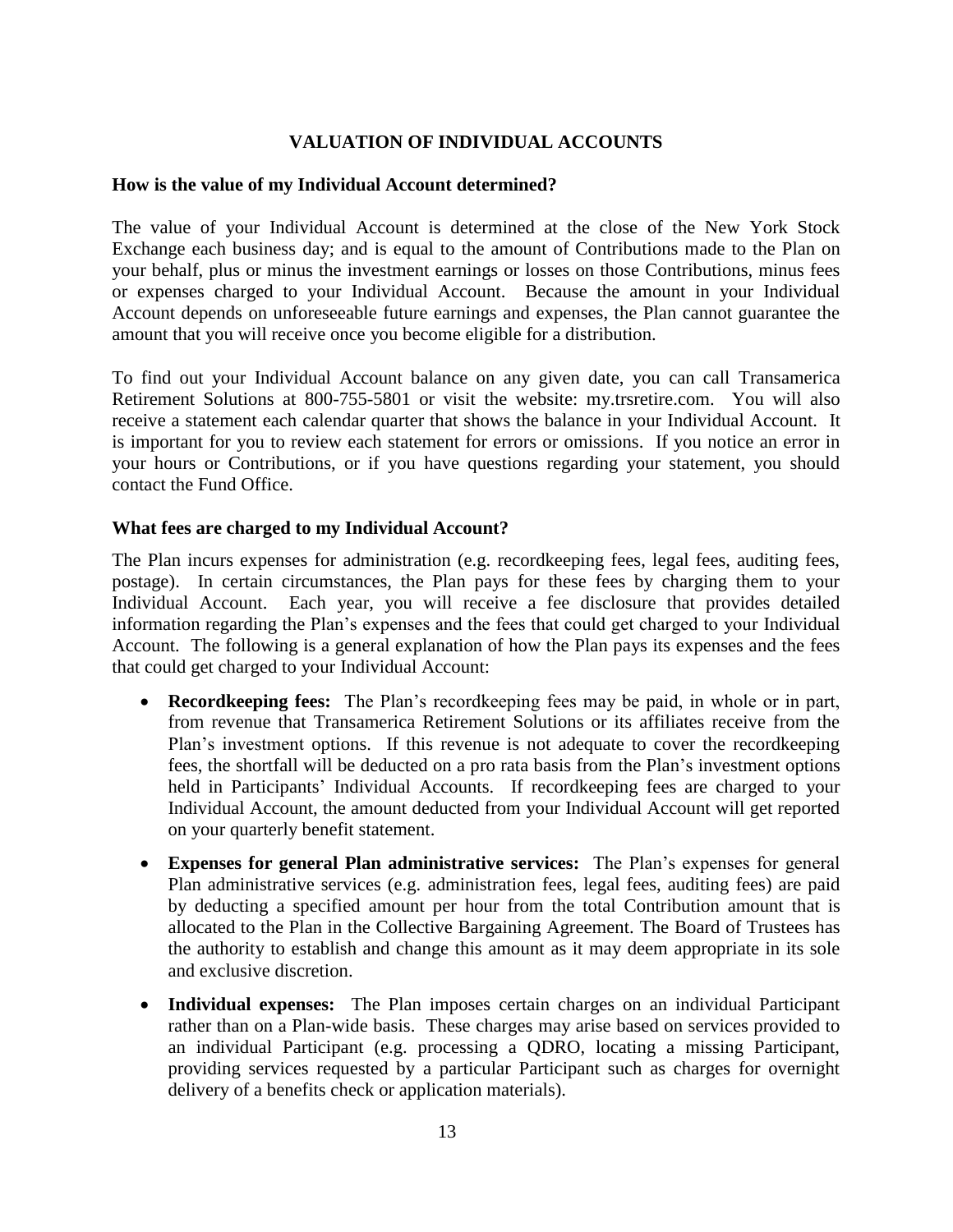#### **ELIGIBILITY FOR A DISTRIBUTION**

#### **When am I eligible to receive the money in my Individual Account?**

You are eligible to receive the money in your Individual Account if you meet the requirements of number 1, 2, 3, or 4 below. You are required to receive (or begin receiving) the money in your Individual Account if you reach your Required Beginning Date as explained in number 5 below.

- **1. Normal retirement**: You are eligible to receive the money in your Individual Account if you have reached Normal Retirement Age and Retired from work in the plumbing and pipe fitting industry. You are considered to have reached Normal Retirement Age and Retired from work in the plumbing and pipe fitting industry if you meet all of the following requirements:
	- You are at least 61 years old;
	- You are not working in the plumbing and pipe fitting industry in the Plan's Geographic Jurisdiction; and
	- You provide the Fund Office a signed statement that you are not working in the plumbing and pipe fitting industry in the Plan's Geographic Jurisdiction, and that you intend to permanently cease working in the plumbing and pipe fitting industry in the Plan's Geographic Jurisdiction.
- **2. Early retirement:** You are eligible to receive the money in your Individual Account if you have reached Early Retirement Age and Retired from work in the plumbing and pipe fitting industry. You are considered to have reached Early Retirement Age and Retired from work in the plumbing and pipe fitting industry if you meet all of the following requirements:
	- You are at least 55 years old and not yet 61 years old;
	- You are not working in the plumbing and pipe fitting industry in the Plan's Geographic Jurisdiction; and
	- You provide the Fund Office a signed statement that you are not working in the plumbing and pipe fitting industry in the Plan's Geographic Jurisdiction, and that you intend to permanently cease working in the plumbing and pipe fitting industry in the Plan's Geographic Jurisdiction.
- **3. Separation from service:** You are eligible to receive the money in your Individual Account if you have separated from service. You are considered separated from service at the end of a period of 12 consecutive months during which no Employer has made Contributions to the Plan on your behalf **and** you have not worked in the plumbing and pipe fitting industry in the Plan's Geographic Jurisdiction. In order to receive the money in your Individual Account based on a separation from service, you must be separated from service on the date that you intend to receive the money (in other words, the 12 consecutive month period has to occur immediately before you receive the money in your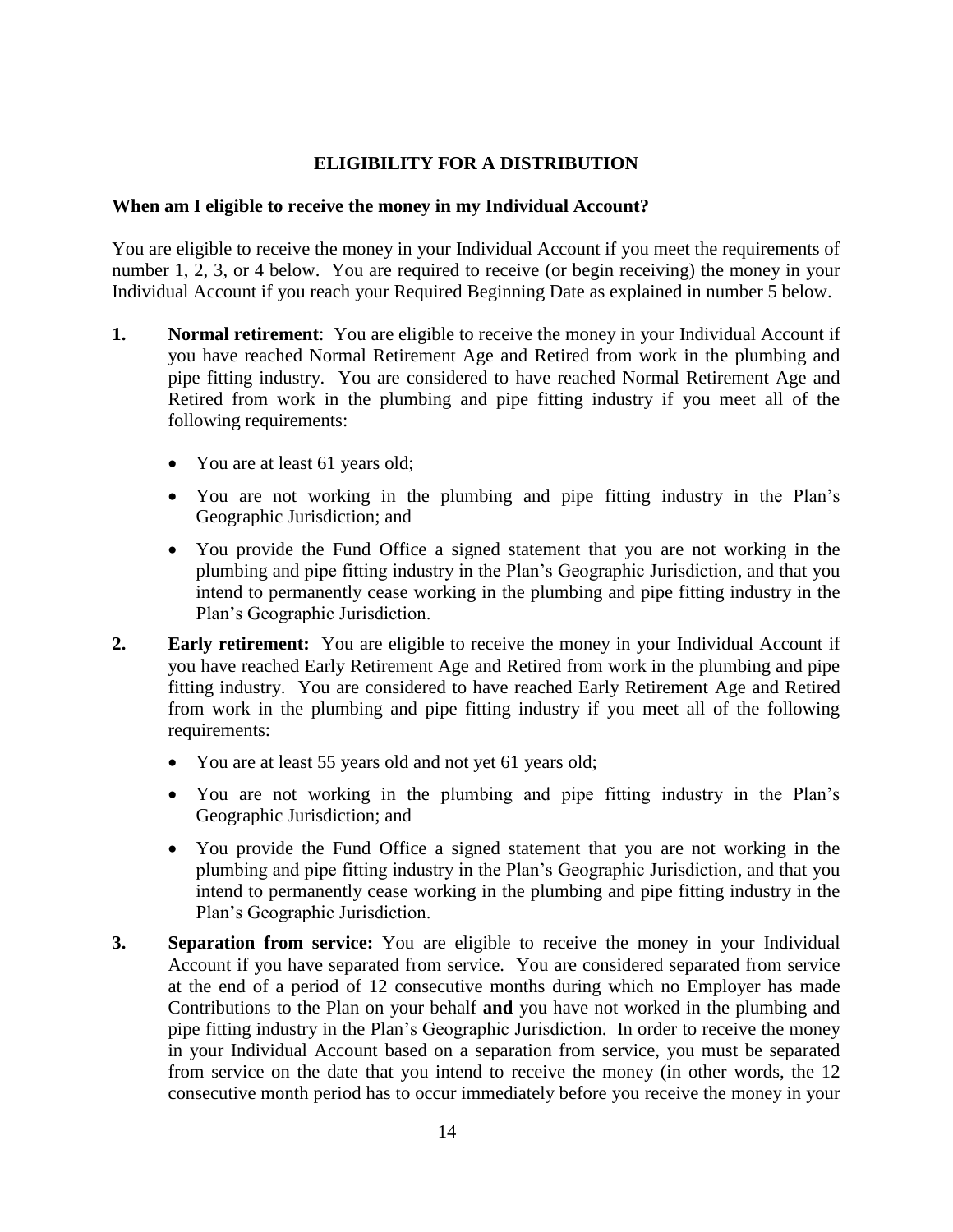Individual Account. If you separate from service for 12 consecutive months, and you go back to work in the plumbing and pipe fitting industry before you receive the money in your Individual Account, you are no longer considered separated from service and you are not eligible to receive the money in your Individual Account).

The following examples illustrate how this works:

#### Example 1:

From January 2000 through February 3, 2013, Joe Pipefitter works in Covered Employment. On February 4, 2013, Joe Pipefitter is 35 years old and he loses his job in Covered Employment. From February 4, 2013 through May 1, 2014, Joe Pipefitter does not work in any type of employment.

On March 1, 2014, Joe Pipefitter submits an application for benefits to the Fund Office. Joe Pipefitter's application for benefits states that he wants to receive the money in his Individual Account based on a separation from service. Joe Pipefitter is eligible to receive the money in his Individual Account based on his separation from service.

#### Example 2:

From January 2000 through February 3, 2013, Joe Pipefitter works in Covered Employment. On February 4, 2013, Joe Pipefitter is 35 years old and he loses his job in Covered Employment. From February 4, 2013 through May 1, 2014, Joe Pipefitter does not work in any type of employment.

On May 12, 2014, Joe Pipefitter returns to work in Covered Employment. On July 1, 2014, Joe Pipefitter submits an application for benefits to the Fund Office. Joe Pipefitter's application for benefits states that he wants to receive the money in his Individual Account based on a separation from service. Joe Pipefitter is **not** eligible to receive the money in his Individual Account based on a separation from service because he is not currently separated from service.

#### Example 3:

From January 2000 through February 3, 2013, Joe Pipefitter works in Covered Employment. On February 4, 2013, Joe Pipefitter is 35 years old and he loses his job in Covered Employment. From February 4, 2013 through May 1, 2014, Joe Pipefitter does not work in any type of employment.

On May 12, 2014, Joe Pipefitter returns to work in Covered Employment. On June 3, 2014, Joe Pipefitter loses his job in Covered Employment. On July 1, 2014, Joe Pipefitter submits an application for benefits to the Fund Office. Joe Pipefitter's application for benefits states that he wants to receive the money in his Individual Account based on a separation from service. Joe Pipefitter is **not** eligible to receive the money in his Individual Account based on a separation from service because he has worked in the plumbing and pipe fitting industry during the last 12 months.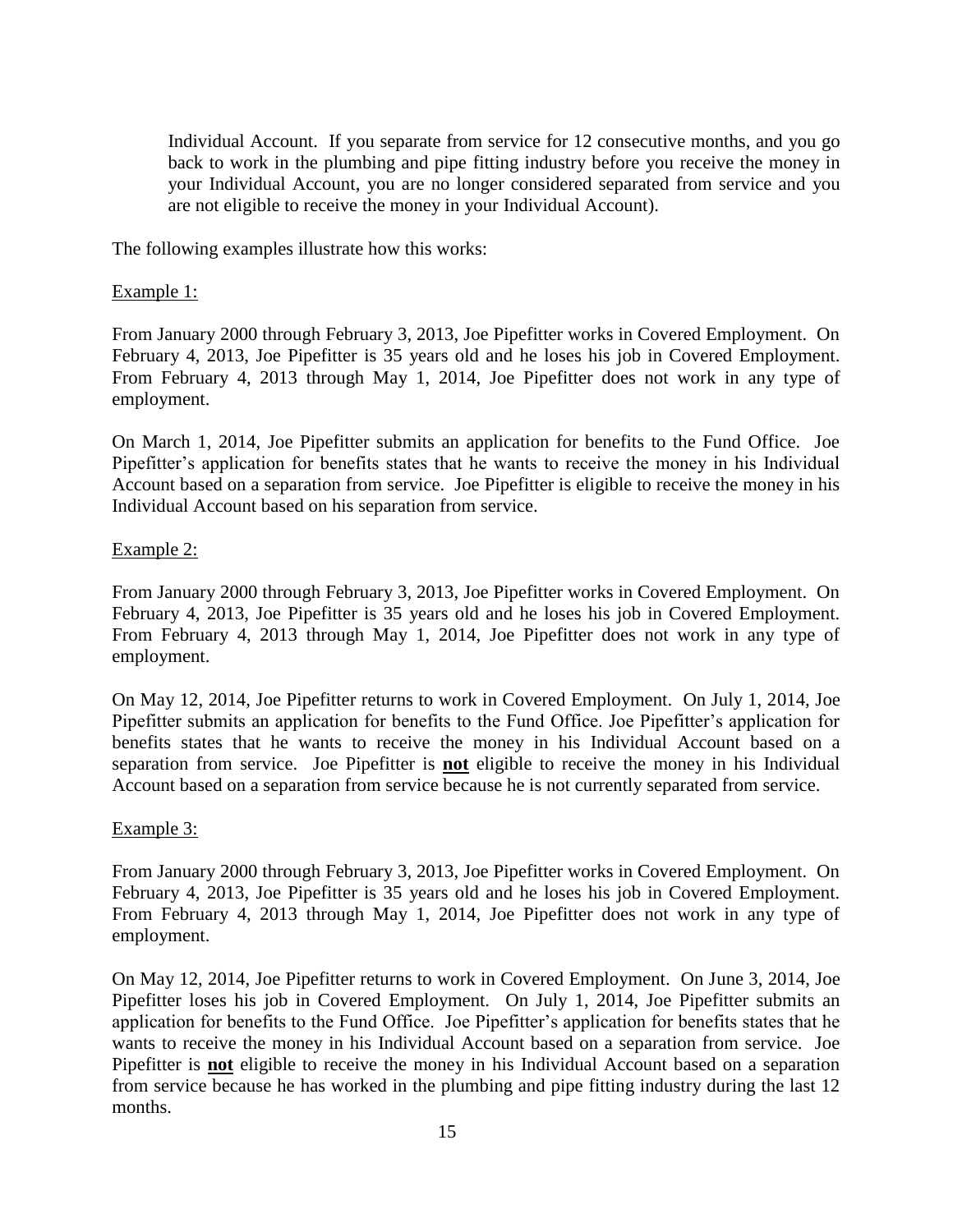- **4. Disability:** You are eligible to receive the money in your Individual Account if you are totally and permanently disabled, you are not engaged in Disqualifying Disability Employment, and you are not excluded from receiving disability benefits. You are considered totally and permanently disabled if you are disabled as the result of an injury or disease and you satisfy at least one of the following criteria:
	- In the opinion of a physician selected by the Board of Trustees, you either will be prevented for life from pursuing your trade as a plumber or a pipe fitter, or you have been diagnosed with a terminal illness with a life expectancy of 12 months or less; **or**
	- You are receiving Social Security Disability Benefits, or other benefits under the federal Social Security Act on account of your disability, when such determination is based on a finding by the Social Security Administration that you are unable to engage in any substantial gainful activity by reason of a medically determinable physical or mental impairment.

Even if you are totally and permanently disabled, you are not eligible to receive the money in your Individual Account based on your disability if you are engaged in Disqualifying Disability Employment (as defined on page 3) or you are excluded from receiving disability benefits. You are excluded from receiving disability benefits if:

- You suffered or incurred the disability while you were engaged in, or resulting from your having engaged in, a criminal enterprise;
- The condition preventing you from pursuing your trade as a plumber or pipe fitter, or preventing you from engaging in any substantial gainful activity, is alcohol or other substance abuse or dependency, or the condition was caused by unlawful use of controlled substances; or
- You are disabled as a result of a self-inflicted injury.
- **5. Required Beginning Date:** You are required to receive (or begin receiving) the money in your Individual Account if you have reached your Required Beginning Date. Your Required Beginning Date is April 1 of the calendar year following the calendar year that you turn 70 ½ years old. This means that you must receive (or begin receiving) the money in your Individual Account by April 1 of the calendar year following the calendar year that you turn 70 ½ years old. It is extremely important that you receive (or begin receiving) the money in your Individual Account by your Required Beginning Date. For more information about your Required Beginning Date, see the Section, "REQUIRED MINIMUM DISTRIBUTIONS" that begins on page 28.

#### **Can I borrow money from my Individual Account?**

No, under this Plan you are not allowed to borrow money for any reason.

### **Can I receive the money in my Individual Account based on financial hardship?**

No, under this Plan you are not allowed to receive the money in your Individual Account based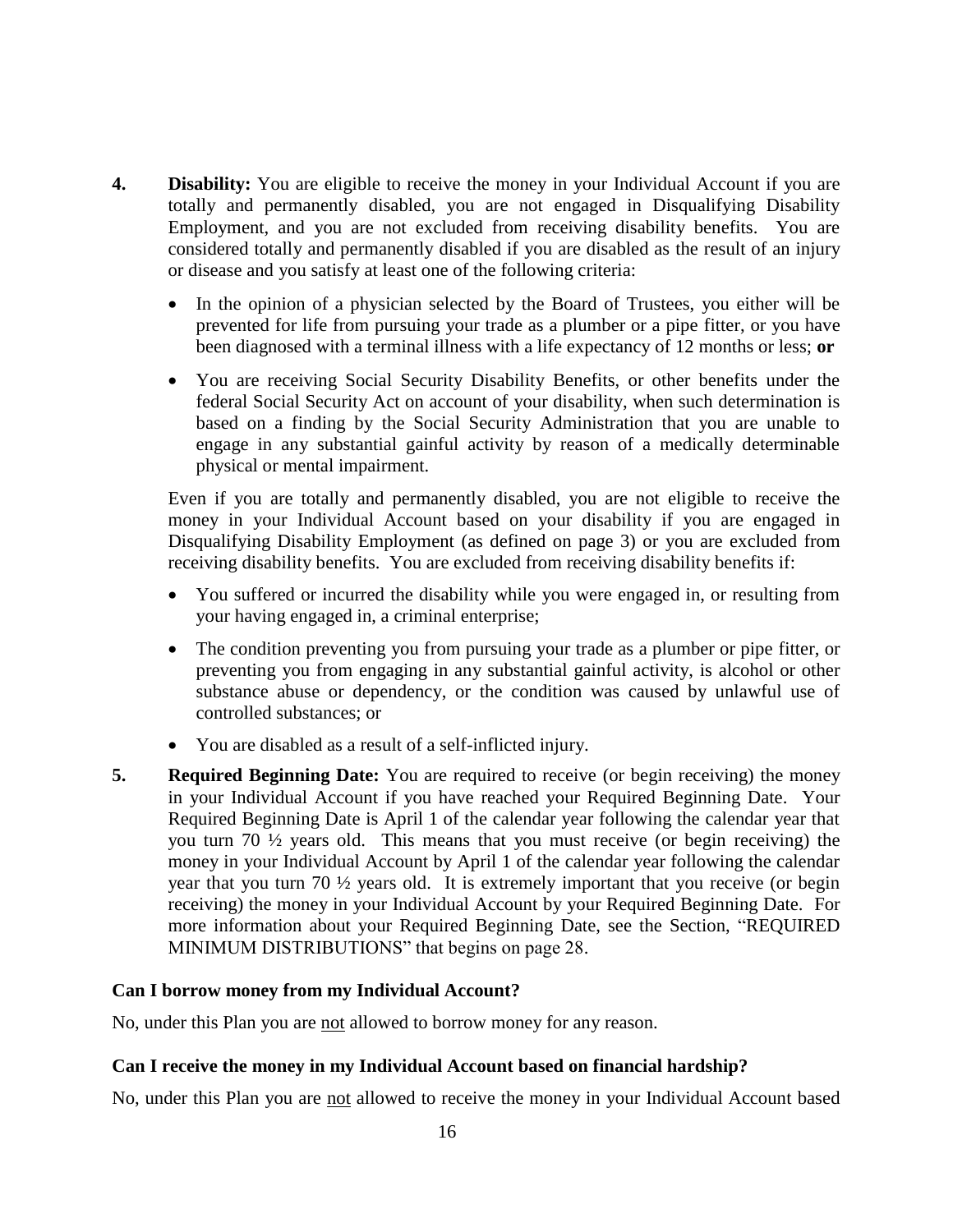on a financial hardship. Because this Plan is a money purchase pension plan, the Internal Revenue Code and its regulations do not permit the Plan to offer hardship (or any other type of in-service) distributions. This means that regardless of the severity of your financial hardship, neither the Fund Office nor the Board of Trustees has the legal authority to allow you to receive the money in your Individual Account based on a financial hardship.

#### **Can I assign my Individual Account or any other right or benefit I have under the Plan?**

No, neither you nor your Beneficiary can sell, assign, or pledge any Individual Account, right, or benefit under the Plan. This means that you cannot use your Individual Account as collateral for a loan or instruct the Plan to pay the money in your Individual Account to any individual or entity, except to your Beneficiary upon your death.

However, the Plan is required to recognize an assignment of your Individual Account to an Alternate Payee pursuant to a Qualified Domestic Relations Order. For more information, see the Section, "QUALIFIED DOMESTIC RELATIONS ORDERS" on page 30.

#### **When can a Beneficiary and/or Alternate Payee receive a distribution from the Plan?**

If you are a Beneficiary and/or an Alternate Payee, you are eligible to receive a distribution from the Plan if either of the following occurs:

- **The Participant dies.** If you are the designated Beneficiary or surviving Spouse of a deceased Participant you may be eligible to receive the money in the deceased Participant's Individual Account. For more information see the Section, "DEATH BEFORE RETIREMENT" that begins on page 21.
- **You have a Qualified Domestic Relations Order.** If you are an Alternate Payee, an account is created for you on the date that you become entitled to a benefit from the Plan (i.e. on the date the Plan approves a QDRO that assigns you the right to receive all or a portion of the money in a Participant's Individual Account). Once your account is created, you are eligible to receive the money in your account so long as an Employer has not made Contributions to the Plan on your behalf during the previous 12 consecutive months.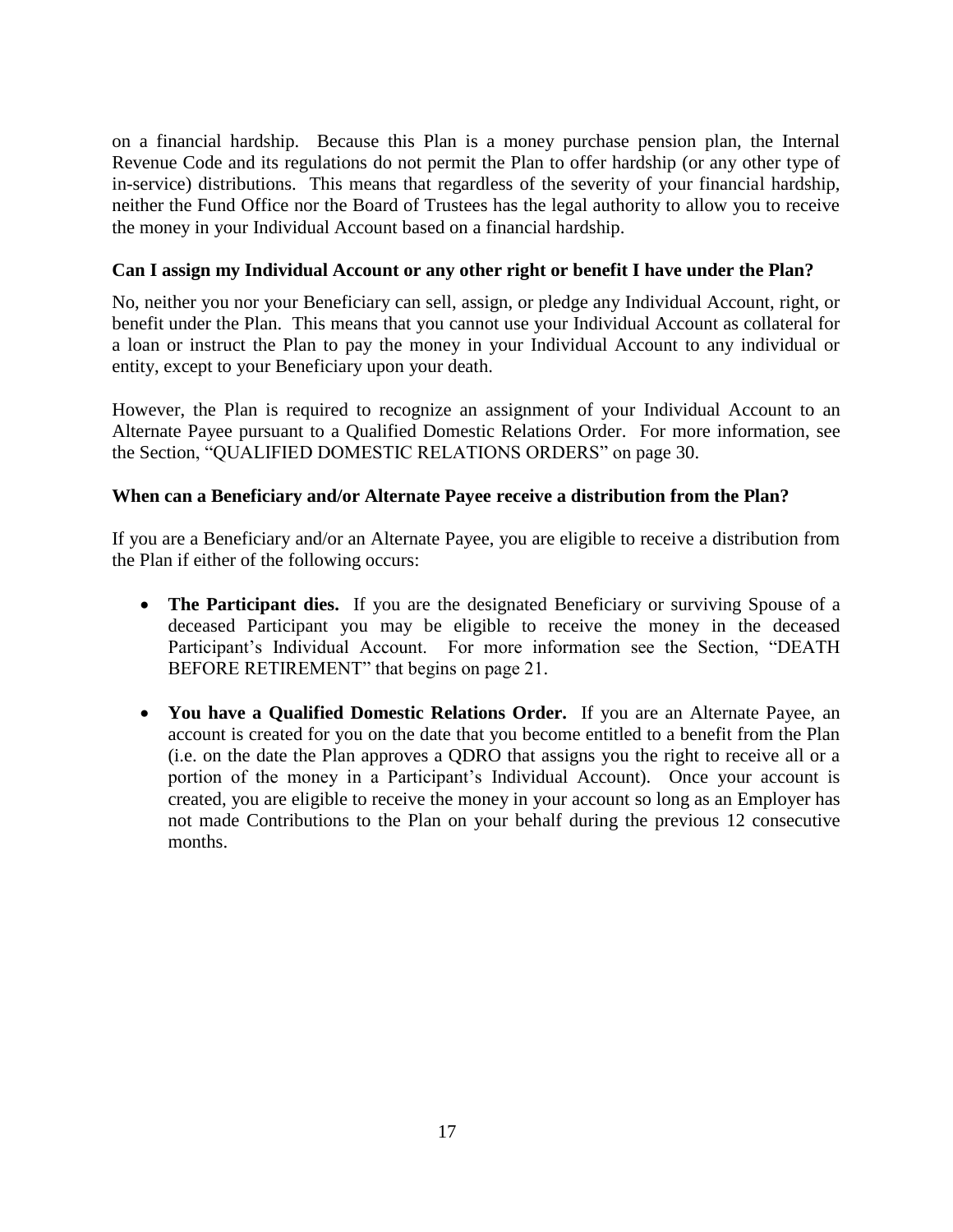#### **BENEFIT PAYMENT OPTIONS**

#### **How will my Individual Account balance be paid if I am married?**

Except as provided in the paragraph below, if you are married on the date your Individual Account becomes payable you will automatically receive your benefits in the form of a 50% Joint & Survivor Annuity. If you and your Spouse do not want this form of payment, you may reject it and elect to receive payment in the form of a 75% Joint & Survivor Annuity, a Life Annuity or a Single Lump-Sum. To reject the 50% Joint & Survivor Annuity and elect the 75% Joint & Survivor Annuity, the Life Annuity or the Single Lump-Sum, you must provide the Fund Office a Qualified Joint and Survivor Annuity ("QJSA") Waiver that is signed by you and your Spouse, and witnessed by a notary public or designated Plan representative.

If you have reached your Required Beginning Date and the balance in your Individual Account is less than \$5,000, you will receive your benefits in the form of a Single Lump-Sum. You will not have the option to elect the 50% Joint & Survivor Annuity, the 75% Joint & Survivor Annuity or the Life Annuity.

The 50% Joint and Survivor Annuity payment option is explained in greater detail below. The 75% Joint & Survivor Annuity, the Life Annuity and the Single Lump-Sum payment options are explained in greater detail on pages 19 and 20.

#### **How will my Individual Account balance be paid if I am not married?**

Except as provided in the paragraph below, if you are not married on the date your Individual Account becomes payable, you will automatically receive your benefits in the form of a Life Annuity. If you do not want this form of payment, you may reject it and elect to receive payment in the form of a Single Lump-Sum. To reject the Life Annuity and elect the Single Lump-Sum, you must provide the Fund Office a written rejection that is signed by you and witnessed by a notary public or designated Plan representative.

If you have reached your Required Beginning Date and the balance in your Individual Account is less than \$5,000, you will receive your benefits in the form of a Single Lump-Sum and you will not have the option to elect the Life Annuity.

The Life Annuity and Single Lump-Sum payment options are explained in greater detail on pages 19 and 20.

#### **How does the 50% Joint & Survivor Annuity work?**

If your benefits are paid in the form of a 50% Joint & Survivor Annuity, the Plan will purchase an irrevocable annuity from an insurance company licensed in the State of Missouri. To do this, the Plan will transfer your Individual Account balance to the insurance company. The fees and other costs directly related to the purchase of the annuity will be deducted from your Individual Account. After the fees are deducted, the insurance company will calculate how much it will pay you each month based on the balance of your Individual Account, the insurance company's actuarial assumptions (including the life expectancy of you and your Spouse), and the insurance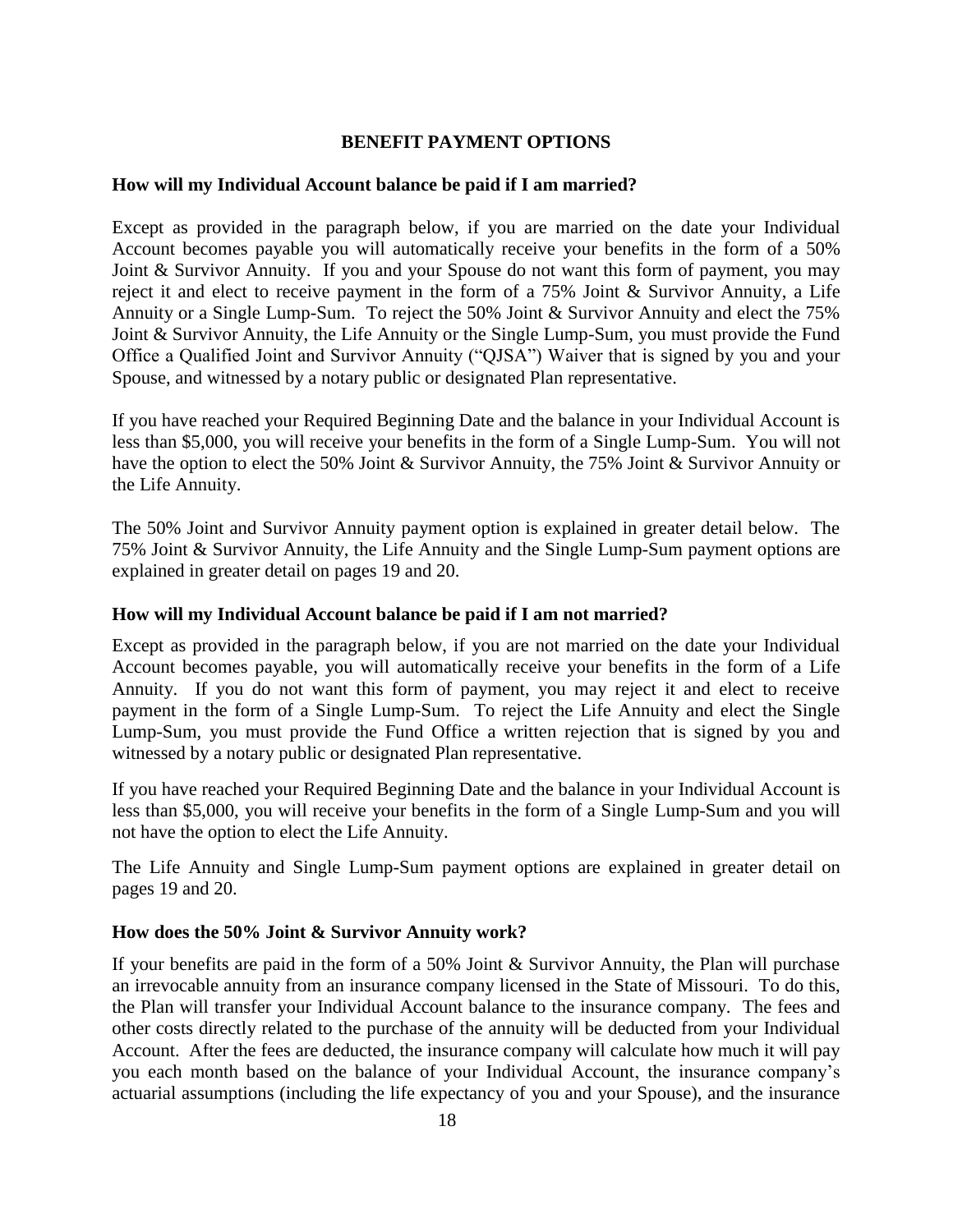company's expenses for administering your annuity. The insurance company will pay you this fixed monthly benefit for the rest of your life. If the Spouse you were married to when your benefits began survives you, then upon your death the insurance company will pay your surviving Spouse 50% of the monthly amount you were receiving. The monthly payments to your surviving Spouse will continue for the remainder of your Spouse's lifetime.

Once the money in your Individual Account is paid to the insurance company to purchase your 50% Joint & Survivor Annuity, you cannot revoke the election of this option even if your Spouse dies before you or you get divorced. The purchase of an annuity shall discharge the Trustees' obligations to you and your Spouse.

#### **How does the 75% Joint & Survivor Annuity work?**

As explained in the paragraphs below, the 75% Joint & Survivor Annuity operates the same as the 50% Joint & Survivor Annuity except that the benefits during your life will be smaller because upon your death, your surviving Spouse will receive 75% (rather than 50%) of the monthly amount you were receiving.

If you and your Spouse reject the 50% Joint & Survivor Annuity and elect to receive payment in the form of a 75% Joint & Survivor Annuity, the Plan will purchase an irrevocable annuity from an insurance company licensed in the State of Missouri. To do this, the Plan will transfer your Individual Account balance to the insurance company. The fees and other costs directly related to the purchase of the annuity will be deducted from your Individual Account. After the fees are deducted, the insurance company will calculate how much it will pay you each month based on the balance of your Individual Account, the insurance company's actuarial assumptions (including the life expectancy of you and your Spouse), and the insurance company's expenses for administering your annuity. The insurance company will pay you this fixed monthly benefit for the rest of your life. If the Spouse you were married to when your benefits began survives you, then upon your death the insurance company will pay your surviving Spouse 75% of the monthly amount you were receiving. The monthly payments to your surviving Spouse will continue for the remainder of your Spouse's lifetime.

Once the money in your Individual Account is paid to the insurance company to purchase your 75% Joint & Survivor Annuity, you cannot revoke the election of this option even if your Spouse dies before you or you get divorced. The purchase of an annuity shall discharge the Trustees' obligations to you and your Spouse.

#### **How does the Life Annuity work?**

If your benefits are paid in the form of a Life Annuity, the Plan will purchase an irrevocable annuity from an insurance company licensed in the State of Missouri. To do this, the Plan will transfer your Individual Account balance to the insurance company. The fees and other costs directly related to the purchase of the annuity will be deducted from your Individual Account. After the fees are deducted, the insurance company will calculate how much it will pay you each month based on the balance of your Individual Account, the insurance company's actuarial assumptions (including your life expectancy), and the insurance company's expenses for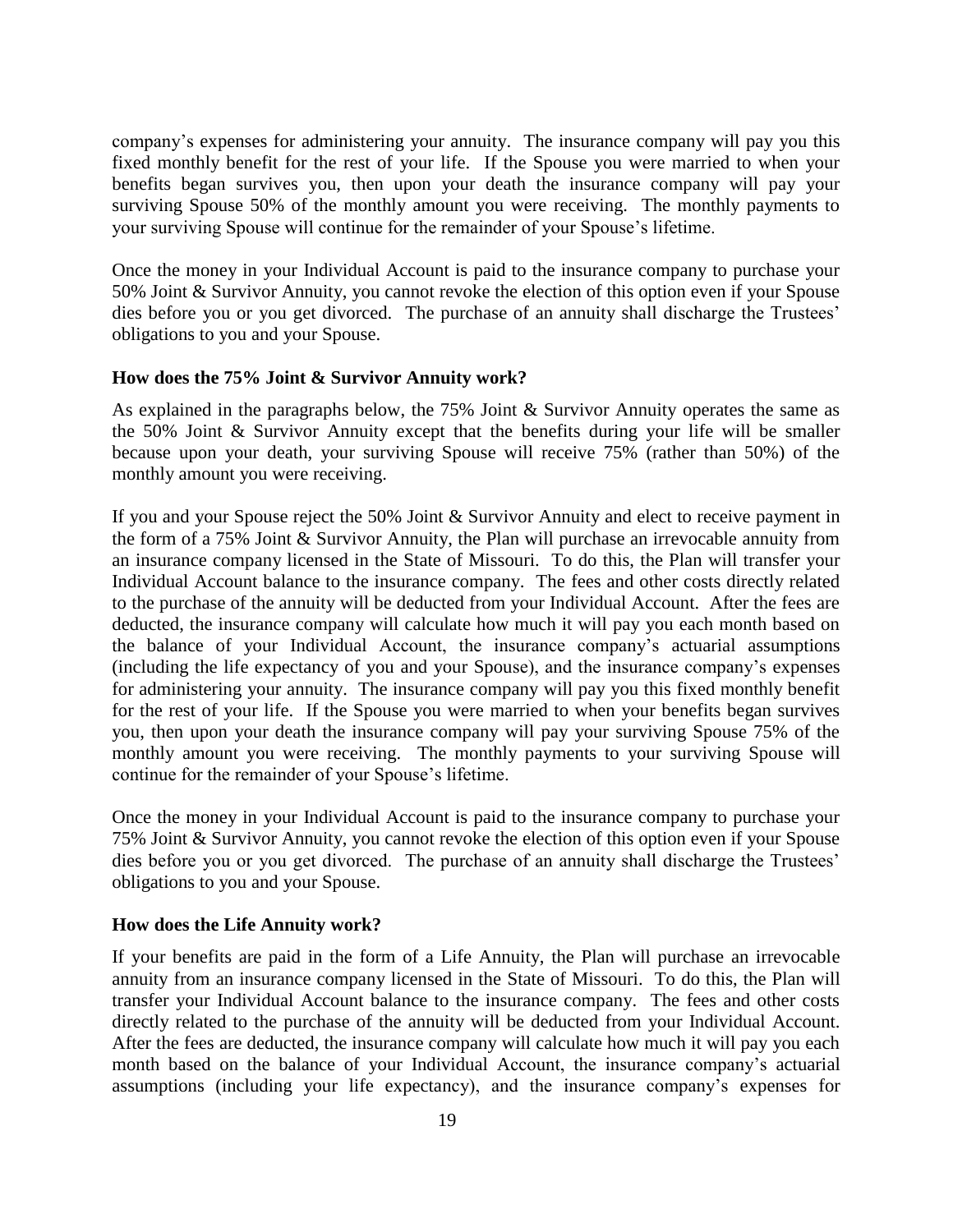administering your annuity. The insurance company will pay you this fixed monthly benefit for the rest of your life. Upon your death, no further benefits will be payable.

Once the money in your Individual Account is paid to the insurance company to purchase your Life Annuity, you cannot revoke the election of this option even if you subsequently get married. The purchase of an annuity shall discharge the Trustees' obligations to you. If you are married, the purchase of an annuity shall discharge the Trustees' obligations to you and your Spouse.

#### **How does the Single Lump-Sum work?**

If you (or if married, you and your Spouse) do not want to receive payment in the form of an annuity, you (or if married you and your Spouse) may reject the Life Annuity (or if married, the 50% Joint and Survivor Annuity), and elect to receive payment in the form of a Single Lump-Sum. The Single Lump-Sum may be paid directly to you or rolled over into an eligible retirement plan. After this payment is made, neither you nor your Spouse will receive any additional benefits from the Plan.

For more information about rollovers, see the Section, "TAXES AND ROLLOVERS" that begins on page 31.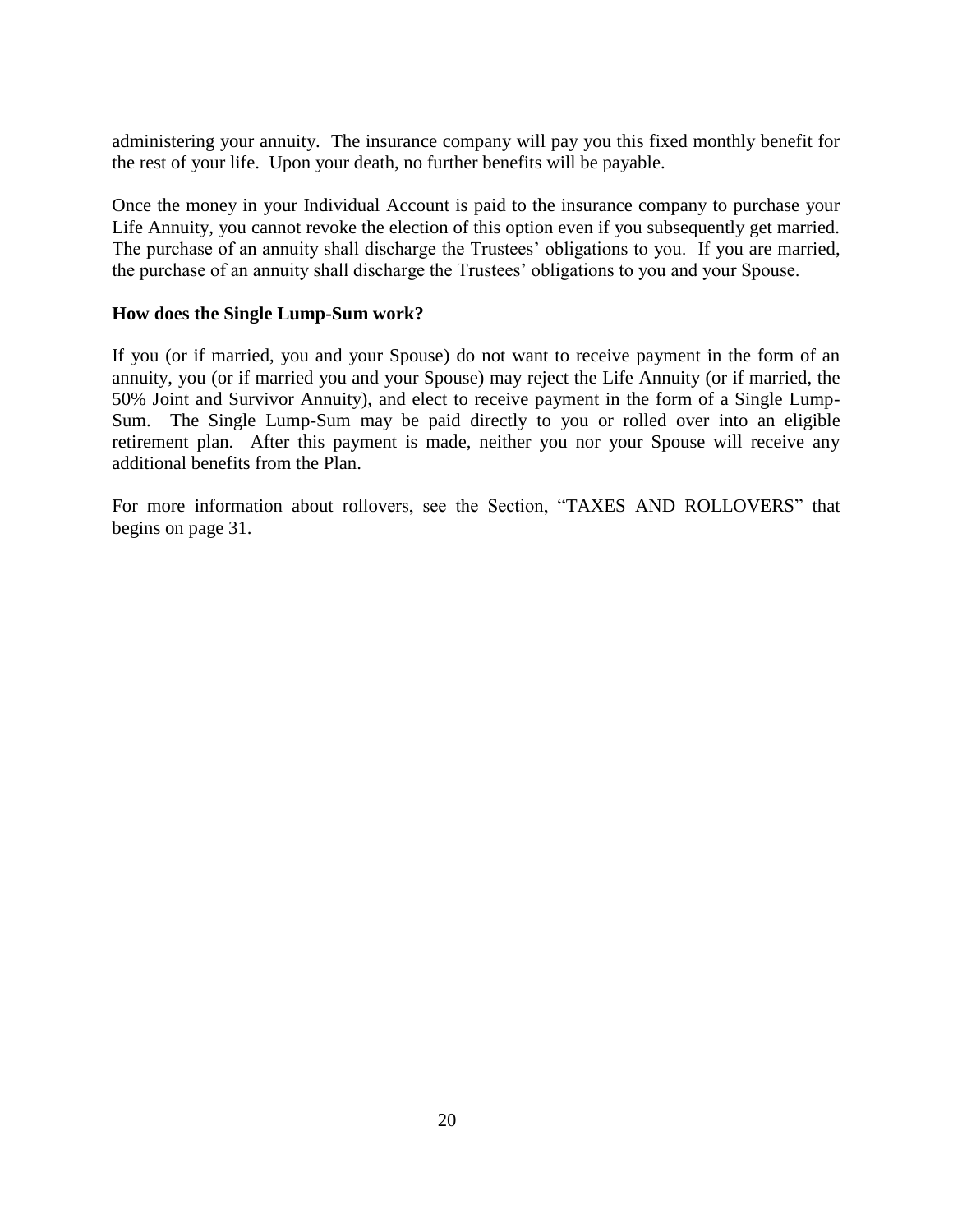#### **DEATH BEFORE RETIREMENT**

#### **What happens if I die before I receive the money in my Individual Account?**

If you are married and you die before you receive the money in your Individual Account, your surviving Spouse will receive the money in your Individual Account in the form of a Life Annuity. If your surviving Spouse does not want a Life Annuity, (s)he may reject it and elect a Single Lump-Sum payment which may be paid directly to your surviving Spouse or rolled over into an eligible retirement plan. Your surviving Spouse must receive (or begin receiving) the money in your Individual Account by the later of December 31 of the calendar year that you would have reached age 70 ½ or December 31 of the calendar year immediately following the calendar year of your death.

If you are not married, or if your Spouse has properly consented to your choice of another designated Beneficiary, that designated Beneficiary will receive the money in your Individual Account in the form of a Single Lump-Sum payment which may be paid directly to your designated Beneficiary or rolled over into an eligible retirement plan. Your designated Beneficiary must receive the money in your Individual Account by December 31 of the calendar year immediately following the calendar year of your death.

#### **How do I designate a Beneficiary to receive the money in my Individual Account?**

After you become a Participant, you will receive a notice regarding the Plan's potential survivor benefits and the benefit payment options that are available to your Spouse if you die before you receive the money in your Individual Account. The notice will also inform you that if you are married and would like to name someone other than your Spouse as your designated Beneficiary, you may do so, but only if you provide the Fund Office a Pre-Retirement Surviving Spouse Benefit Waiver that is signed by you and your Spouse and witnessed by a notary public or designated Plan representative. You may change your designated Beneficiary at any time prior to your death. However, your Spouse's written consent is required each time you designate a new or different Beneficiary.

If you are not married, you may designate any individual(s) or entity(ies) as your Beneficiary(ies) by filling out the Beneficiary Designation Form, which can be obtained from the Fund Office. You may change your Beneficiary at any time prior to your death by submitting a new Beneficiary Designation Form to the Fund Office.

Regardless of whether or not you are married, a Beneficiary Designation Form is only effective if it is received by the Fund Office prior to your death.

If you designate your Spouse as your Beneficiary, and you and your Spouse later divorce, the designation of your now ex-spouse as your Beneficiary will automatically become null and void. If you designate your Spouse and another individual as your Beneficiaries, only the portion of the Beneficiary designation that relates to your Spouse will automatically become null and void upon divorce. If you get divorced and you want your ex-spouse to remain your designated Beneficiary, you must file a new Beneficiary Designation Form with the Fund Office after your divorce.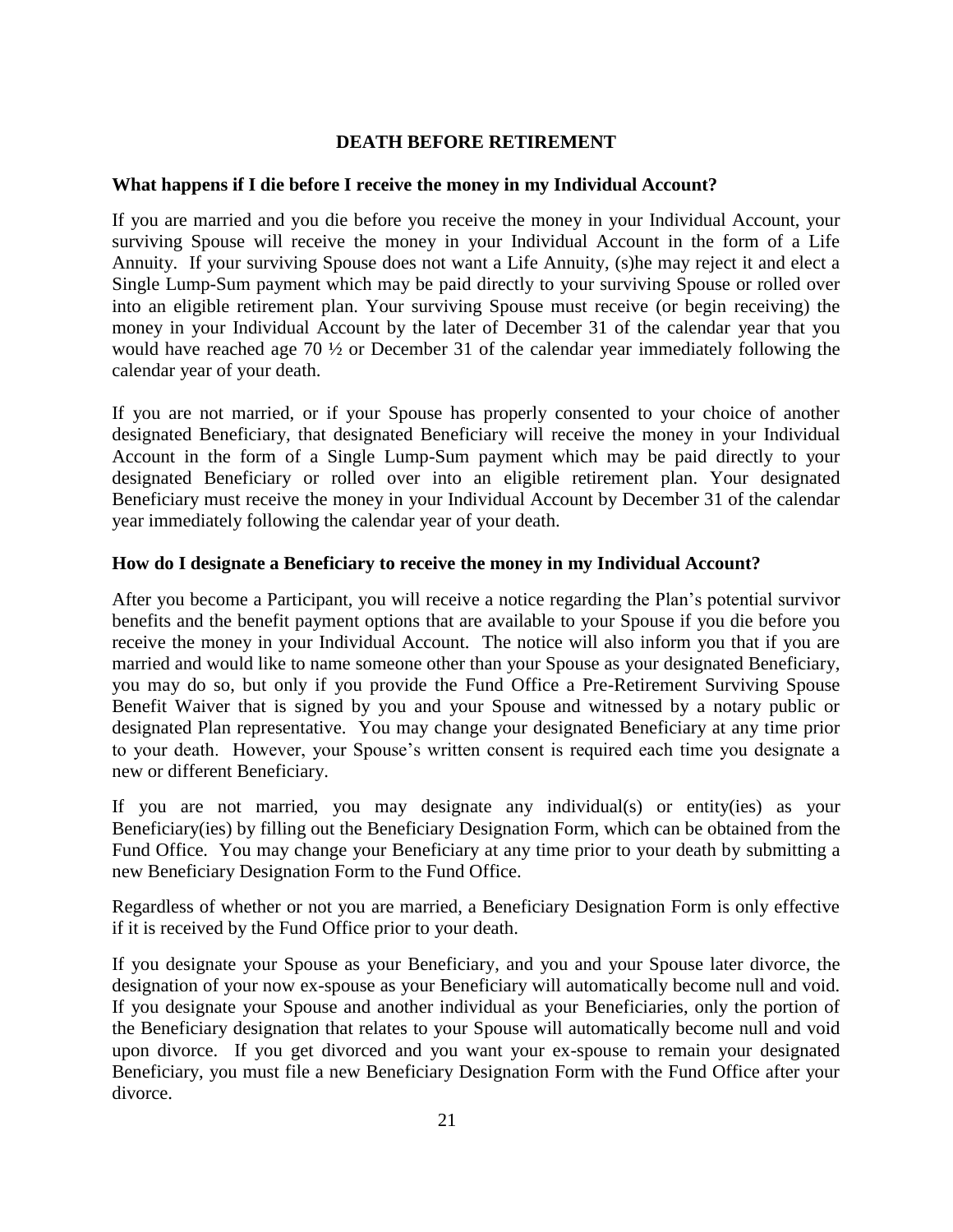#### **What happens if I do not designate a Beneficiary or if my Beneficiary predeceases me?**

If you die without naming a Beneficiary, or if your Beneficiary predeceases you, the first of the following who survives you shall be your designated Beneficiary:

- Your Spouse;
- Your child or children, in equal shares;
- Your parent or parents, in equal shares;
- Your sibling or siblings, in equal shares; or
- Your executor or administrator.

If none of the bullet points above apply (i.e. if you do not have a Spouse, child, parent, or sibling who survives you and you do not have an estate) the money in your Individual Account will be distributed in any manner chosen by the Trustees, subject to all applicable law. Under no circumstance will any money escheat to the State of Missouri or any other state.

#### **What if the person entitled to the money in my Individual Account is a minor child?**

The Trustees have the sole and exclusive discretion to determine how the Plan will distribute money that becomes payable to a minor child. The Trustees may determine that the Plan should distribute the money to the person who has present custody or care of the minor child and with whom the minor child resides. If this occurs, the person who receives the money on behalf of the minor child must agree in writing that (s)he will apply the money solely for the support of the minor child. The Trustees may also determine that the Plan should deposit the money in a federally insured savings account in the name of the minor child. If this occurs, the Plan will provide the minor child written notification of the deposit.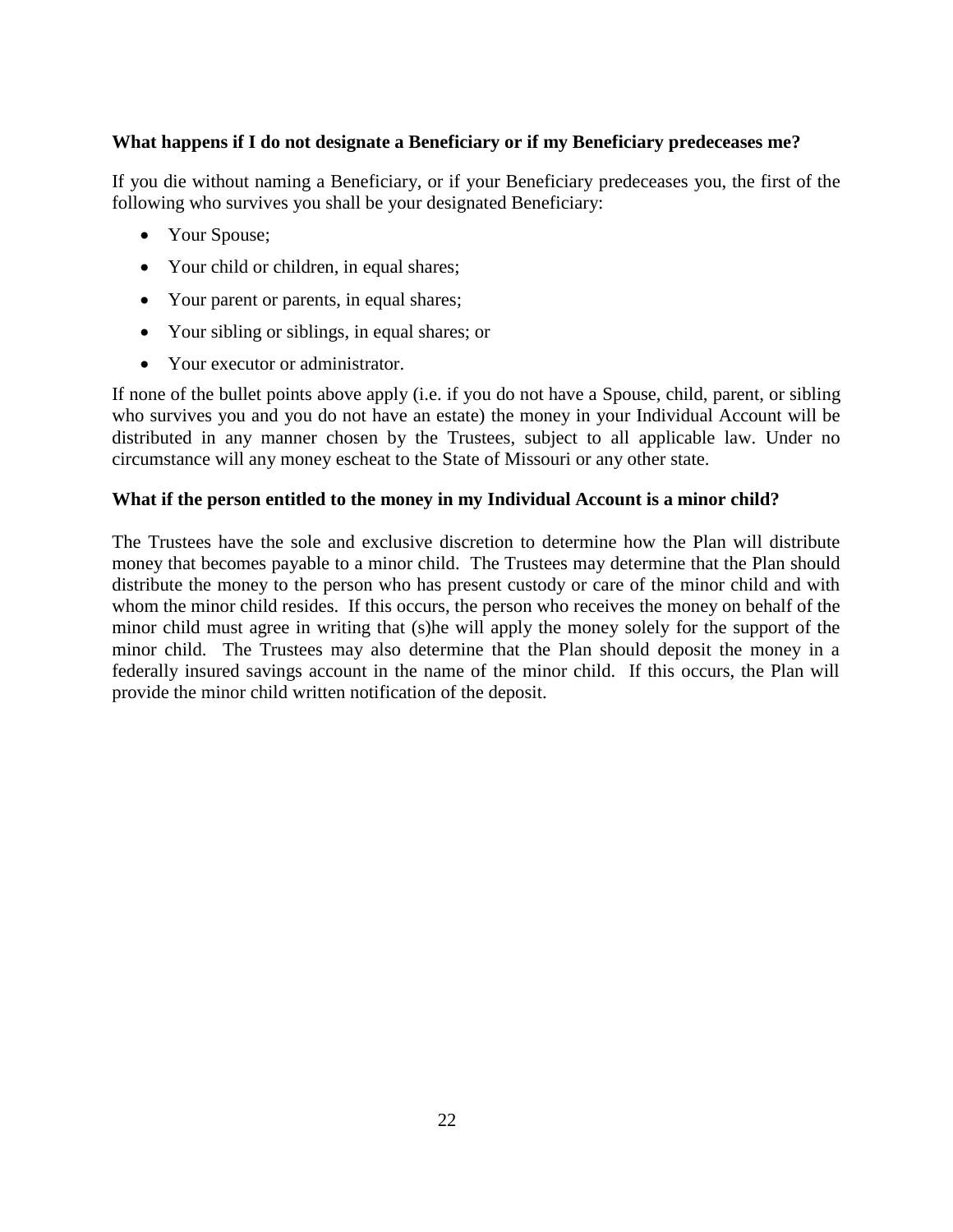#### **APPLYING FOR BENEFITS AND APPEAL PROCEDURES**

This Section discusses the Plan's claims and appeals procedures. The Trustees have the sole and exclusive power and discretion to rule on all appeals and their determination shall be final and binding upon all parties. If you are dissatisfied with the Board of Trustees determination on appeal and you have exhausted all of the claims and appeals procedures in this Section, you may file a lawsuit. For any lawsuit filed, the determination of the Trustees is subject to judicial review only for abuse of discretion.

#### **How do I apply for benefits?**

You must apply for benefits on the application form provided by the Fund Office. A request for benefits is only considered a claim if you submit a completed application form to the Fund Office. You will also be asked to provide copies of certain documents, such as a birth certificate, marriage certificate, work history form, tax forms, and court documents if you are divorced.

You may obtain an application form by calling, writing, or stopping by the Fund Office. You should submit your completed application to the Fund Office in advance of the first month that you expect to receive a distribution of benefits. In order to avoid a delay in processing your application and benefit payments, make sure you fill out the application completely and provide copies of all requested documentation.

#### **When will I know whether my application for benefits is approved or denied?**

The time it will take to determine if your application for benefits is approved or denied depends on whether your eligibility for benefits is based on your total and permanent disability. If you are applying for benefits based on your disability, the answer to this question is found in number 1 below. If you are applying for benefits based on any other reason, the answer to this question is found in number 2 on page 24.

1. **Benefits involving the determination of disability** (i.e., benefits contingent on whether you meet the requirements of number 4 on page 16).

The Plan will determine whether your application for benefits is approved or denied and will notify you of its determination within a reasonable period of time, but not later than 45 days after your application for benefits is received by the Fund Office. This period may be extended one time by up to 30 days if the Plan determines that an extension of time is necessary due to matters beyond the Plan's control. If an extension is necessary, the Plan will send you a written notice before the end of the initial 45-day period that tells you the circumstances requiring the extension, the date by which the Plan expects to render a determination, the standards you must meet to be entitled to the benefit, the unresolved issues that prevent the Plan from determining whether you are eligible for the benefit, and the additional information required to resolve those issues.

If circumstances beyond the control of the Plan cause the Plan to be unable to determine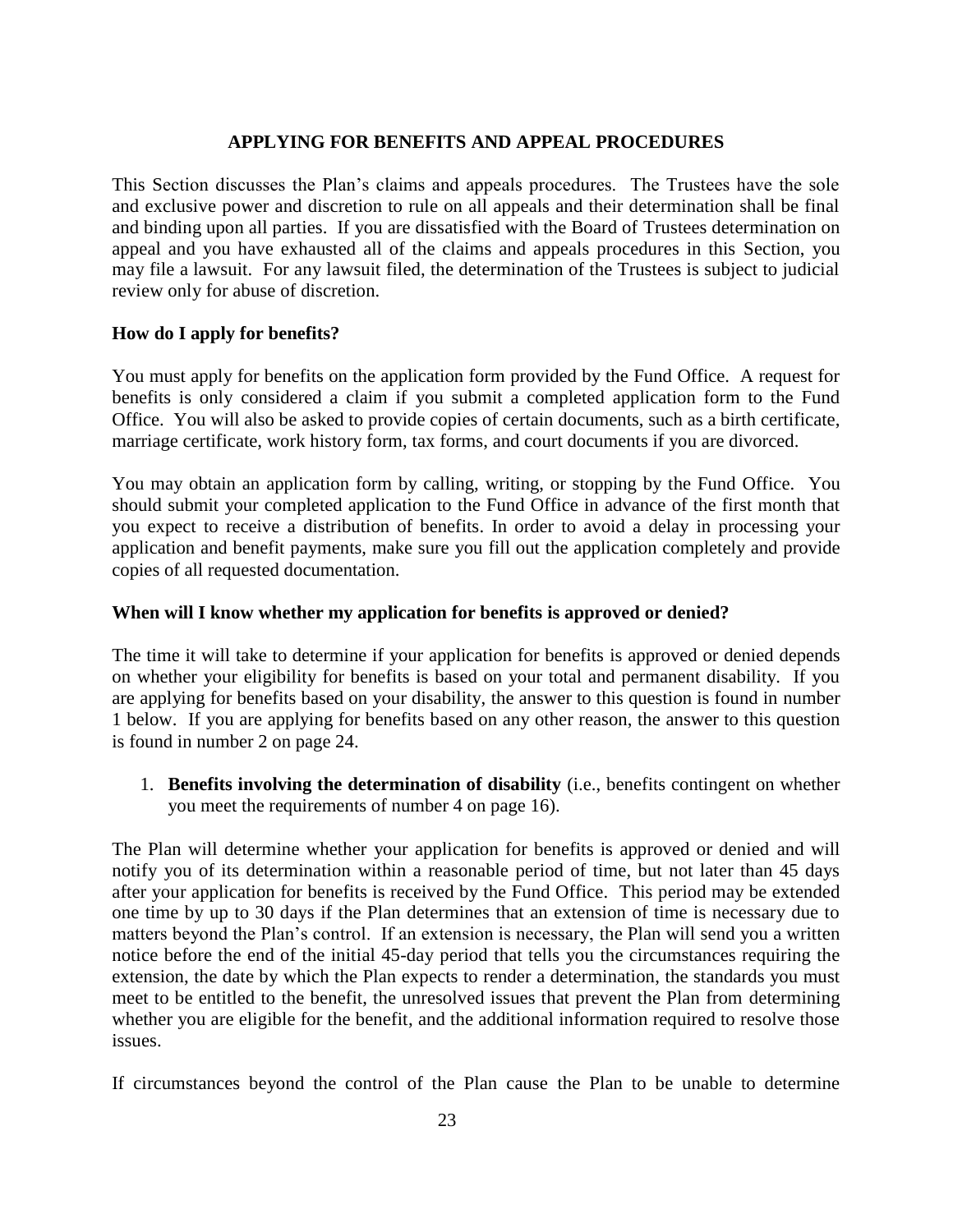whether you are eligible for benefits within the additional 30 days, the Plan may extend the time for making a determination for an additional 30 days. If another extension is required, the Plan will send you another written notice prior to the expiration of the first 30-day extension period that tells you the circumstances requiring the extension, the date by which the Plan expects to render a determination, the standards you must meet to be entitled to the benefit, the unresolved issues that prevent the Plan from determining whether you are eligible for the benefit, and the additional information required to resolve those issues.

If an extension is necessary because the Plan needs additional information from you, the written notice will specifically describe the required information and you will be allowed at least 45 days from receipt of the notice to provide the specified information. The time period for deciding whether you are eligible for benefits will be suspended (tolled) from the date on which the notice is sent until the date the Fund Office receives your response, or until 45 days have passed since the date the notice was sent, whichever happens first. The Plan will grant you additional time to supply the requested information upon written request. When the Fund Office receives your response (or 45 days have passed and you have not provided a response), the Plan will make a determination within 30 days.

**2. Benefits other than those involving the determination of disability** (i.e., all benefits except those contingent on whether you meet the requirements of number 4 on page 16).

The Plan will determine whether your application for benefits is approved or denied and will notify you of its determination within a reasonable period of time, but not later than 90 days after your application for benefits is received by the Fund Office. This period may be extended one time by up to 90 days if the Plan determines that special circumstances require an extension of time for processing your application. If an extension is necessary, the Plan will send you a written notice before the end of the initial 90-day period that tells you the special circumstances requiring the extension and the date by which the Plan expects to render a determination.

#### **What information will I receive if my application for benefits is denied?**

If your application for benefits is denied, in whole or in part, you will receive a written notice that includes:

- The specific reason or reasons for the denial;
- Reference to the specific Plan provisions on which the denial is based;
- A description of any additional material or information necessary for you to perfect your claim and an explanation of why such material or information is necessary; and
- A description of the Plan's review (appeals) procedures and the time limits applicable to such procedures, including a statement of your right to bring a lawsuit under Section 502(a) of ERISA following an adverse benefit determination on review.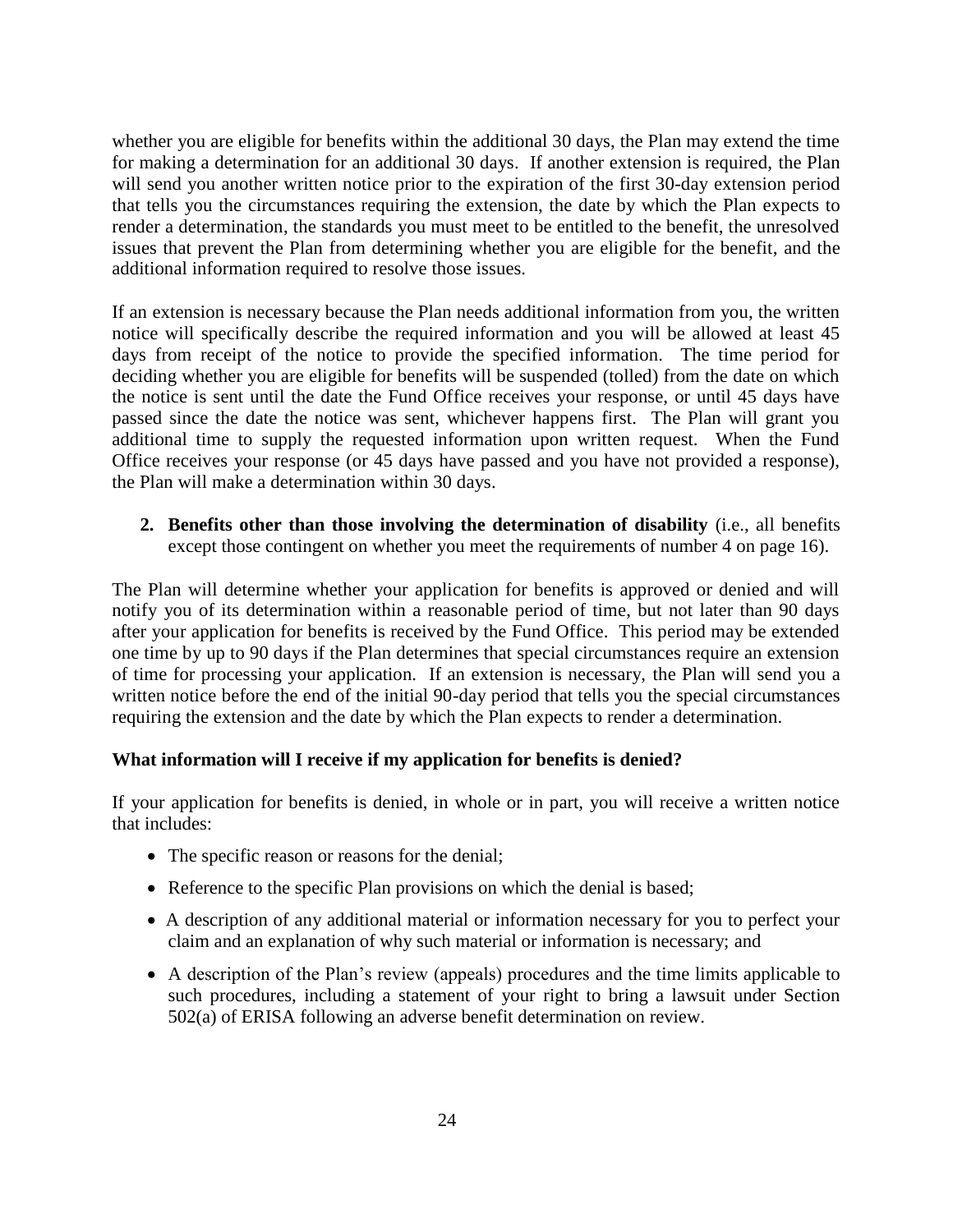If your application for benefits involves the determination of disability (i.e. if you are applying for benefits based on number 4 on page 16), the written notice will include the following information in addition to the information explained in the bullet points above:

- If an internal rule, guideline, protocol, or other similar criterion was relied upon in making the adverse determination, the notice will either set forth the specific rule, guideline, protocol or other similar criterion in full, or it will contain a statement that an internal rule, guideline, protocol or other similar criterion was relied upon in making the adverse determination and that a copy of such rule, guideline, protocol or other similar criterion will be provided free of charge upon request; and
- If the adverse benefit determination is based on medical necessity or experimental treatment or similar exclusion or limit, the notice will either include an explanation of the scientific or clinical judgment for the determination, applying the terms of the Plan to your medical circumstances, or it will contain a statement that such explanation will be provided free of charge upon request.

#### **If my application for benefits is denied, how do I file an appeal?**

If your application for benefits is denied, in whole or in part, you or your authorized representative may appeal the determination by submitting a written request for review to the Board of Trustees at the following Fund Office address:

Wilson-McShane Corporation 3100 Broadway, Suite 805 Kansas City, MO 64111

You may submit written comments, documents, records and other information relating to your application for benefits. You may also request reasonable access to and copies of all documents, records and other information relevant to your application for benefits. If you request such information, it will be provided to you free of charge.

#### **What is the deadline for filing an appeal?**

The deadline for filing an appeal depends on whether your eligibility for benefits is based on your total and permanent disability. If you are applying for benefits based on your disability, the answer to this question is found in number 1 below. If you are applying for benefits based on any other reason, the answer to this question is found in number 2 on page 26.

1. **Benefits involving the determination of disability** (i.e., benefits contingent on whether you meet the requirements of number 4 on page 16).

A request for review (i.e. an appeal) for disability benefits must be made within 180 days after you receive notice of the adverse benefit determination.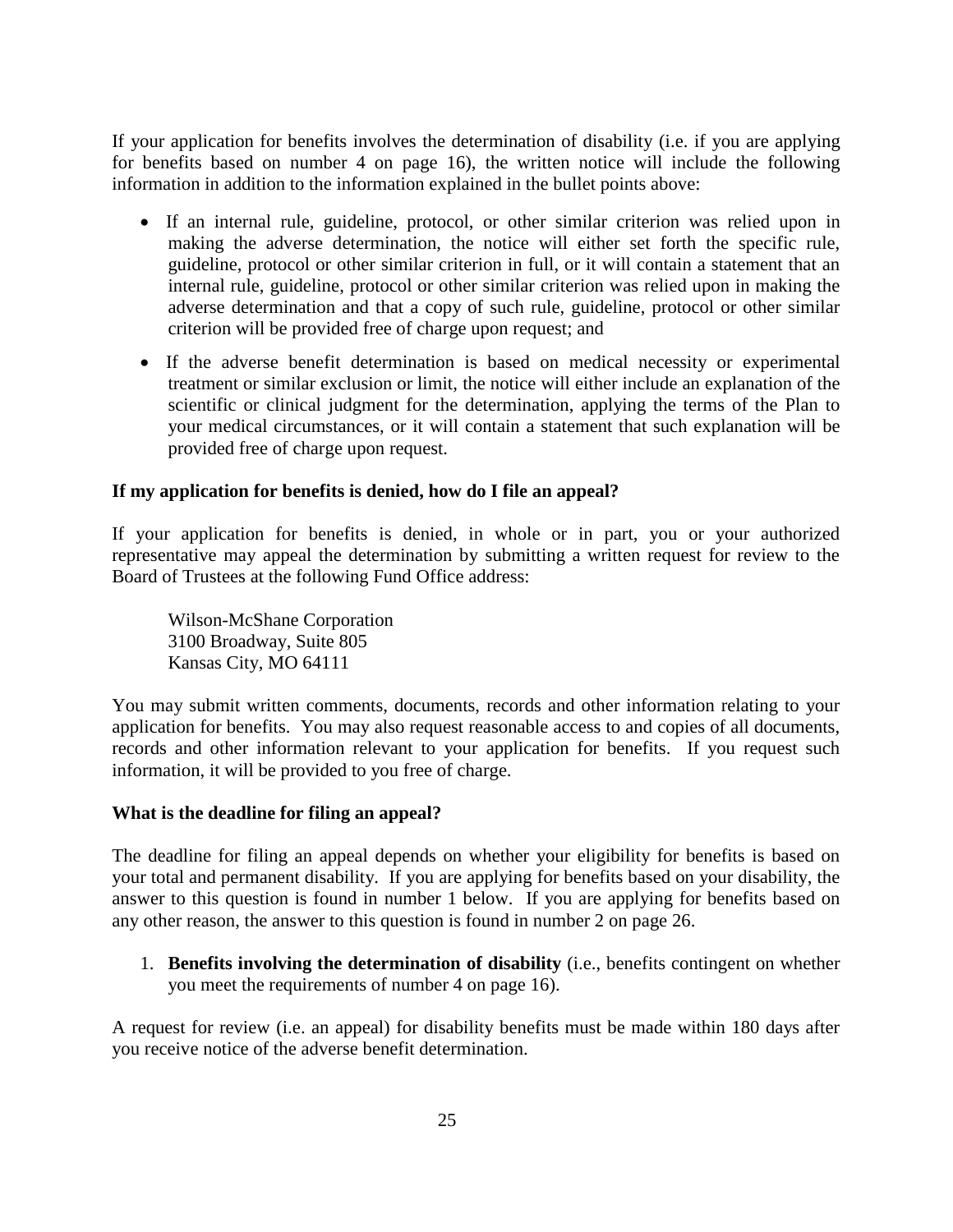**2. Benefits other than those involving the determination of disability** (i.e., all benefits except those contingent on whether you meet the requirements of number 4 on page 16).

A request for review (i.e., an appeal) must be made within 60 days after you receive notice of the adverse benefit determination.

### **What is the process for making a decision on my appeal and when will I find out if my appeal is granted or denied?**

The Trustees shall render a determination on your appeal no later than the date of the regularly scheduled quarterly meeting immediately following the Plan's receipt of your request for review. If your request for review is received within 30 days preceding the date of the next regularly scheduled meeting, the Trustees' review and determination will be made no later than the second meeting following the Plan's receipt of your request for review. This period may be extended until the third meeting following the Plan's receipt of your request for review if the Plan determines that special circumstances (such as the need to hold a hearing) require a further extension of time. If an extension is necessary, the Plan will send you a written notice before the commencement of the extension. The written notice will explain the special circumstances requiring the extension of time and the date that the Trustees will render a determination on your appeal.

The Trustees will provide a full and fair review of your application for benefits and the adverse benefit determination, and will not give deference to the initial determination. The Trustees' decision will be based on all comments, records and other information that you submit, regardless of whether such information was submitted or considered in the initial benefit determination.

In deciding an appeal of any adverse benefit determination that is based in whole or in part on a medical judgment, the Trustees shall consult with a health care professional who has appropriate training and experience in the field of medicine involved in the medical judgment. The health care professional will not be any individual who was consulted previously with respect to your application for benefits, nor the subordinate of any such individual.

The Plan will provide you written notice of the decision on review (i.e., the appeal) as soon as possible and in no event later than five calendar days after the decision is made.

If your appeal is granted, the written notice will contain sufficient information to fully apprise you of the Plan's decision to grant your appeal.

If your appeal is denied, the written notice will include:

- The specific reason or reasons for the denial;
- Reference to the specific Plan provisions on which the denial is based;
- A statement that you are entitled to receive, upon request and free of charge, reasonable access to, and copies of, all documents, records and other information relevant to your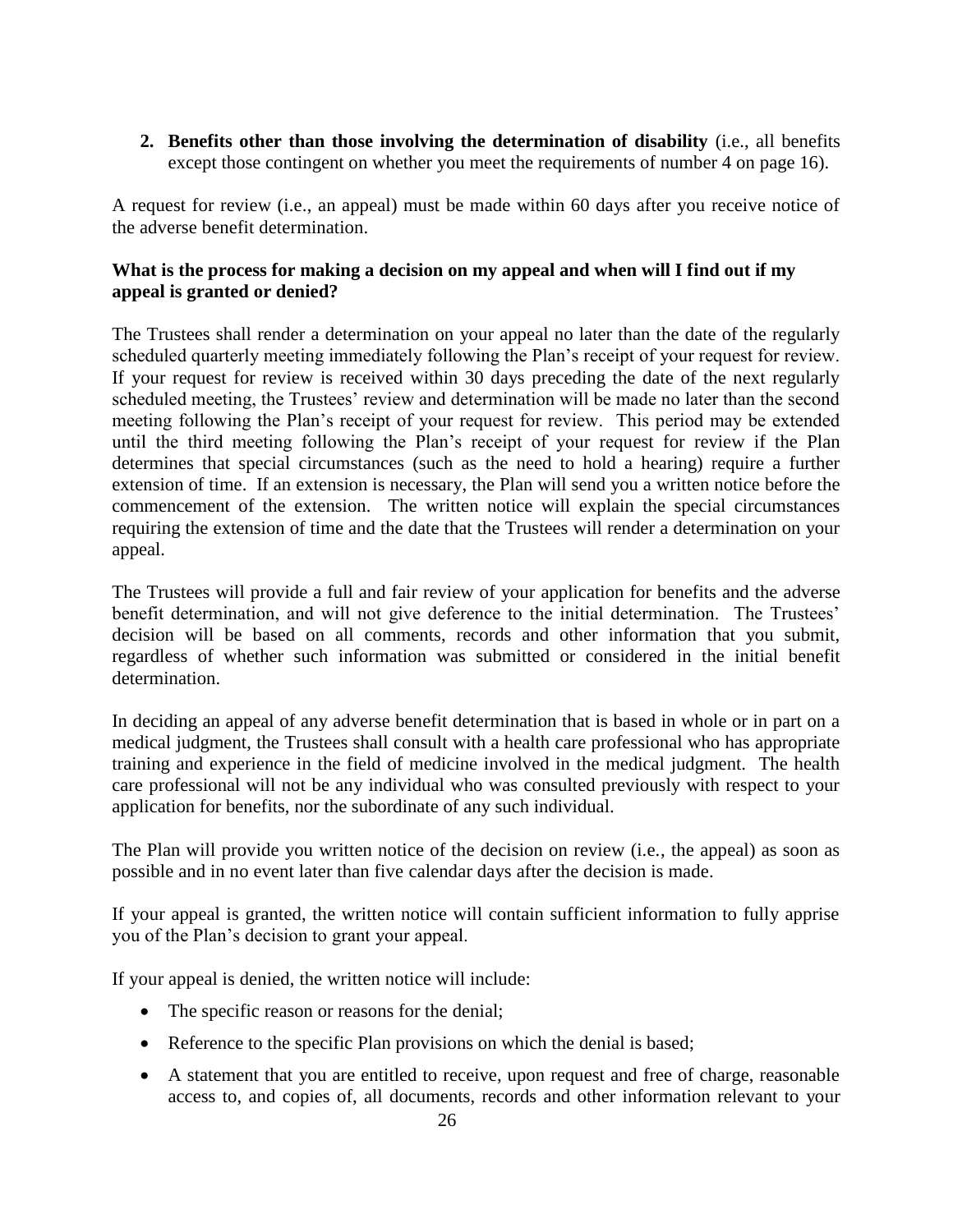application for benefits; and

A statement of your right to bring a lawsuit under Section  $502(a)$  of ERISA.

If your appeal involves the determination of disability (i.e., if you applied for benefits based on number 4 on page 16), the written notice will include the following information in addition to the information explained in the bullet points above:

- If an internal rule, guideline, protocol or other similar criterion was relied upon in making the adverse determination, the notice will either set forth the specific rule, guideline, protocol or other similar criterion in full, or it will contain a statement that an internal rule, guideline, protocol or other similar criterion was relied upon in making the adverse determination and that a copy of such rule, guideline, protocol or other similar criterion will be provided free of charge upon request; and
- If the adverse benefit determination is based on medical necessity or experimental treatment or similar exclusion or limit, the notice will either include an explanation of the scientific or clinical judgment for the determination, applying the terms of the Plan to your medical circumstances, or it will contain a statement that such explanation will be provided free of charge upon request.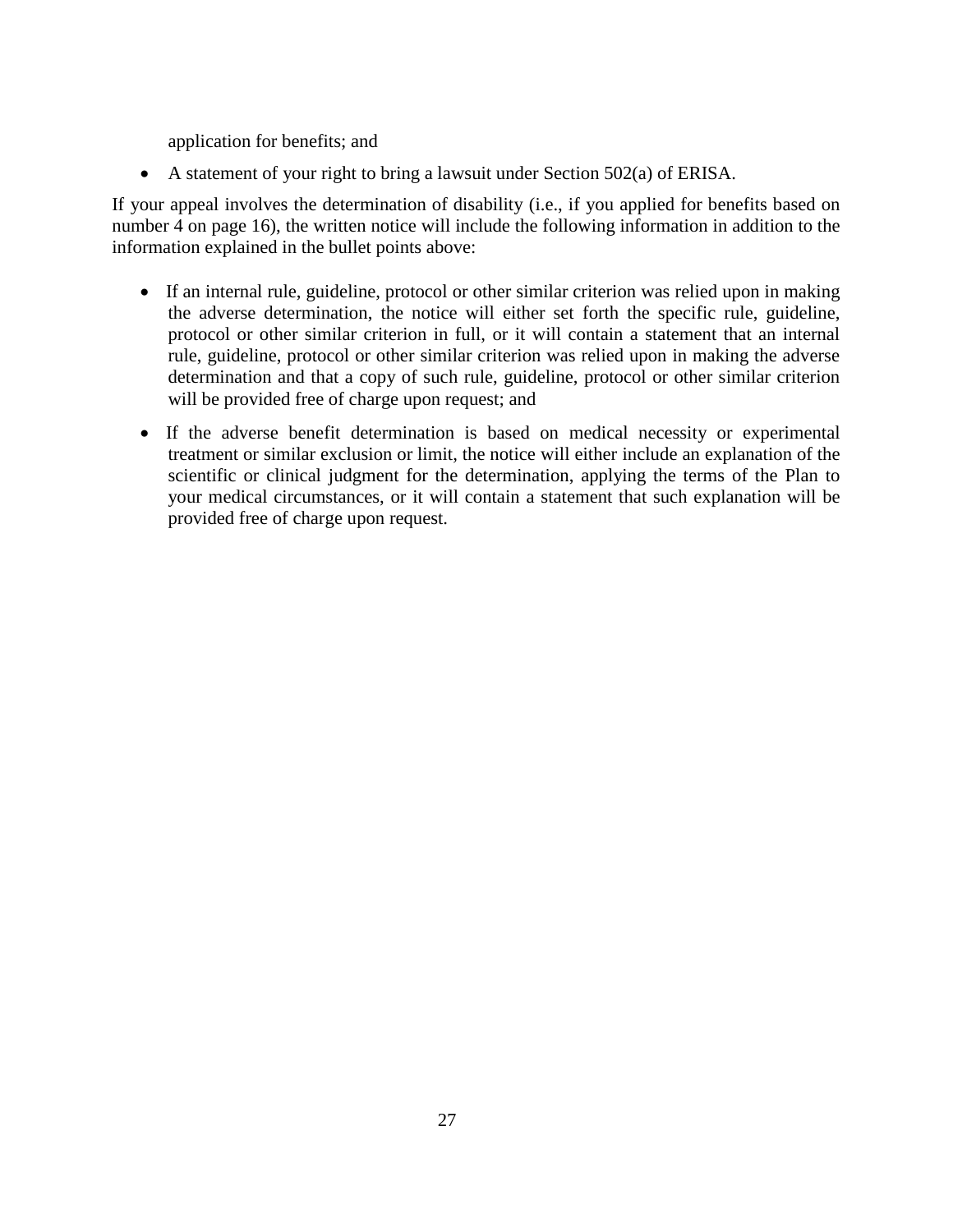#### **REQUIRED MINIMUM DISTRIBUTIONS**

#### **Am I required to receive the money in my Individual Account when I Retire?**

No, you are not required to receive (or begin receiving) the money in your Individual Account when you Retire. If you decide to keep the money in your Individual Account after you Retire, please keep the following things in mind:

- The money in your Individual Account will remain subject to investment gains and losses. This means that if the value of your investments declines after you Retire, you may not receive a distribution that is as large as you had hoped.
- You are required to receive (or begin receiving) the money in your Individual Account by your Required Beginning Date. If you still have money in your Individual Account when you turn age 70 ½, the Fund Office will notify you that you are required to receive a distribution by April 1 of the following calendar year. In order for you to ensure that you receive this notification, it is important that you keep the Fund Office informed of your current address. For more information, see the question, "What happens if I reach my Required Beginning Date, I still have money in my Individual Account, and the Fund Office cannot locate me?" on page 29.

#### **What are the rules regarding my Required Beginning Date?**

The Internal Revenue Code contains complicated regulations that require you to receive (or begin receiving) the money in your Individual Account by your Required Beginning Date. This Section contains a brief summary of those rules. For a more detailed description of the rules regarding your Required Beginning Date, you should request a copy of the Plan document and/or contact the Fund Office.

Your Required Beginning Date is April 1 of the calendar year following the calendar year that you turn 70 ½ years old. Once you reach your Required Beginning Date, the Plan is required to distribute a portion of your Individual Account to you each year. This amount is sometimes referred to as a "required minimum distribution" or "a distribution required by Internal Revenue Code Section 401(a)(9)". If you reach your Required Beginning Date and you do not receive at least the required minimum distribution amount, the Internal Revenue Service may assess a 50% excise tax on the required minimum distribution amounts that you did not receive on a timely basis. This is why it is important for you to keep the Fund Office informed of your current address.

If you die before you reach your Required Beginning Date, there are required minimum distribution rules that apply to your Spouse and/or other Beneficiary. It is important for your survivors to contact the Fund Office as soon as possible following your death.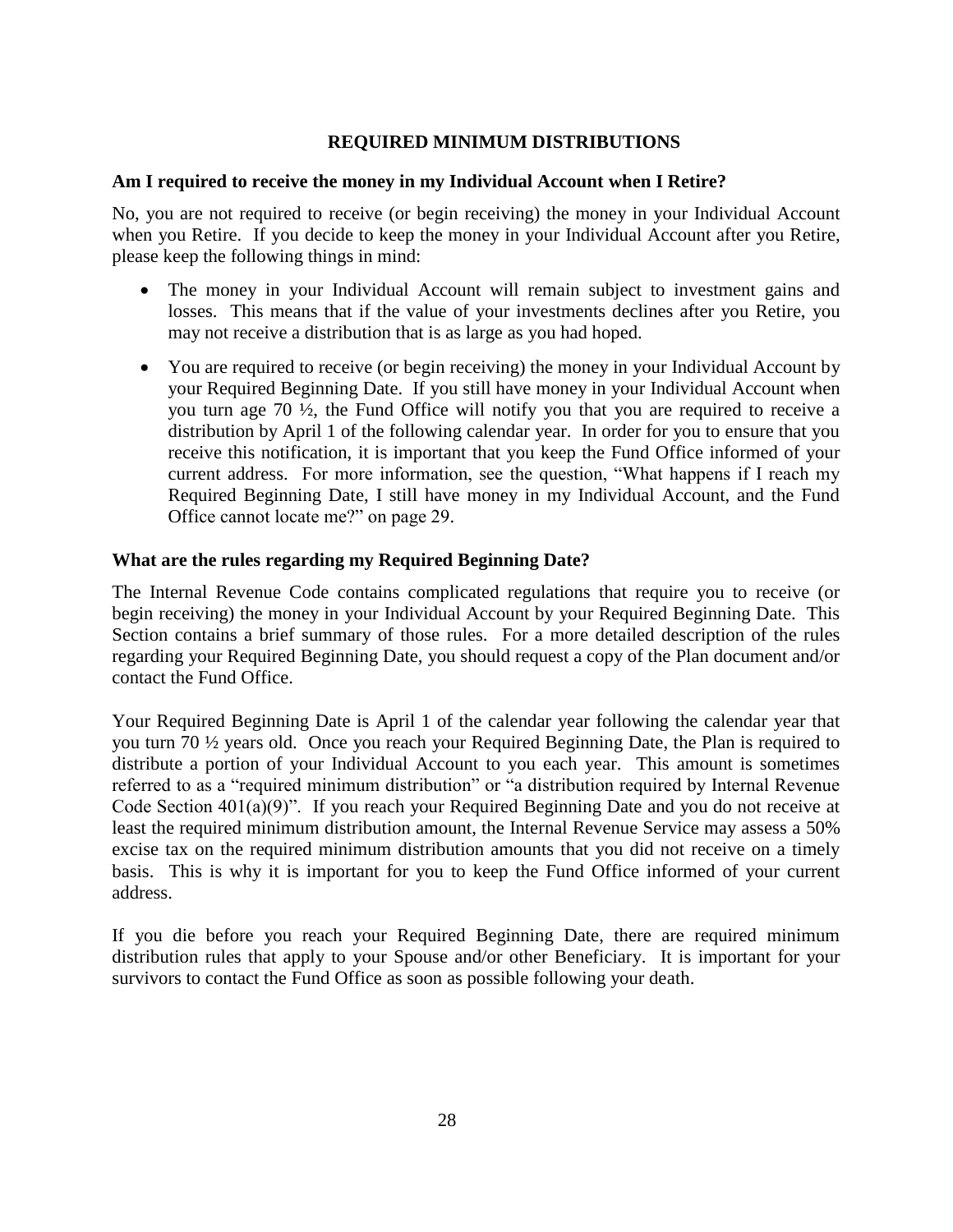#### **What happens if I reach my Required Beginning Date, I still have money in my Individual Account, and the Fund Office cannot locate me?**

If you still have money in your Individual Account when you turn age 70 ½, the Fund Office will notify you that you are required to receive a distribution by April 1 of the following calendar year. If the Fund Office is unable to locate you, it will conduct a diligent search to try and find you. The fees for trying to locate you will be charged to your Individual Account. If the Fund Office cannot locate you by your Required Beginning Date, your Individual Account will be forfeited and distributed into the Plan's crediting account. If you later contact the Fund Office and make a claim for your benefits, the Plan will restore your Individual Account. The amount that will be restored is the value of your Individual Account on the date it was forfeited by the Plan (i.e. the value of your Individual Account on your Required Beginning Date). No interest, earnings, or losses will be attributable to your Individual Account after the date it was forfeited.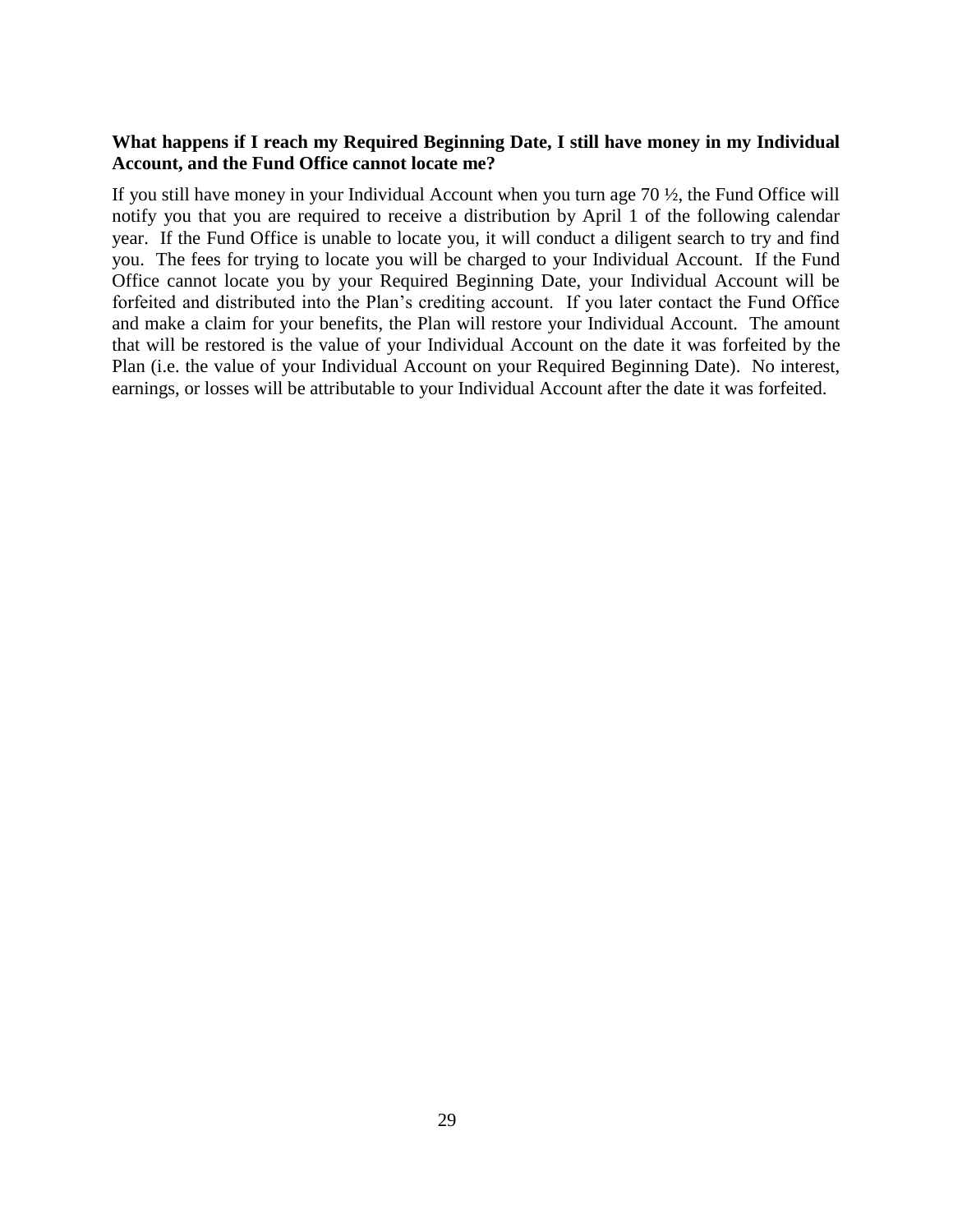#### **QUALIFIED DOMESTIC RELATIONS ORDERS**

#### **What is a Qualified Domestic Relations Order?**

If you get divorced, your Individual Account may be divided as part of your marital settlement. Dividing your Individual Account requires a Qualified Domestic Relations Order ("QDRO").

A QDRO is a judgment, decree, or order made pursuant to a state's domestic relations law (including a community property law) that relates to the provision of child support, alimony, or marital property rights to a Participant's spouse, former spouse, child or other dependent and assigns an Alternate Payee the right to receive all or a portion of the money in a Participant's Individual Account. A QDRO must meet the requirements of Section  $414(p)$  of the Internal Revenue Code and Section 206(d)(3) of ERISA. The determination of whether a domestic relations order is a Qualified Domestic Relations Order is made by the Plan in accordance with its QDRO Procedures. You may obtain a copy of the Plan's QDRO Procedures free of charge by contacting the Fund Office.

#### **What happens when the Plan receives a domestic relations order that applies to my Individual Account?**

When the Plan receives a domestic relations order, the Fund Office will send a written notice to you, the Alternate Payee (or the Alternate Payee's designated representative), and any other Alternate Payee who is named in another QDRO that assigns your benefits from the Plan.

The Plan will then review the domestic relations order to determine whether its terms comply with the laws permitting the assignment of benefits under a QDRO. After the Plan completes its review, both you and the Alternate Payee will receive a written notice from the Plan informing you of whether the domestic relations order is qualified (i.e. whether it is a QDRO). If the domestic relations order is qualified, the Plan is required to comply with the QDRO.

The fees for the review and qualification of the domestic relations order will be charged to your Individual Account. These fees will be shared between you and the Alternate Payee on a pro rata basis unless otherwise specified in the QDRO.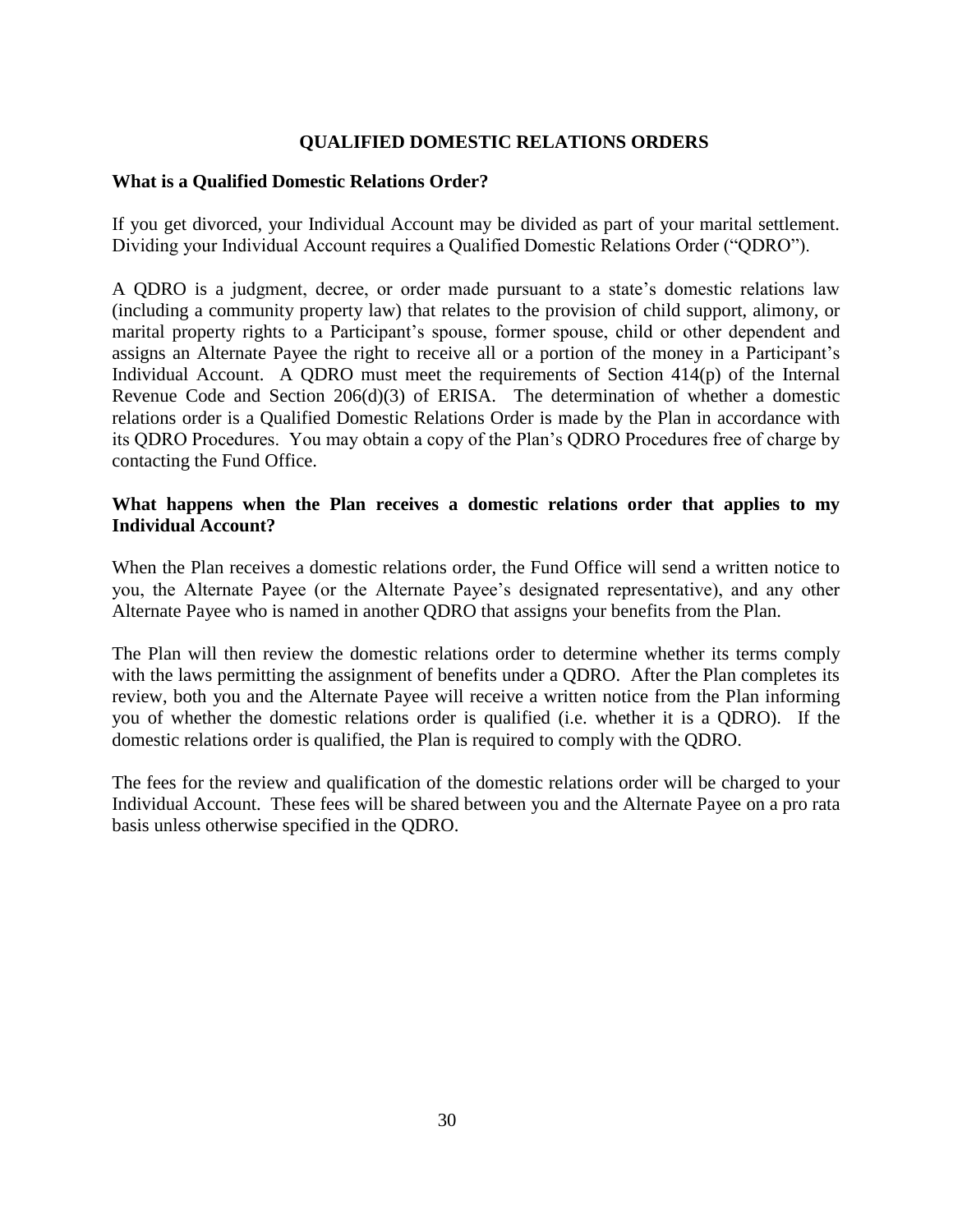#### **TAXES AND ROLLOVERS**

This Section includes information regarding the income taxes and penalties that you could owe when you receive a distribution from the Plan. This Section also includes information about rollovers, which could allow you to defer the taxes owed on a distribution from the Plan. The information in this Section is for the sole purpose of providing you a summary of the laws that govern the taxation of distributions from the Plan. This information is not tax advice, and it is not intended to and cannot be used for the purpose of avoiding penalties that may be imposed under the United States federal tax laws or for the purpose of promoting, marketing, or recommending any transaction.

The information in this Section is based on the laws in effect on January 1, 2014. These laws are extremely complicated and are subject to change. When you apply for a distribution, the Fund Office will try and help you understand the current laws by providing you additional information regarding the tax consequences of that distribution. Although the Fund Office may provide certain general information regarding the tax consequences of a distribution, it cannot provide tax advice. For these reasons, you may wish to consult with a professional tax advisor before you receive a distribution from the Plan.

#### **Do I have to pay tax on the money in my Individual Account?**

The Contributions and investment earnings credited to your Individual Account are not considered taxable income until you actually receive the money. The amount of tax you will owe when you receive the money in your Individual Account will depend on many factors, including your age, the benefit form you select, and the tax laws in effect at that time.

#### **What type of taxes could I owe when I withdraw the money in my Individual Account?**

Generally, the money you withdraw from your Individual Account is subject to ordinary income tax unless it is directly rolled over into an eligible retirement plan. When you submit an application for benefits, the Fund Office will provide you a form with which to elect income tax withholding on your distribution. If the distribution is not an eligible rollover distribution, you get to decide whether or not the Plan will withhold any portion of your distribution to pay income taxes. If the distribution is an eligible rollover distribution and it is paid to you rather than rolled over, the Plan is required to withhold 20% of the distribution to pay income taxes. For more information about whether a distribution is an eligible rollover distribution, see the question, "What is an eligible rollover distribution?" on page 32.

If you withdraw the money in your Individual Account before you turn 59 ½ years old, and it is not directly rolled over into an eligible retirement plan, you may have to pay an additional 10% excise tax on that money. The following distributions made by the Plan before you turn 59  $\frac{1}{2}$ years old are exempt from the 10% excise tax:

- Payments made in the form of a 50% Joint and Survivor Annuity, a 75% Joint and Survivor Annuity or a Life Annuity;
- Payments made when you are at least 55 years old and have separated from service;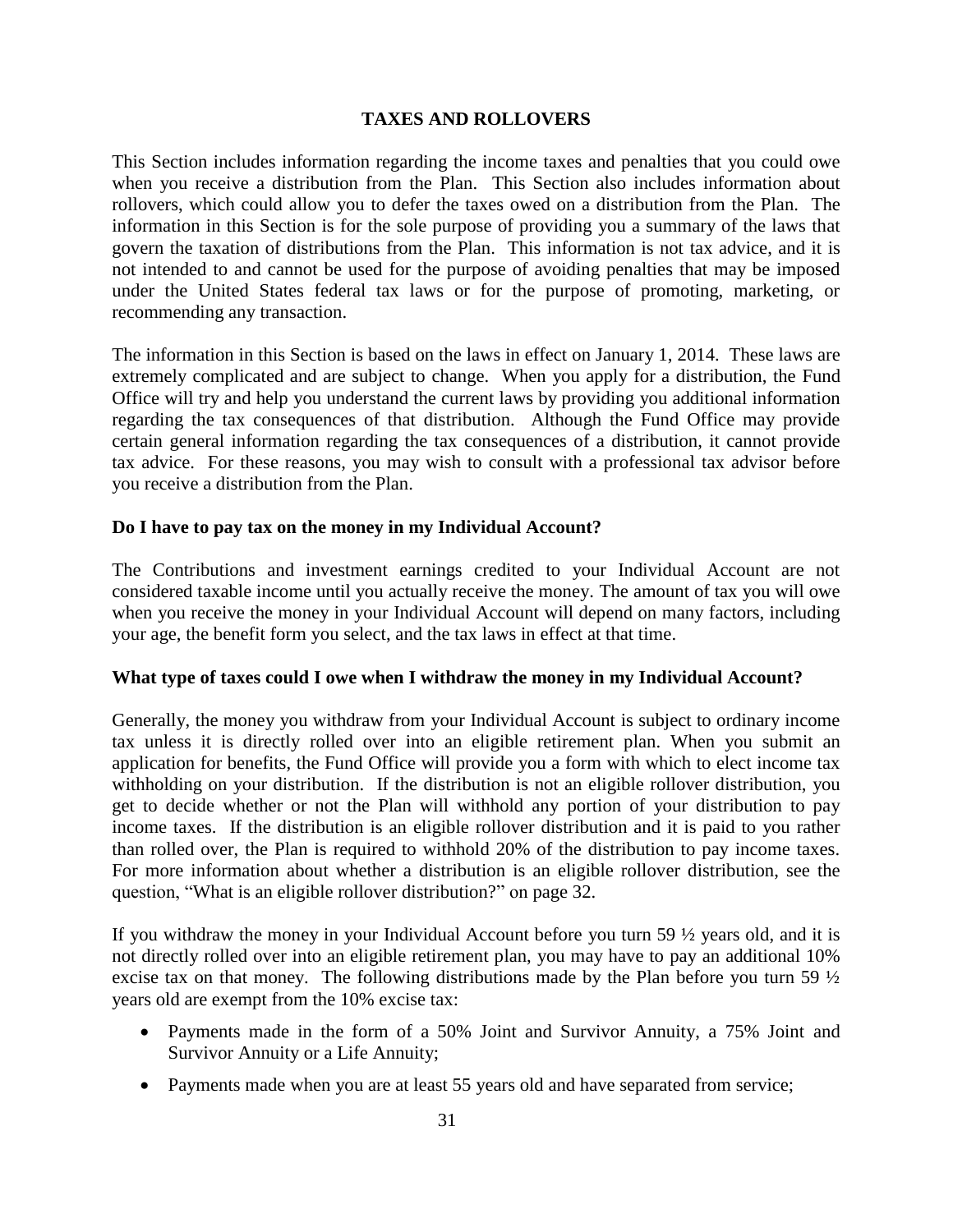- Payments made due to your disability (as the term disability is defined by the Internal Revenue Code);
- Payments made after your death;
- Payments made to an Alternate Payee pursuant to a QDRO;
- Payments used to pay for your medical expenses which are otherwise deductible under Section 213 of the Internal Revenue Code; or
- Other distributions listed in Section 72(t) of the Internal Revenue Code.

*NOTE*: In addition to the taxes described in this Section, the Internal Revenue Service may assess a 50% excise tax on required minimum distribution amounts that you do not receive after your Required Beginning Date. For more information about your Required Beginning Date, see the question, "What are the rules regarding my Required Beginning Date?" on page 28.

#### **What is an eligible rollover distribution?**

An eligible rollover distribution is a distribution from the Plan that you are allowed to rollover into an eligible retirement plan. Generally, a distribution from the Plan is an eligible rollover distribution if it is paid in the form of a Single Lump-Sum and it is not a required minimum distribution. This means that if you have not reached your Required Beginning Date and you receive a distribution from the Plan in the form of a Single Lump-Sum, your entire distribution can be rolled over into an eligible retirement plan. If you have reached your Required Beginning Date and you receive a distribution from the Plan in the form of a Single Lump-Sum, only the portion of your distribution that is not a required minimum distribution can be rolled over into an eligible retirement plan. For more information about required minimum distributions, see the question, "What are the rules regarding my Required Beginning Date?" on page 28.

If you choose to have an eligible rollover distribution paid to you, the Plan is legally required to withhold 20% of the distribution to pay income taxes.

If you choose to have an eligible rollover distribution rolled over directly into an eligible retirement plan, the Plan is not required to withhold any portion of the distribution that is directly rolled over. You are also not required to pay federal or state income taxes on any portion of the distribution that is directly rolled over into an eligible retirement plan until you receive the money from that plan.

A rollover is only considered a direct rollover if you direct the Fund Office to distribute the money in your Individual Account directly to another eligible retirement plan. If you have the money paid to you and then you roll it over into another plan, that is not a direct rollover and the Plan is legally required to withhold 20% of the distribution.

*NOTE*: The rule that you are not required to pay federal or state income taxes on any part of a distribution that is directly rolled over into an eligible retirement plan does not apply to a distribution that you roll over into a Roth IRA.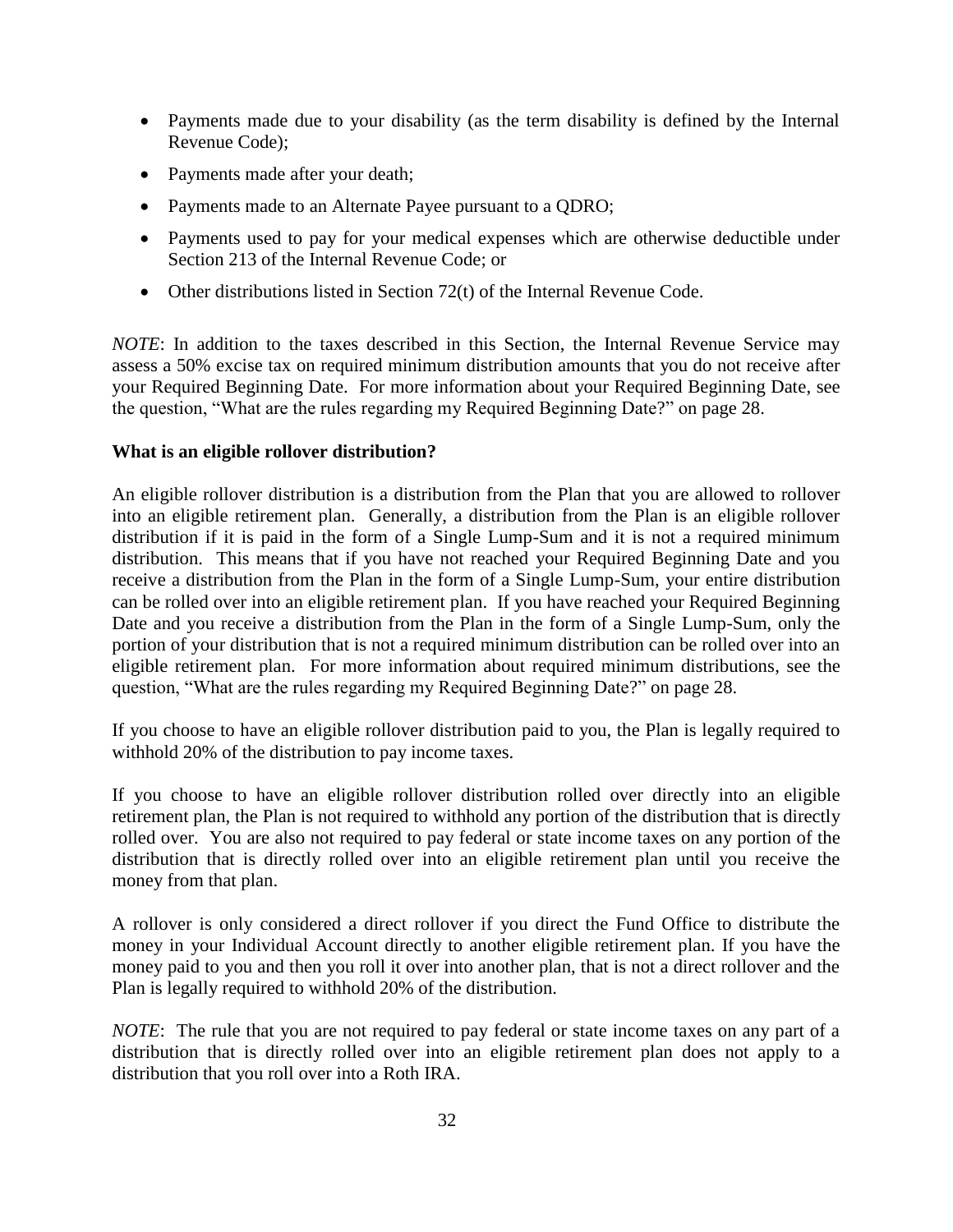#### **What is an eligible retirement plan?**

If a plan is an eligible retirement plan, it means that if you are eligible for a distribution from this Plan, and that distribution is an eligible rollover distribution, this Plan will allow you to roll over your distribution into that plan. Whether a plan is considered an eligible retirement plan varies depending on whether the person receiving the distribution is a Participant, a Spouse, or a non-Spouse Beneficiary.

The following chart summarizes when another plan is considered an eligible retirement plan.

| If you are                              | An eligible retirement plan is (i.e., the Plan<br>allows you to roll an eligible rollover distribution<br>over into)                                                                                                                                                                                                                                                                                                                                                                                                                                                                            |
|-----------------------------------------|-------------------------------------------------------------------------------------------------------------------------------------------------------------------------------------------------------------------------------------------------------------------------------------------------------------------------------------------------------------------------------------------------------------------------------------------------------------------------------------------------------------------------------------------------------------------------------------------------|
| A Participant                           | An individual retirement account described in<br>Internal Revenue Code $\S$ 408(a); an individual<br>retirement annuity described in Internal Revenue<br>Code $\S$ 408(b) (other than an endowment contract);<br>a qualified trust described in Internal Revenue Code<br>§ 401(a); an annuity plan described in Internal<br>Revenue Code $\S$ 403(a); an eligible deferred<br>compensation plan described in Internal Revenue<br>Code $\S$ 457(b); an annuity contract described in                                                                                                             |
| A Spouse (including an Alternate Payee) | Internal Revenue Code $\S$ 403(b); or a Roth IRA.<br>An individual retirement account described in<br>Internal Revenue Code $\S$ 408(a); an individual<br>retirement annuity described in Internal Revenue<br>Code $\S$ 408(b) (other than an endowment contract);<br>a qualified trust described in Internal Revenue Code<br>$§$ 401(a); an annuity plan described in Internal<br>Revenue Code $\S$ 403(a); an eligible deferred<br>compensation plan described in Internal Revenue<br>Code $\S$ 457(b); an annuity contract described in<br>Internal Revenue Code $\S$ 403(b); or a Roth IRA. |
| A non-Spouse designated Beneficiary     | An inherited individual retirement account<br>described in Internal Revenue Code § 408(a); an<br>inherited individual retirement annuity described in<br>Internal Revenue Code $\S$ 408(b) (other than an<br>endowment contract); or an inherited Roth IRA.                                                                                                                                                                                                                                                                                                                                     |

*NOTE*: If a plan is an eligible retirement plan, it only means that this Plan is required to allow you to roll an eligible rollover distribution over into that plan. It does not mean that the eligible retirement plan is required to accept your rollover. This Plan has no control over whether another plan will accept your rollover.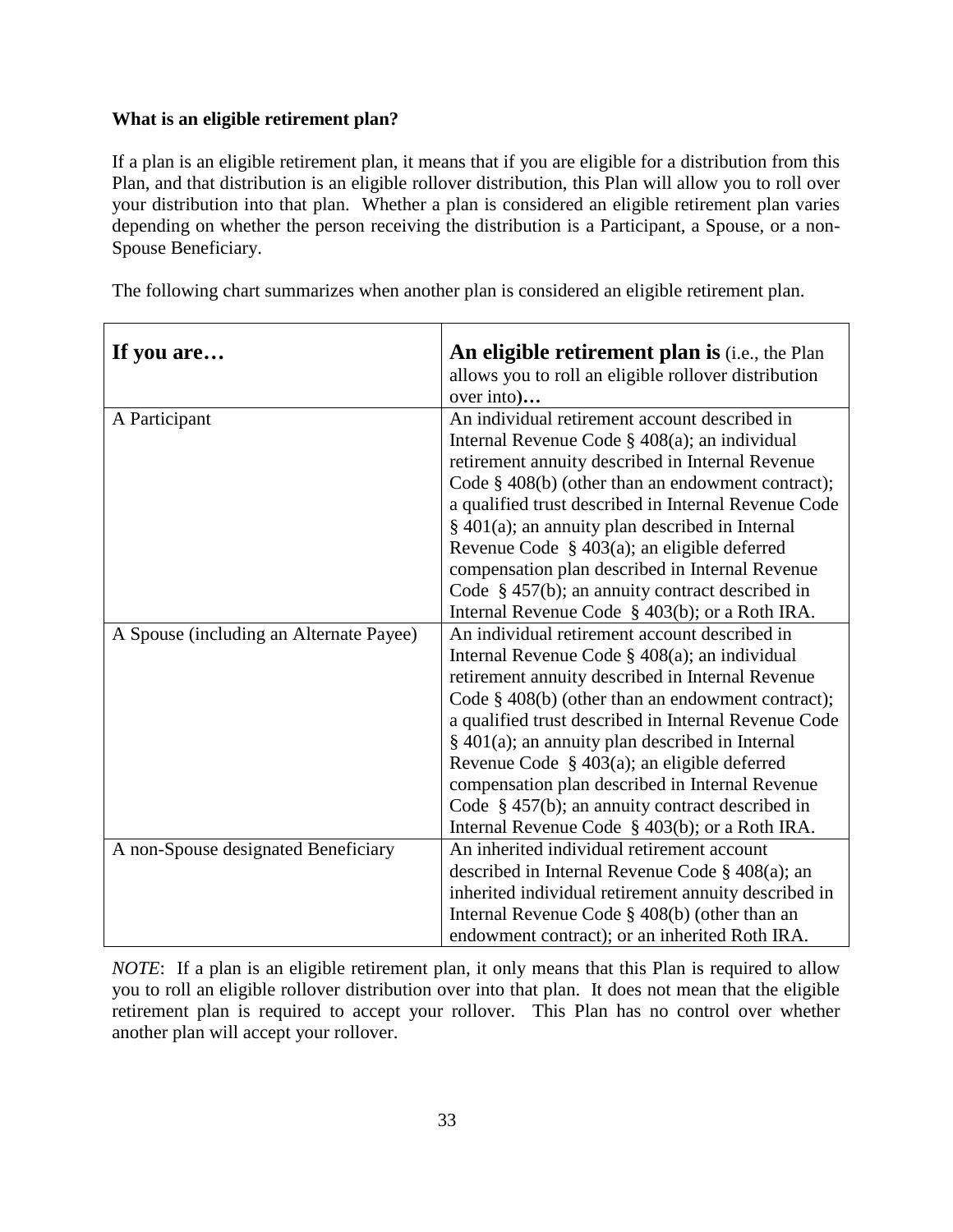#### **MISCELLANEOUS PROVISIONS**

#### **Name of Plan:**

The name of the Plan is the Pipe Fitters Local No. 533 Individual Account Plan.

#### **Type of Plan:**

The Plan is a defined contribution money purchase pension plan within the meaning of the Employee Retirement Income Security Act of 1974 ("ERISA"). Because the Plan is a defined contribution plan, the benefits of the Plan are not insured under Title IV of the Act.

#### **Type of Administration:**

The Plan is administered by a joint Board of Trustees, one-half of whom are appointed by the Union and one-half of whom are appointed by the Association.

The Board of Trustees retains ultimate authority as the Plan Administrator for this Plan, but it has delegated responsibility for performing the day-to-day administrative functions to Wilson-McShane Corporation. The phone number and address for the administrative office of the Fund (i.e. the Fund Office) is:

3100 Broadway, Suite 805 8600 Hillcrest Rd., Suite A Kansas City, MO 64111 Kansas City, MO 64138 Phone: (816) 756-3313 Phone: (816) 361-0206 Toll Free: (866) 756-3313

Wilson–McShane Corporation Satellite Office Maintained at:

#### **Plan Sponsor:**

The Plan Sponsor is the Board of Trustees of the Pipe Fitters Local No. 533 Individual Account Plan.

#### **Employer Identification Number and Plan Number:**

The Employer Identification Number assigned to the Board of Trustees by the Internal Revenue Service is 43-6175719.The Plan number is 002.

#### **Plan Year:**

The Plan Year is the 12-month period that begins on June 1 and ends on May 31.

#### **Name and address of person designated as agent for service of legal process:**

Carolyn Papuga Wilson-McShane Corporation 3100 Broadway, Suite 805 Kansas City, MO 64111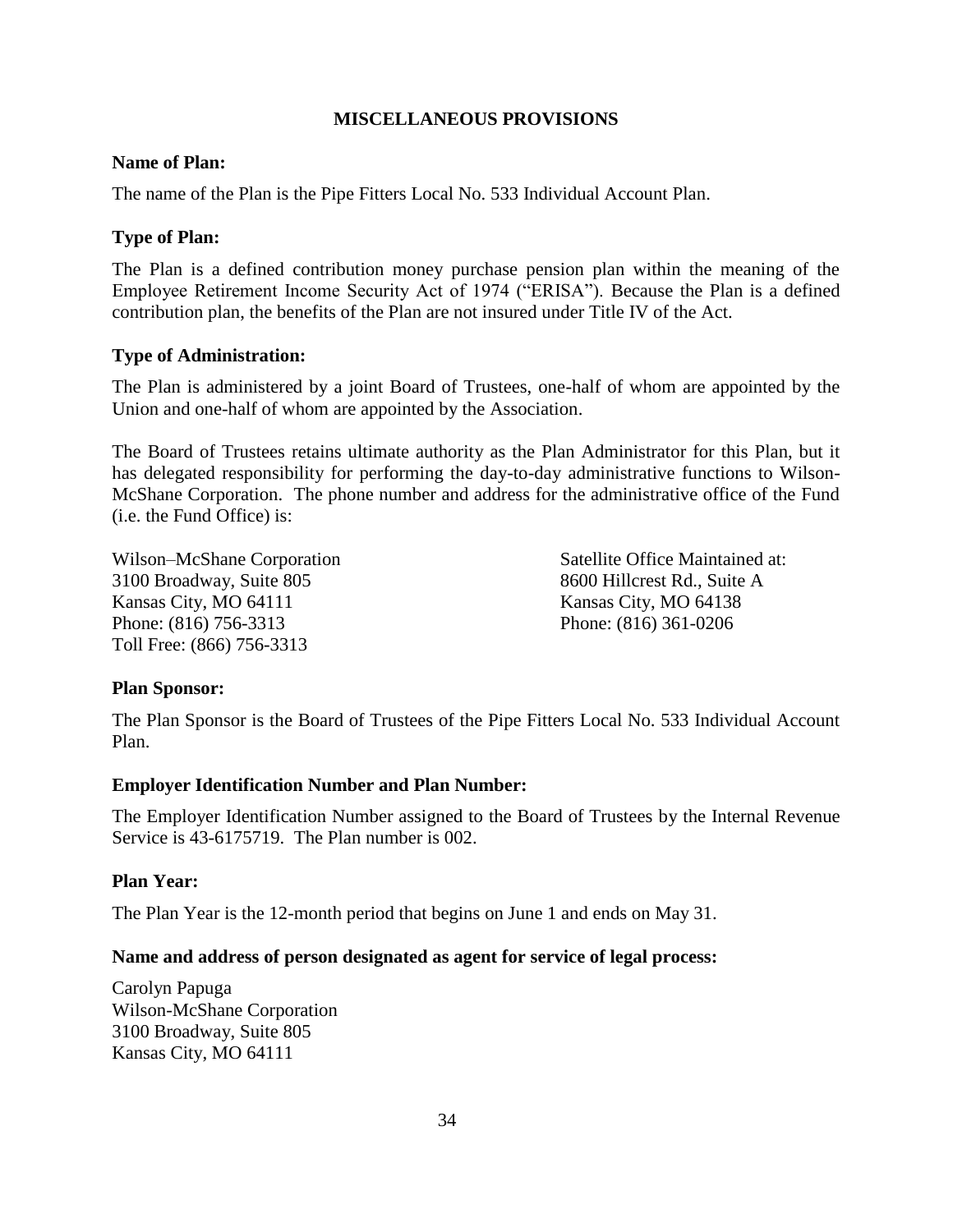Service of legal process may also be made upon the Board of Trustees or any individual Trustee.

**Names, titles, and addresses of the Trustees:**

Scott Forbes Michael Gossman 8600 Hillcrest Road P1 Group, Inc.

Kerry Brandt Michael Palmer 8600 Hillcrest Road 18070 S. Bond Avenue Kansas City, MO 64111 Bucyrus, KS 66103

Kevin Hendrickson William Alexander Kansas City, MO 64111 4251 N. Kentucky Ave.

#### **UNION TRUSTEES EMPLOYER TRUSTEES**

Kansas City, MO 64111 2151 Haskell Ave., Bldg. # 1 Lawrence, KS 66046

8600 Hillcrest Road Alexander Mechanical Contractors Kansas City, MO 64161

The Board of Trustees may be contacted at the following Fund Office address and phone number:

3100 Broadway, Suite 805 8600 Hillcrest Rd. Suite A Kansas City, MO 64111 Kansas City, MO 64138 Phone: (816) 756-3313 Phone: (816) 361-0206 Toll Free: (866) 756-3313

Wilson–McShane Corporation Satellite Office Maintained at:

#### **Collective Bargaining Agreements:**

The Plan is maintained pursuant to Collective Bargaining Agreements. A Participant or Beneficiary may obtain a copy of any Collective Bargaining Agreement by submitting a written request to the Plan Administrator. The Collective Bargaining Agreements are also available for inspection at the Fund Office.

#### **Source of Contributions to the Plan and funding medium:**

Contributions to the Plan are made by contributing Employers. The amount of Employer Contributions and the Employees on whose behalf Contributions are made are determined by the provisions of the Collective Bargaining Agreement, the Participation Agreement, and/or the United Association Pension Fund Reciprocal Agreement (as applicable). Employee contributions are not permitted by the Plan.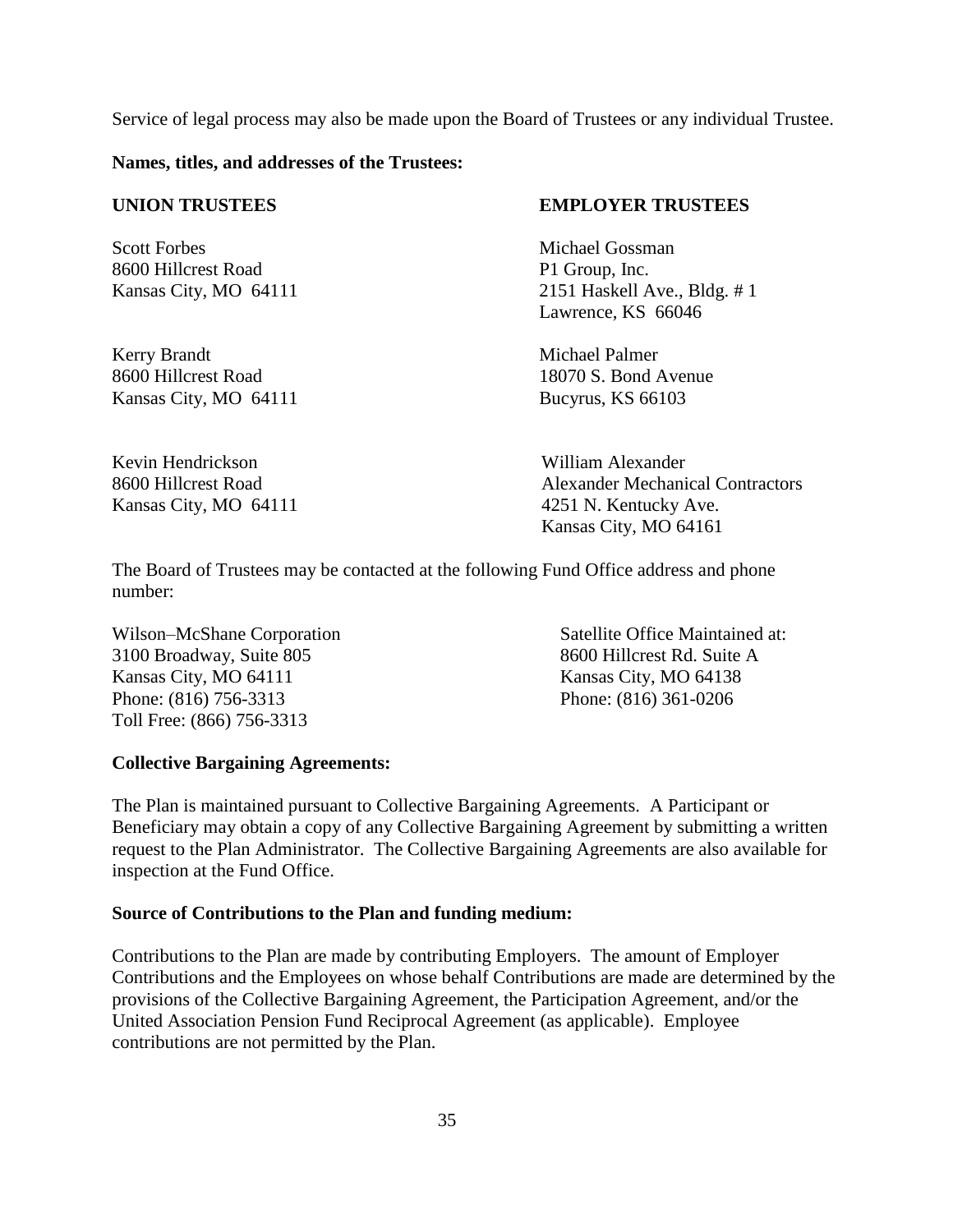The Fund Office will provide any Plan Participant or Beneficiary, upon written request, information as to whether a particular employer is contributing to this Fund, and if so, that Employer's address.

Benefits under this Plan are provided from the Fund's assets, which are held in trust. There is no liability on the Trustees or any other individual or entity to provide payment over and beyond the amount in the Fund.

#### **Amendment or elimination of benefits and termination of the Plan:**

The Trustees intend for this Plan to continue indefinitely. Nevertheless, they reserve the right, subject to the provisions of the Trust Agreement and ERISA, to terminate or amend the Plan.

The Board of Trustees has complete power and discretion to amend the Plan, in whole or in part, at any time in accordance with the Trust Agreement and ERISA.

The Board of Trustees also has complete power and discretion to determine when and if the Plan should be terminated. The Plan may be terminated by a document in writing executed by all of the Trustees if:

- In the opinion of the Trustees, the Fund is not adequate to carry out the intent and purpose of the Trust Agreement or it is not adequate to meet the payments due or to become due under the Plan;
- There are no individuals living who can qualify as Participants or Beneficiaries under the Plan;
- There is no longer any Collective Bargaining Agreement requiring Contributions to the Fund; or
- Termination is otherwise provided by law.

If the Plan is terminated, you will be entitled to the full value of your Individual Account as of the termination date. In the event the Plan has additional assets remaining after it has paid all expenses incurred up to the date of termination and incidental to the termination, you will also receive a share of the remaining assets in proportion to the ratio your Individual Account balance bears to the total of all Individual Account balances in the Plan.

In the event the liquidation value of the assets on the date of termination is less than the total of all Individual Account balances plus expenses, the Trustees shall have the option of paying all Individual Account balances to Participants over a period not to exceed 10 years to the extent permitted by the assets available.

No part of the corpus or income of the Plan shall be used for or diverted to purposes other than the exclusive benefit of Participants and their Beneficiaries, or the administration expenses of the Plan. Under no circumstances shall any portion of the Plan assets, either directly or indirectly, revert or inure to the benefit of any Employer, the Association, or the Union.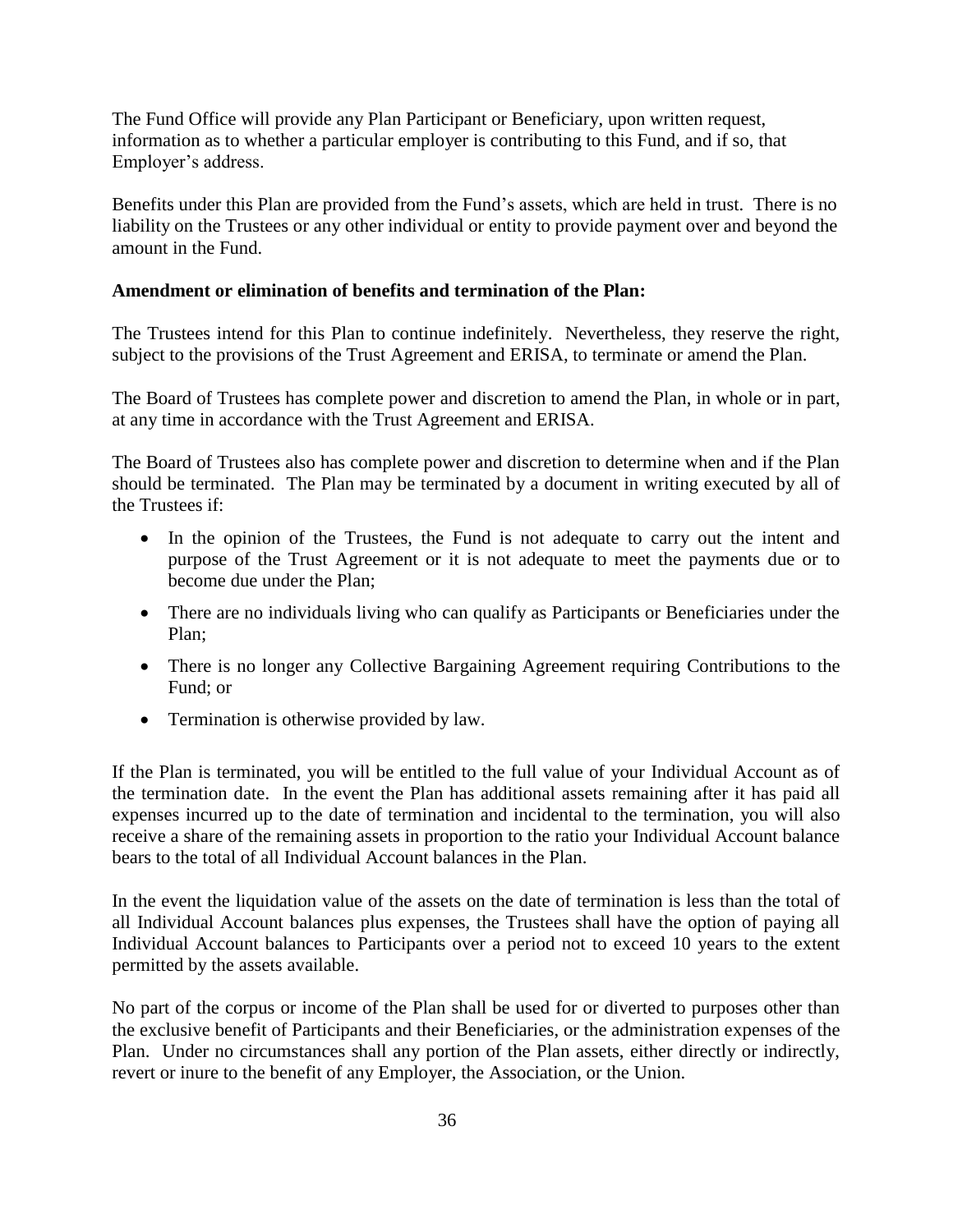Upon termination of the Plan, the Trustees will promptly notify the Employers, the Association, the Union, and all other interested parties. The Trustees will continue to serve as Trustees for the purpose of winding up the affairs of the Plan.

#### **Interpretation**

The Board of Trustees shall have the sole and exclusive power and discretion to interpret the Plan and to decide all questions and issues, including but not limited to, questions of eligibility for benefits. Any interpretation of the Plan by the Board of Trustees shall be final and binding upon all persons and parties, including the Union, the Association, Employers, Participants, and their Beneficiaries. Additionally, the Board of Trustees shall have the sole and exclusive power and discretion to interpret and construe any policy, rule, or regulation established by the Board of Trustees. Any interpretation by the Trustees of any policy, rule, or regulation established by the Board shall be final and binding upon all persons and parties, including the Union, the Association, Employers, Participants and their Beneficiaries.

The Board of Trustees' authority and power includes, for example, the administrative discretion to determine whether a Participant meets the Plan's written requirements to be eligible for benefits.

Any decisions or actions of the Board of Trustees shall be final, binding and conclusive as to all persons. Any such decision or action shall be accorded the highest level of judicial deference and shall be subject to reversal of a court of competent jurisdiction only if such court determines that the decision of the Board of Trustees was arbitrary or capricious.

#### **Governing Law:**

The Plan is established in the State of Missouri. To the extent that Federal law does not apply, any questions arising under the Plan shall be determined under the laws of the State of Missouri.

#### **Gender and Number:**

In the construction of this Booklet, the masculine shall include the feminine, and the singular shall include the plural, in all cases in which those meanings would be appropriate.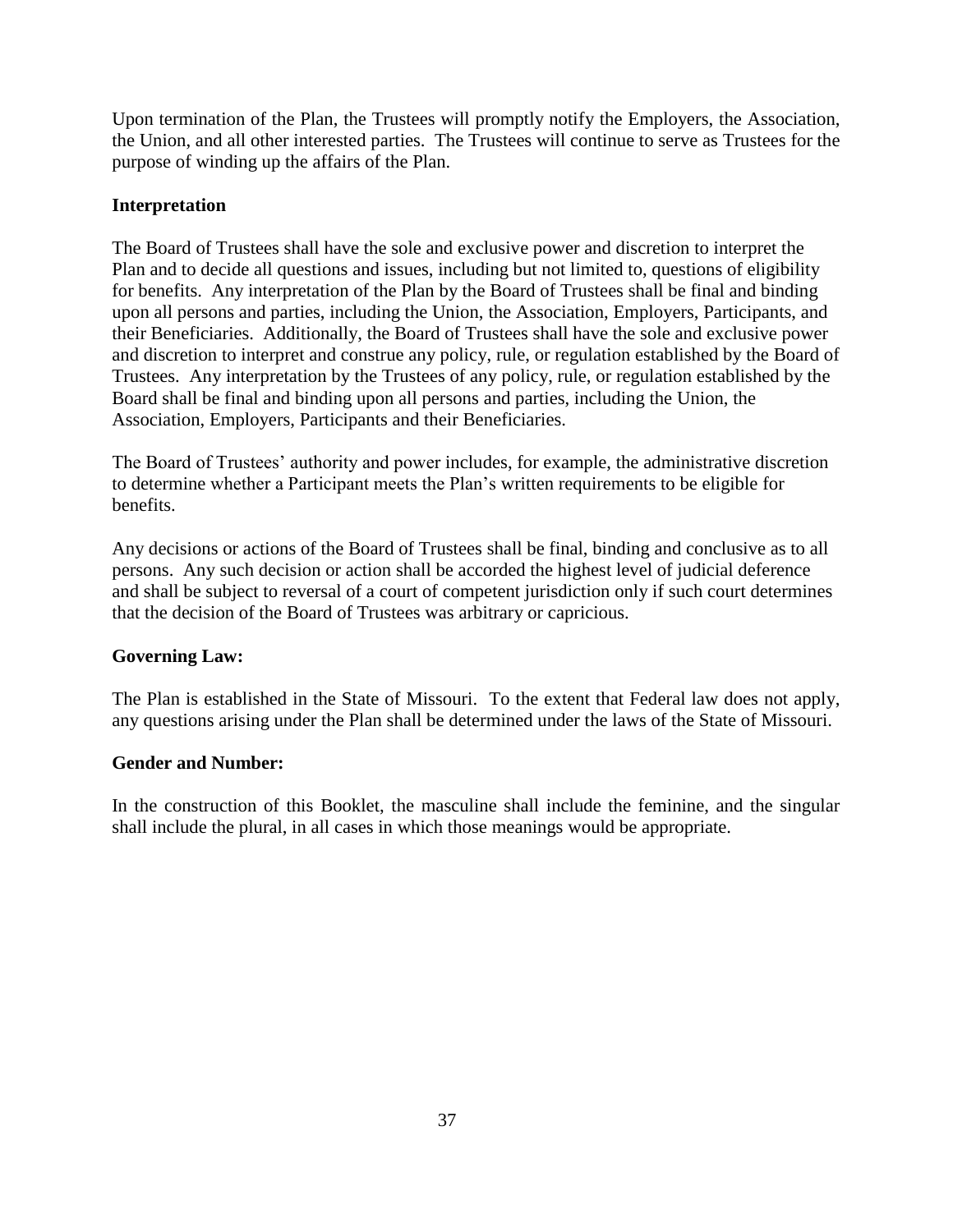#### **STATEMENT OF ERISA RIGHTS**

As a Participant in the Pipe Fitters Local No. 533 Individual Account Plan, you are entitled to certain rights and protections under the Employee Retirement Income Security Act of 1974 ("ERISA"). ERISA provides that all Plan Participants shall be entitled to:

#### **Receive Information About Your Plan and Benefits.**

Examine, without charge, at the Fund Office and at other specified locations, such as worksites and Union halls, all documents governing the Plan, including insurance contracts and Collective Bargaining Agreements, and a copy of the latest annual report (Form 5500 Series) filed by the Plan with the U.S. Department of Labor and available at the Public Disclosure Room of the Employee Benefits Security Administration.

Obtain, upon written request to the Plan Administrator, copies of documents governing the operation of the Plan, including insurance contracts and Collective Bargaining Agreements, and copies of the latest annual report (Form 5500 Series) and updated Summary Plan Description. The Plan Administrator may make a reasonable charge for the copies.

Receive a summary of the Plan's annual financial report. The Plan Administrator is required by law to furnish each Participant with a copy of this summary annual report.

Obtain a statement telling you the balance in your Individual Account as of the date of the statement, the fact that your benefits are all non-forfeitable subject to changes in investment markets over time, the value of each investment to which assets in your Individual Account have been allocated, and an explanation of the importance of a well-balanced and diversified investment portfolio. This statement must be requested in writing and is not required to be given more than once every 12 months. The Plan must provide the statement free of charge.

#### **Prudent Actions by Plan Fiduciaries.**

In addition to creating rights for Plan Participants ERISA imposes duties upon the people who are responsible for the operation of the employee benefit plan. The people who operate your Plan, called "fiduciaries" of the Plan, have a duty to do so prudently and in the interest of you and other Plan Participants and Beneficiaries.

No one, including your Employer, your Union, or any other person, may fire you or otherwise discriminate against you in any way to prevent you from obtaining a pension benefit or exercising your rights under ERISA.